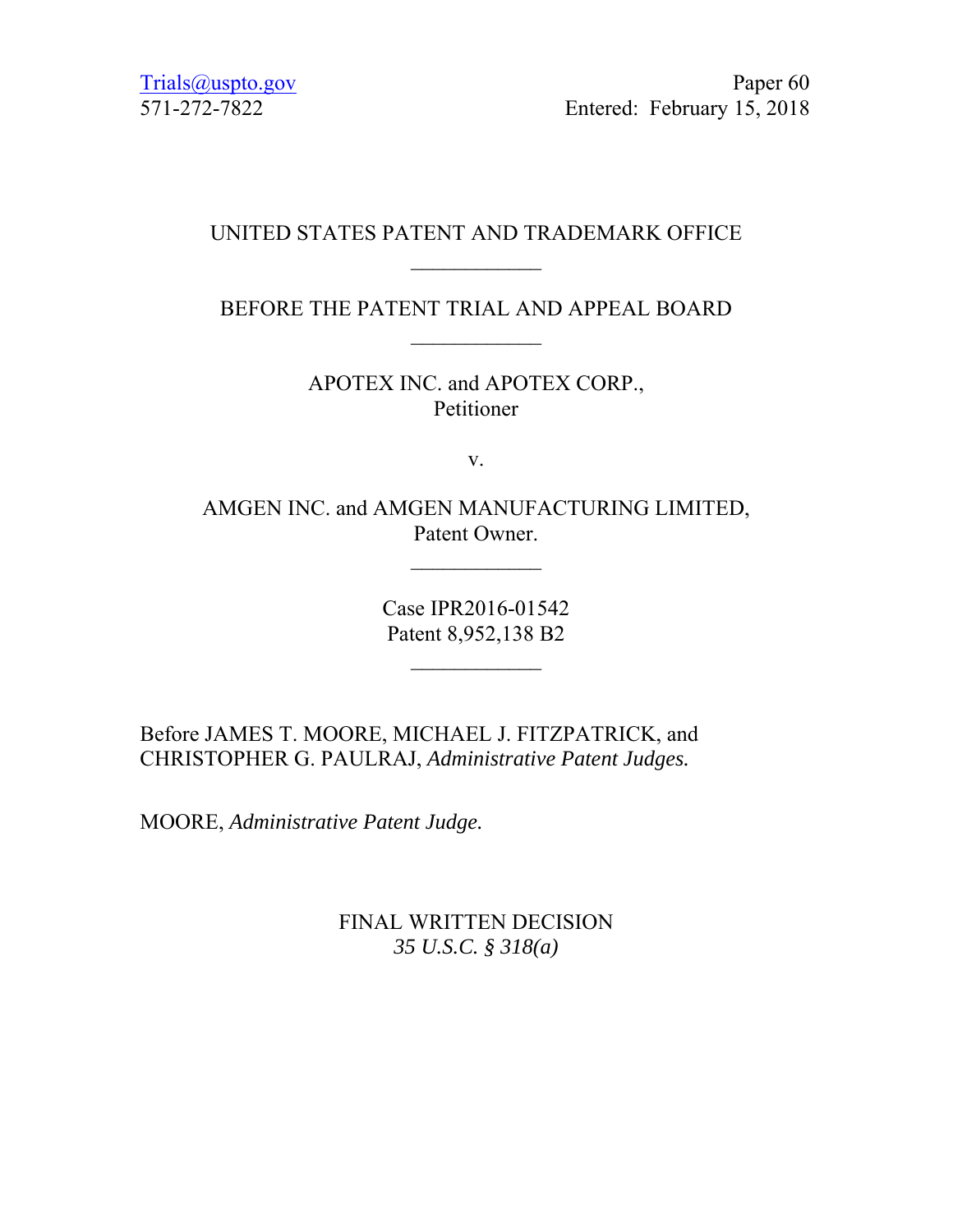-

#### INTRODUCTION

Petitioner, Apotex, Inc. and Apotex Corp.<sup>1</sup> (hereinafter jointly "Petitioner") filed a Petition requesting institution of an *inter partes* review of claims 1–24 of U.S. Patent No. 8,952,138 B2 ("the '138 patent"). Paper 2 ("Pet."). Patent Owner, Amgen Inc. and Amgen Manufacturing Corp. (herein collectively "Patent Owner") filed a Preliminary Response. Paper 9 ("Prelim. Resp."). We instituted trial to determine whether the challenged claims were patentable. Paper 10. Patent Owner filed a response. Papers 14/15. 2 ("Resp."). Petitioner filed a reply. Papers 25/26. ("Reply"). Oral Argument was heard on December 13, 2017, and a transcript of the record has been made of record. Paper 59. Multiple unopposed motions to seal and multiple opposed motions to exclude and submit supplemental information are pending in this proceeding. See, *e.g.* Papers 16, 27, 33, 31, 37, 40, 43/44, 47, and 50.

For the reasons that follow, and based upon the totality of evidence in the record, we determine that Petitioner has carried its burden of persuasion that claims 1–17 and 19–24 of this patent are unpatentable. We also

<sup>&</sup>lt;sup>1</sup> Apotex Pharmaceuticals Holdings, Inc., Apotex Holdings, Inc., and ApoPharma USA, Inc., and Intas Pharmaceuticals Limited are said to be additional real parties in interest. Pet. 2.

 $2$  As we grant certain of the motions to seal, we use this designation to indicate the paper numbers of the unredacted and redacted (public) versions of the same document where applicable.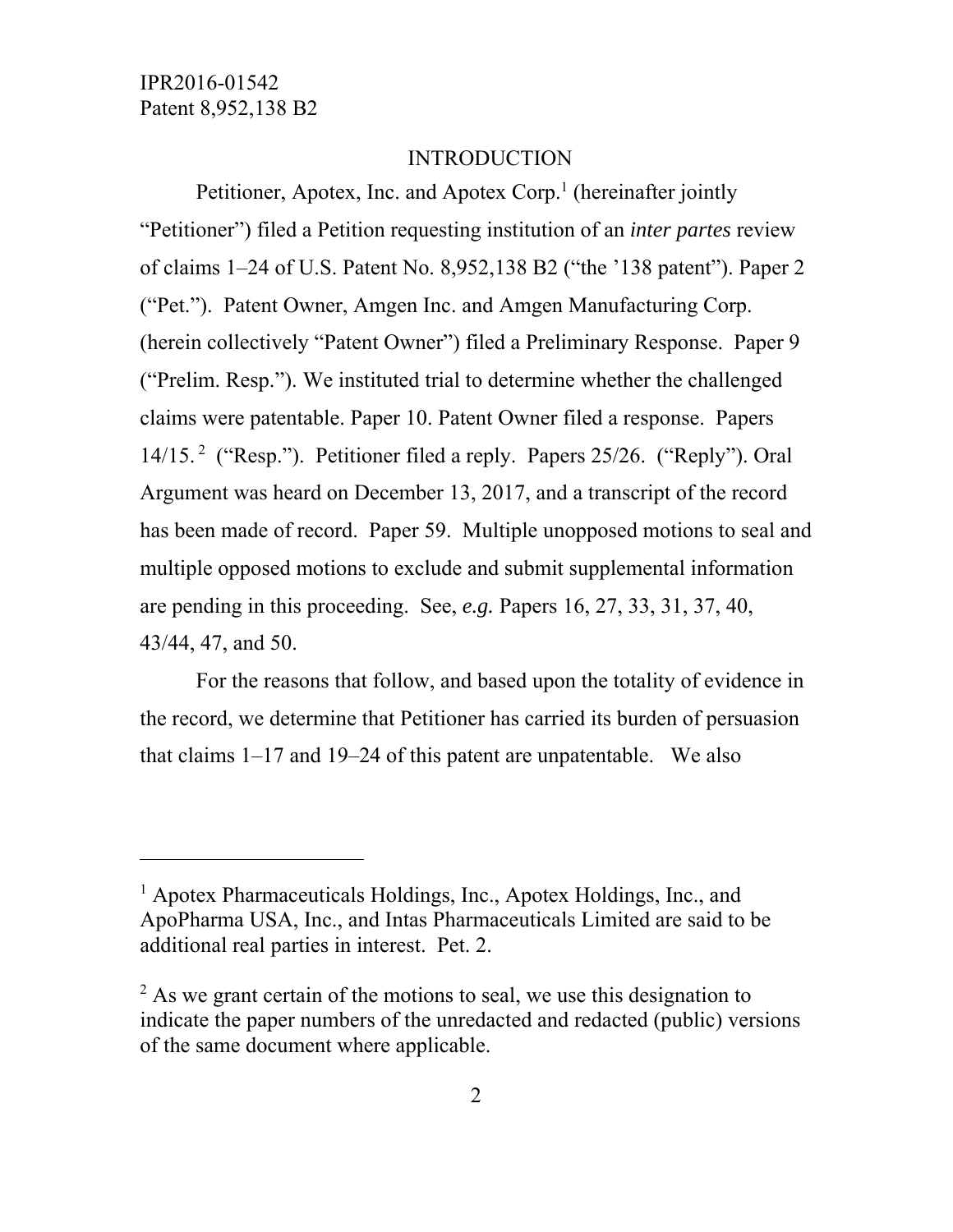l

determine that Petitioner has not carried its burden of persuasion that claim 18 of this patent is unpatentable

#### *A. Related Matters*

Petitioner asserts that the '138 patent is the subject matter of district court litigation in the United States District Court for the Southern District of Florida.<sup>3</sup> Pet. 2. Petitioner further cites to related administrative matters, including nonprovisional patent applications, as related.<sup>4</sup> Pet. 2. Patent Owner points out that the district court litigation concerning Petitioner's invalidity defenses was resolved in its favor. Prelim. Resp. 4, Ex. 2004, 4–5. ("The Court finds that Apotex failed to meet its burden of establishing by clear and convincing evidence that the '138 patent is invalid for obviousness. The Court thus finds that each of the asserted claims 1-3, 6, 7, 13, 15-17, 22-23 of the '138 Patent is not invalid for obviousness under 35 U.S.C. § 103.") *Id*. at 5.While informative, the standards are different between the two proceedings, and the district court's decision is not binding upon this board.

#### *B. The '138 Patent (Ex. 1001)*

The '138 patent is entitled "Refolding Proteins Using a Chemically Controlled Redox State." Ex. 1001, (54). The '138 patent issued on

<sup>3</sup> *Amgen Inc. et al. v. Apotex Inc. et al.*, No. 0:15-CV-61631-JIC/BSS (S.D. Fla.).

<sup>&</sup>lt;sup>4</sup> U.S. Patent Application Serial Numbers 14/611,037 and 14/793,590.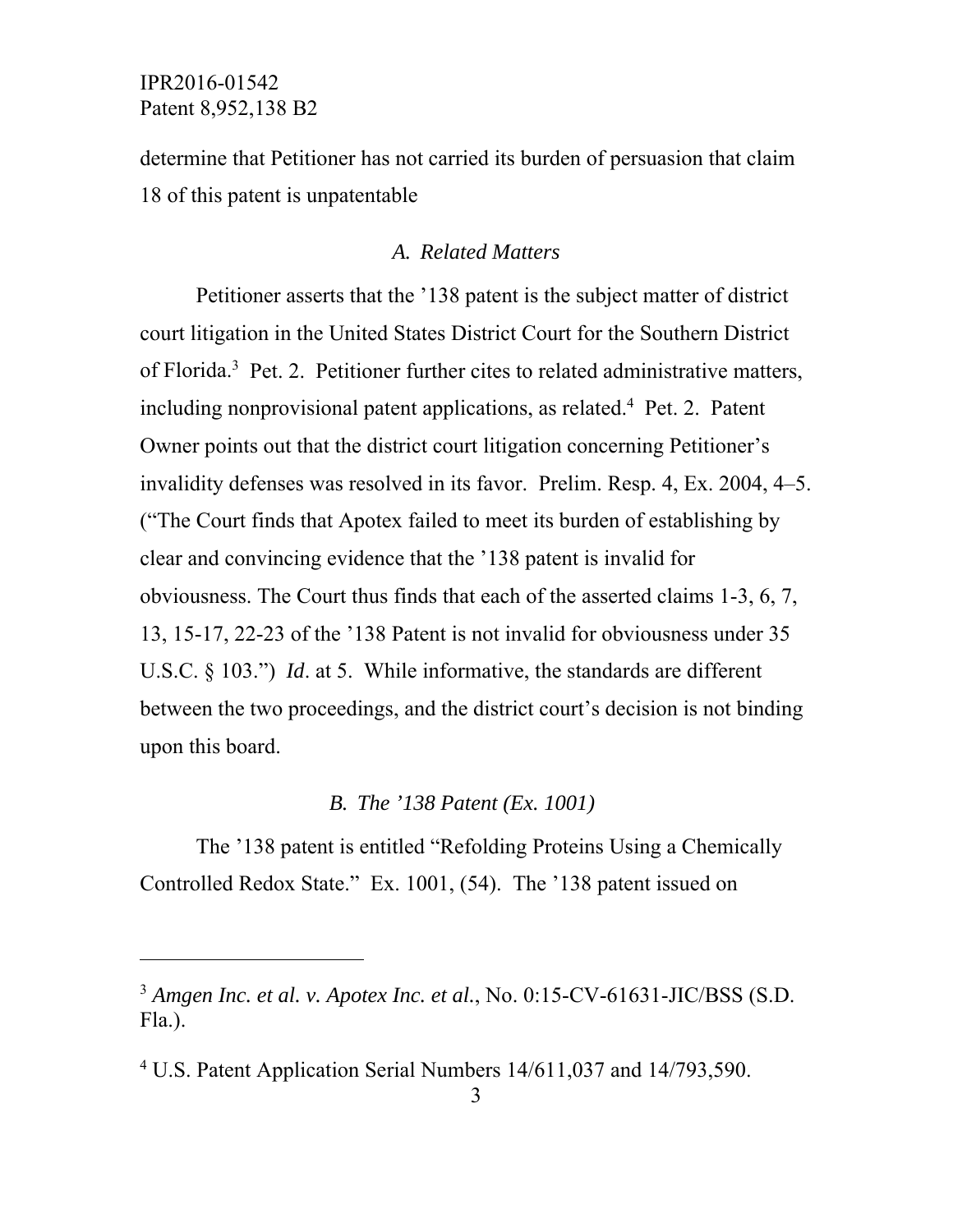February 10, 2015, from an application that was filed June 21, 2010. *Id.*, (22), (45). The '138 patent describes that the expression of recombinant proteins in the prior art prokaryotic systems is problematic in that the expressed proteins have limited solubility precipitates called inclusion bodies, which are improperly folded proteins. *Id.* at 1:18–33*.* According to the specification of the '138 patent:

[V]arious methods have been developed for obtaining correctly folded proteins from bacterial inclusion bodies. These methods generally follow the procedure of expressing the protein, which typically precipitates in inclusion bodies, lysing the cells, collecting the inclusion bodies and then solubilizing the inclusion bodies in a solubilization buffer comprising a denaturant or surfactant and optionally a reductant, which unfolds the proteins and disassembles the inclusion bodies into individual protein chains with little to no structure. Subsequently, the protein chains are diluted into or washed with a refolding buffer that supports renaturation to a biologically active form.

*Id.* at 1:34–47.

According to the Specification, a problem existing until the present invention is said to be that "[m]ore complex molecules, such as antibodies, peptibodies and other large proteins, are generally not amenable to detergent refold conditions and are typically refolded" in so-called chaotropic refold solutions. *Id.* at 2:10–13. "These more complex molecules often have greater than two disulfide bonds, often between 8 and 24 disulfide bonds, and can be multi-chain proteins that form homo- or hetero-dimers." *Id.* at 13–16.Until the present invention, the specification states that "these types of complex molecules could not be refolded at high concentrations, i.e., concentrations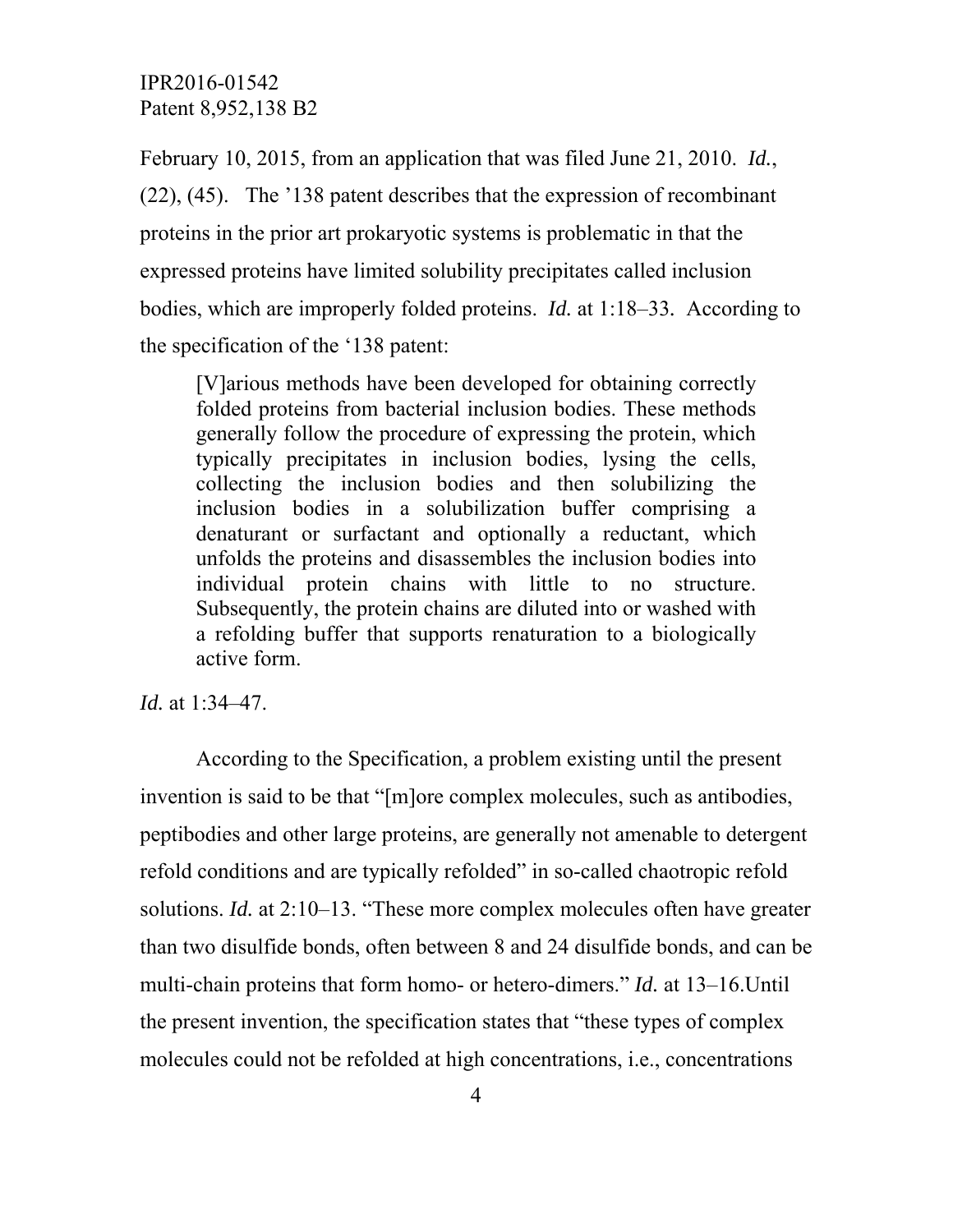of 2.0 g/L and higher, with any meaningful degree of efficiency on a small scale, and notably not on an industrial scale." *Id.* at 2:17–21.

Thus, the invention of the '138 patent is said to be a method of refolding a protein expressed in a non-mammalian expression system (e.g. bacterial or viral) and present in a volume at a concentration of 2.0 g/L or greater comprising:

(a) contacting the protein with a refold buffer comprising a redox component comprising a final thiol-pair ratio having a range of 0.001 to 100 and a redox buffer strength of 2 mM or greater and one or more of: (i) a denaturant; (ii) an aggregation suppressor; and (iii) a protein stabilizer; to form a refold mixture; (b) incubating the refold mixture; and ( c) isolating the protein from the refold mixture.

*Id.* 2:52–61.

#### *C. Illustrative Claim*

All of the patent claims are challenged. In particular, they are claims

1–24. Pet. 3. Of these challenged claims, claim 1 is independent. Claims 2–

24 depend, either directly or indirectly, from claim 1.

Claim 1 is illustrative, and reproduced below:

1. A method of refolding a protein expressed in a nonmammalian expression system and present in a volume at a concentration of 2.0 g/L or greater comprising:

(a) contacting the protein with a refold buffer comprising a redox component comprising a final thiol-pair ratio having a range of 0.001 to 100 and a redox buffer strength of 2 mM or greater and one or more of:

(i) a denaturant;

(ii) an aggregation suppressor; and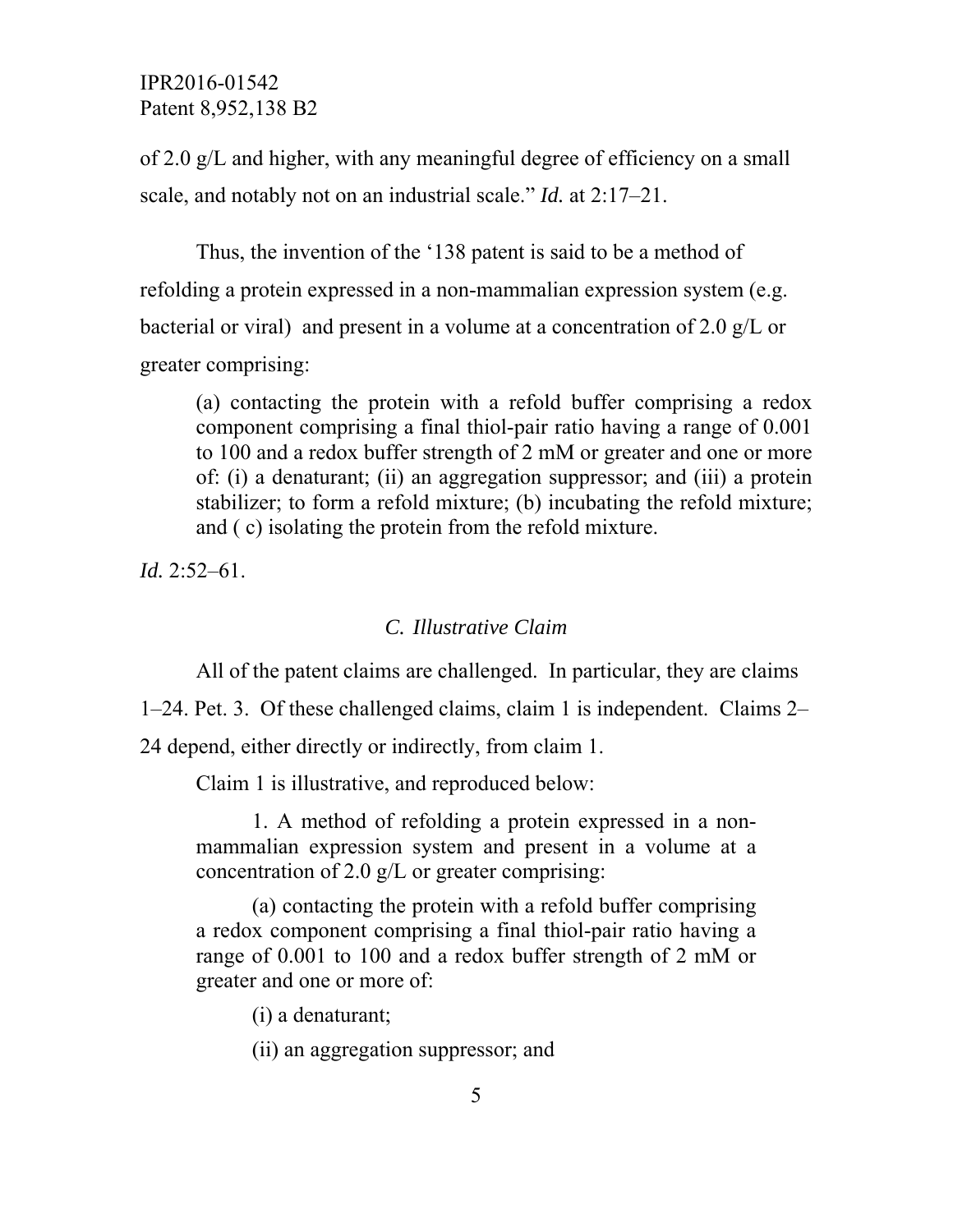(iii) a protein stabilizer;

to form a refold mixture;

(b) incubating the refold mixture; and

( c) isolating the protein from the refold mixture.

Ex. 1001, 17:47–59.

 $\overline{a}$ 

# *D. Prior Art Relied Upon*

This proceeding utilizes the following prior art references:

| Reference          |                                                                                                                                   | Date          | Exhibit  |
|--------------------|-----------------------------------------------------------------------------------------------------------------------------------|---------------|----------|
| Schlegl            | US 2007/0238860 A1                                                                                                                | Oct. 11, 2007 | Ex. 1003 |
| Hevehan            | "Oxidative Renaturation of<br>Lysozyme at High<br>Concentrations,"<br>Biotechnology and<br>Bioengineering, 1996,<br>54(3):221-230 | 1996          | Ex. 1004 |
| Hakim <sup>5</sup> | "Inclonals" $mAbs$ , 1:3, 281-287                                                                                                 | June 2009     | Ex. 1006 |

Petitioner also relies on the Declarations of Anne S. Robinson, Ph. D. ("Dr. Robinson"). Exs. 1002; 1056. Dr. Robinson's *curriculum vitae* is Exhibit 1049.

<sup>&</sup>lt;sup>5</sup> Referred to throughout the Petition as "Inclonals." We use the first author's name, for consistency.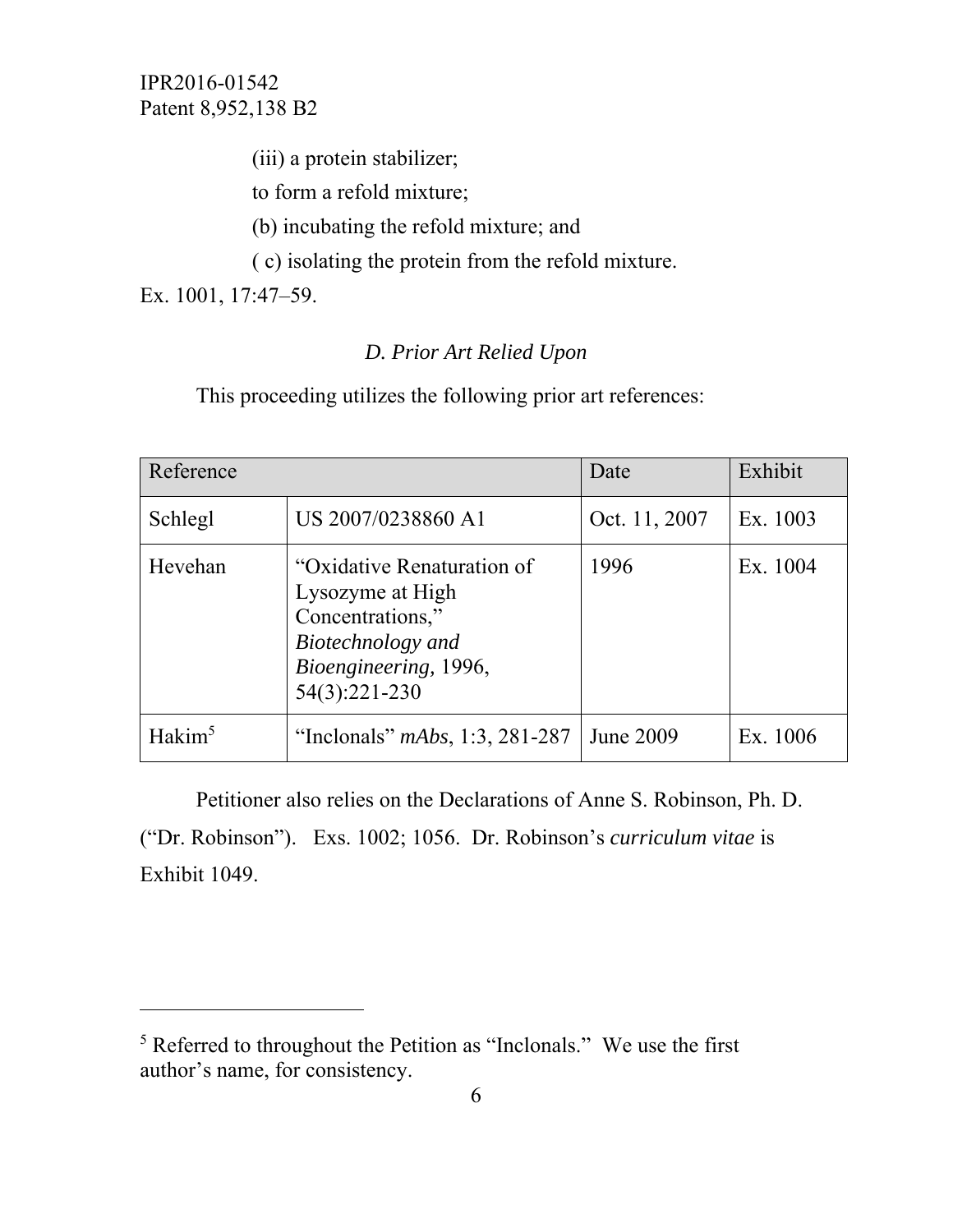#### *E. Instituted Grounds of Unpatentability*

We instituted trial as to claims 1–24 of the '138 patent based on the following two grounds (Pet. 37–38):

| <b>Challenged Claim(s)</b> | <b>Basis</b> | Reference(s)                   |
|----------------------------|--------------|--------------------------------|
| $1 - 11$ and $13 - 24$     | \$103(a)     | Schlegl and Hevehan            |
|                            | \$103(a)     | Schlegl, Hevehan, and<br>Hakim |

### II. ANALYSIS

The question of obviousness is resolved on the basis of underlying factual determinations including: (1) the scope and content of the prior art; (2) any differences between the claimed subject matter and the prior art; (3) the level of ordinary skill in the art; and (4) objective evidence of nonobviousness. *Graham v. John Deere Co.*, 383 U.S. 1, 17–18 (1966). One seeking to establish obviousness based reference combination of teachings also must articulate sufficient reasoning with rational underpinnings to combine teachings. *See KSR Int'l Co. v. Teleflex, Inc.*, 550 U.S. 398, 418 (2007).

#### *A. The Person of Ordinary Skill In the Art at the Time of Invention*

Petitioner proposes that the person of ordinary skill in the art to which the '138 Patent is directed "would have had at least a Bachelor's degree (or the equivalent) in Biochemistry or Chemical Engineering with several years' experience in biochemical manufacturing, protein purification, and protein refolding, or alternatively, an advanced degree (Masters or Ph.D.) in Biochemistry or Chemical Engineering with emphasis in these same areas."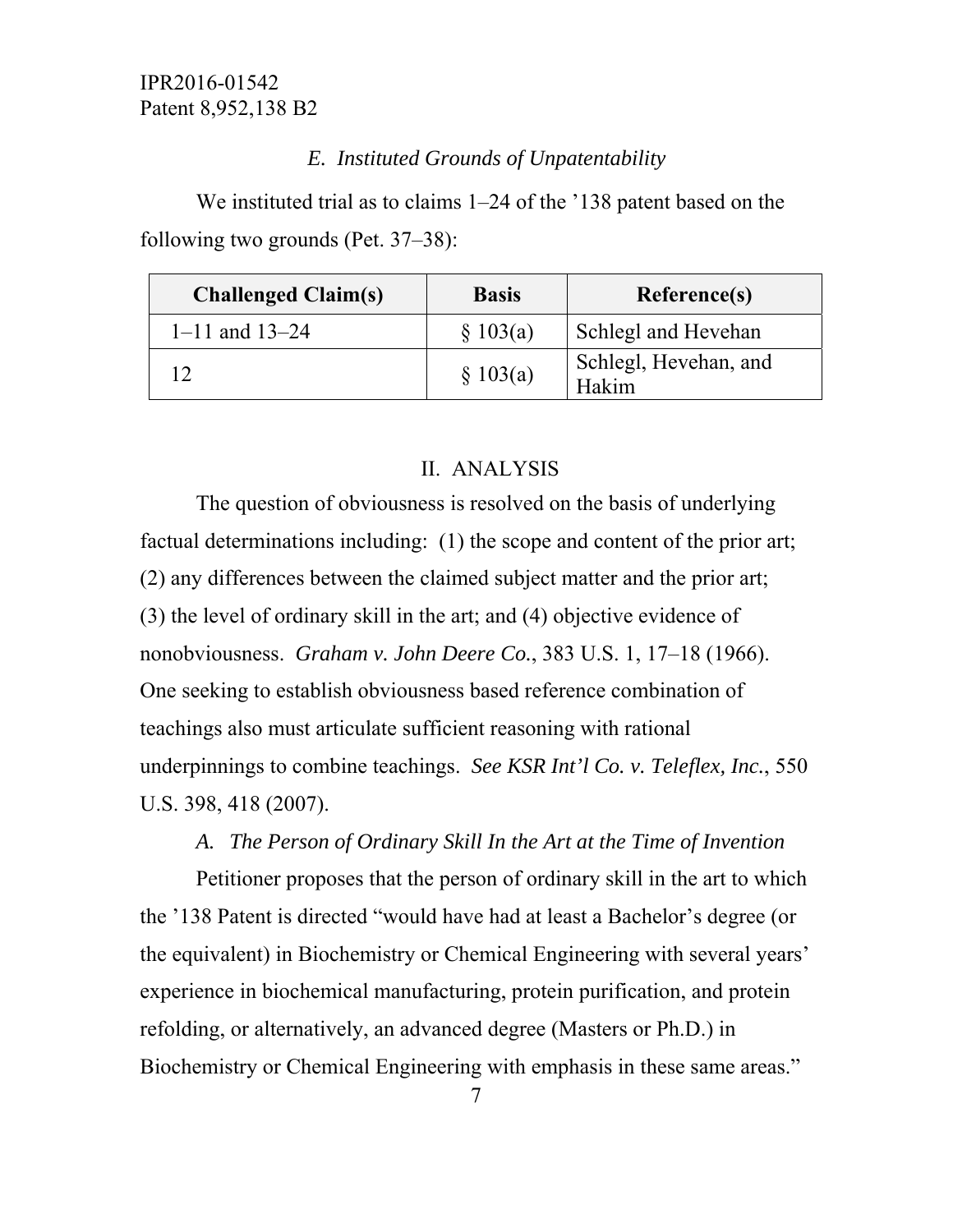Pet. 18. "This person may also work in collaboration with other scientists and/or clinicians who have experience in protein refolding or related disciplines." Pet. 18–19 Finally, Petitioner asserts that this person "would have easily understood the prior art references referred to herein and would have had the capacity to draw inferences from them." *Id.*

Patent Owner asserts that a person of ordinary skill in the relevant art, (the art of protein refolding in June of 2009, the priority date of the '138 Patent) "would have had a Ph.D. degree in biochemistry, biochemical engineering, molecular biology, or a related biological/chemical/engineering discipline, or a master's degree in such disciplines and several years of industrial experience producing proteins in non-mammalian expression systems." Prelim. Resp. 18; Resp. 14.

These two descriptions are mostly consistent, but we adopt the slightly higher level recited by Patent Owner, requiring a graduate level of education and experience. Ex. 2001, ¶ 17. This is due to the sophistication and complexity in the area of protein refolding. Ex. 2001, ¶ 16. A person of ordinary skill in the art would have an advanced degree in biochemistry with an engineering component and significant experience in protein production, including refolding. *Id.* ¶ 17. This is also the level of ordinary skill in the art reflected by the prior art of record. *See Okajima v. Bourdeau*, 261 F.3d 1350, 1355 (Fed. Cir. 2001); *In re GPAC Inc*., 57 F.3d 1573, 1579 (Fed. Cir. 1995); *In re Oelrich*, 579 F.2d 86, 91 (CCPA 1978).

#### *B. Claim Construction*

In an *inter partes* review, claim terms in an unexpired patent are interpreted according to their broadest reasonable construction in light of the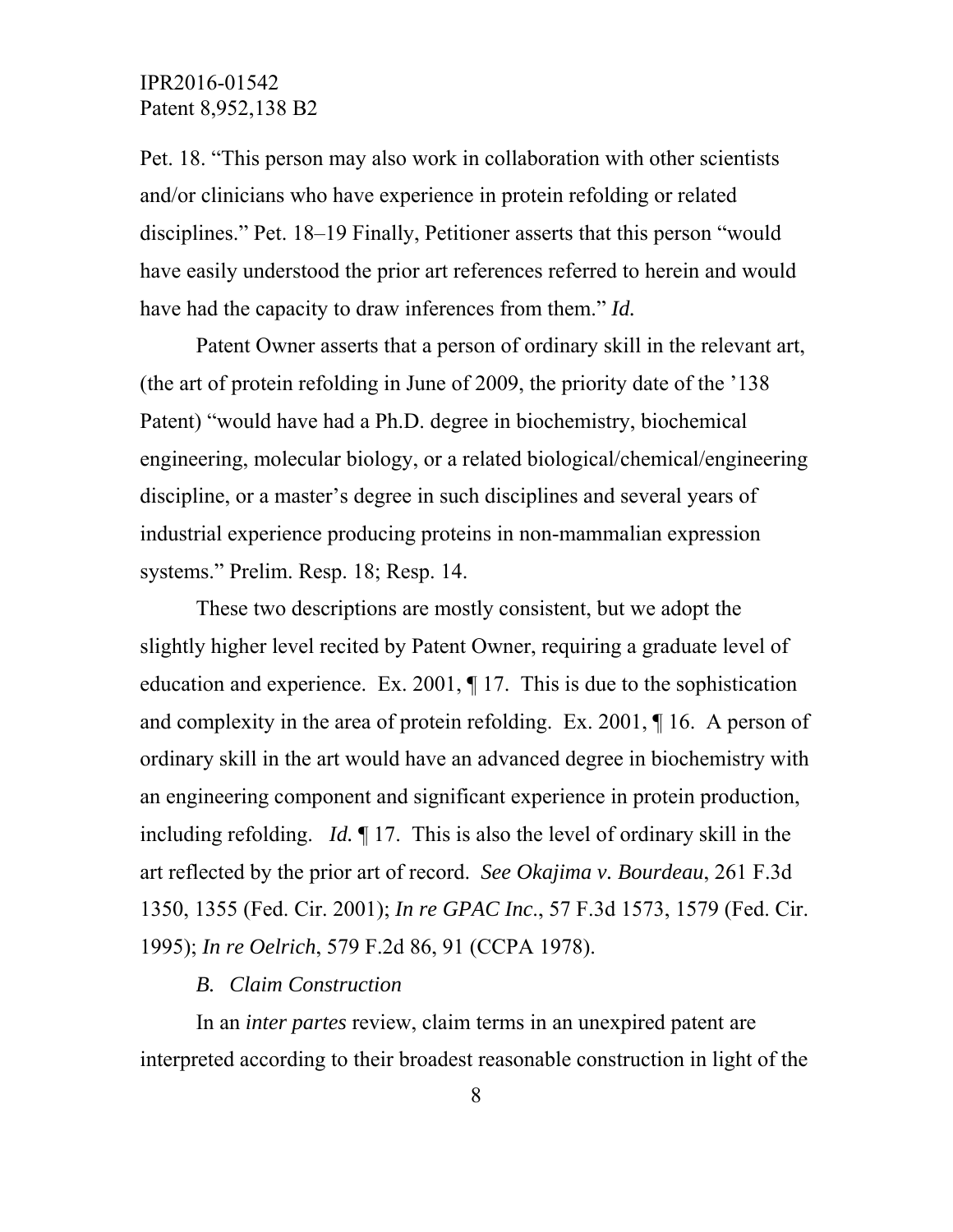specification of the patent in which they appear.  $37$  C.F.R. § 42.100(b); *Cuozzo Speed Techs., LLC v. Lee*, 136 S. Ct. 2131, 2142–46 (2016). Consistent with that standard, claim terms also are given their ordinary and customary meaning, as would be understood by one of ordinary skill in the art in the context of the entire disclosure. *See In re Translogic Tech., Inc*., 504 F.3d 1249, 1257 (Fed. Cir. 2007).

There are, however, two exceptions to that rule: "1) when a patentee sets out a definition and acts as his own lexicographer," and "2) when the patentee disavows the full scope of a claim term either in the specification or during prosecution." *See Thorner v. Sony Computer Entm't Am. LLC*, 669 F.3d 1362, 1365 (Fed. Cir. 2012).

If an inventor acts as his or her own lexicographer, the definition must be set forth in the specification with reasonable clarity, deliberateness, and precision. *Renishaw PLC v. Marposs Societa' per Azioni*, 158 F.3d 1243, 1249 (Fed. Cir. 1998). Although it is improper to read a limitation from the specification into the claims, (*In re Van Geuns*, 988 F.2d 1181, 1184 (Fed. Cir. 1993)) claims still must be read in view of the specification of which they are a part. *Microsoft Corp. v. Multi-Tech Sys., Inc.*, 357 F.3d 1340, 1347 (Fed. Cir. 2004).

Only terms which are in controversy need to be construed, and only to the extent necessary to resolve the controversy. *See Wellman, Inc. v. Eastman Chem. Co.*, 642 F.3d 1355, 1361 (Fed. Cir. 2011); *Vivid Techs., Inc. v. Am. Sci. & Eng'g, Inc*., 200 F.3d 795, 803 (Fed. Cir. 1999). In view of the arguments made in the Response and Reply, we have altered some of the constructions adopted in the institution decision, as discussed below.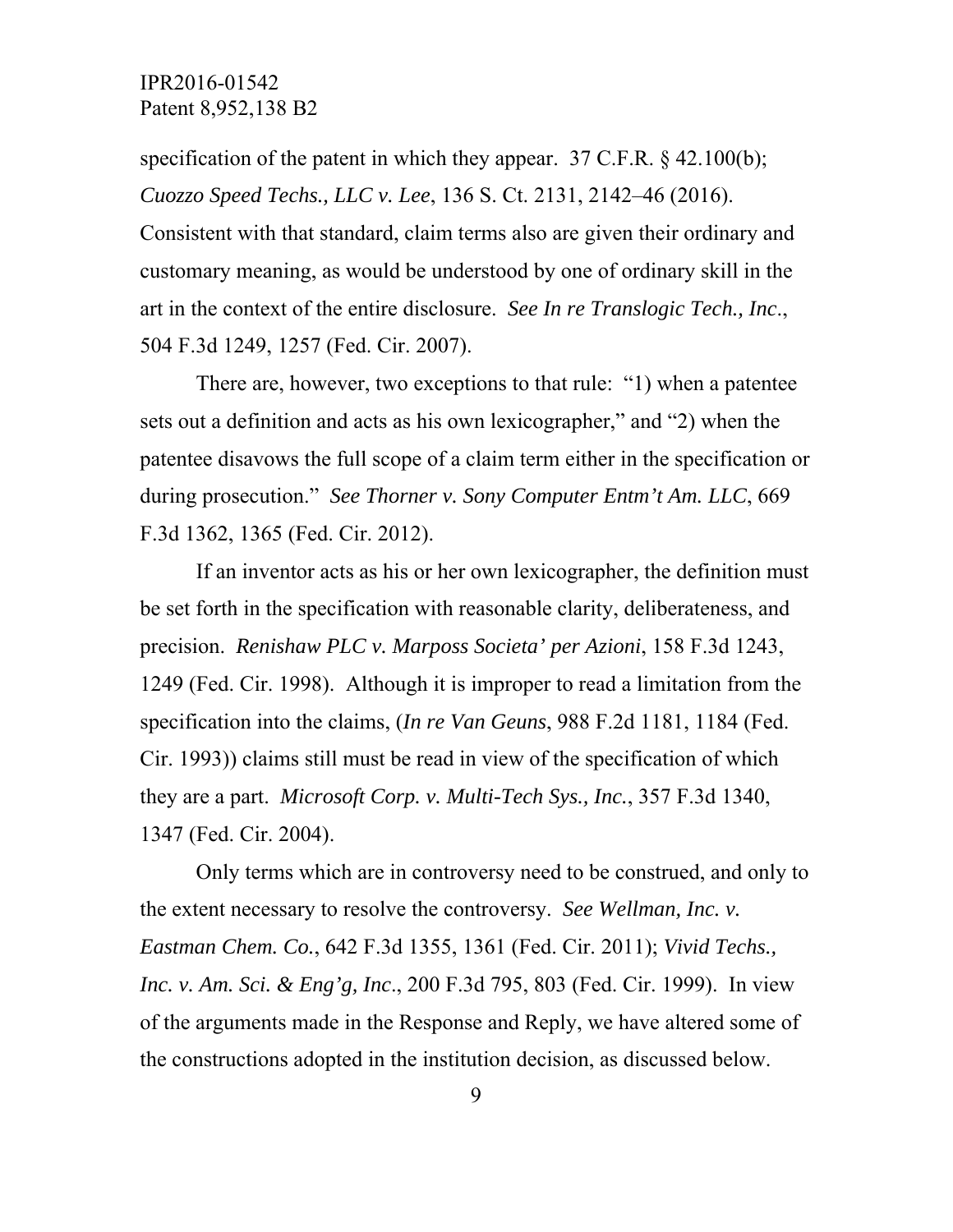#### *protein*

Petitioner argues that "protein" should not be construed as a "complex protein." Pet. 20.

 The following passage of the Specification, which defines "protein" gives us a clear definition:

As used herein, the terms "protein" and "polypeptide" are used interchangeably and mean any chain of at least five naturally or non-naturally occurring amino acids linked by peptide bonds.

Ex. 1001, 5:47-50.

Accordingly, guided by the express definition in the Specification, we adopt the above-described minimum of five amino acids as the construction of "protein." Prelim. Resp. 12–13. This construction has not changed from the institution decision.

#### *Final thiol-pair ratio "TPR"*

The term "final thiol-pair ratio" is interpreted to mean the relationship of the reduced and oxidized redox species used in the redox component of the refold buffer as defined by the equation

#### $[reductant]<sup>2</sup>$ [oxidant]

Ex. 1001, 6:20-27, Resp. 18, fn. 4. This construction has changed from that in the institution decision to reflect the claim language more accurately. *See*  Response 18, n. 4.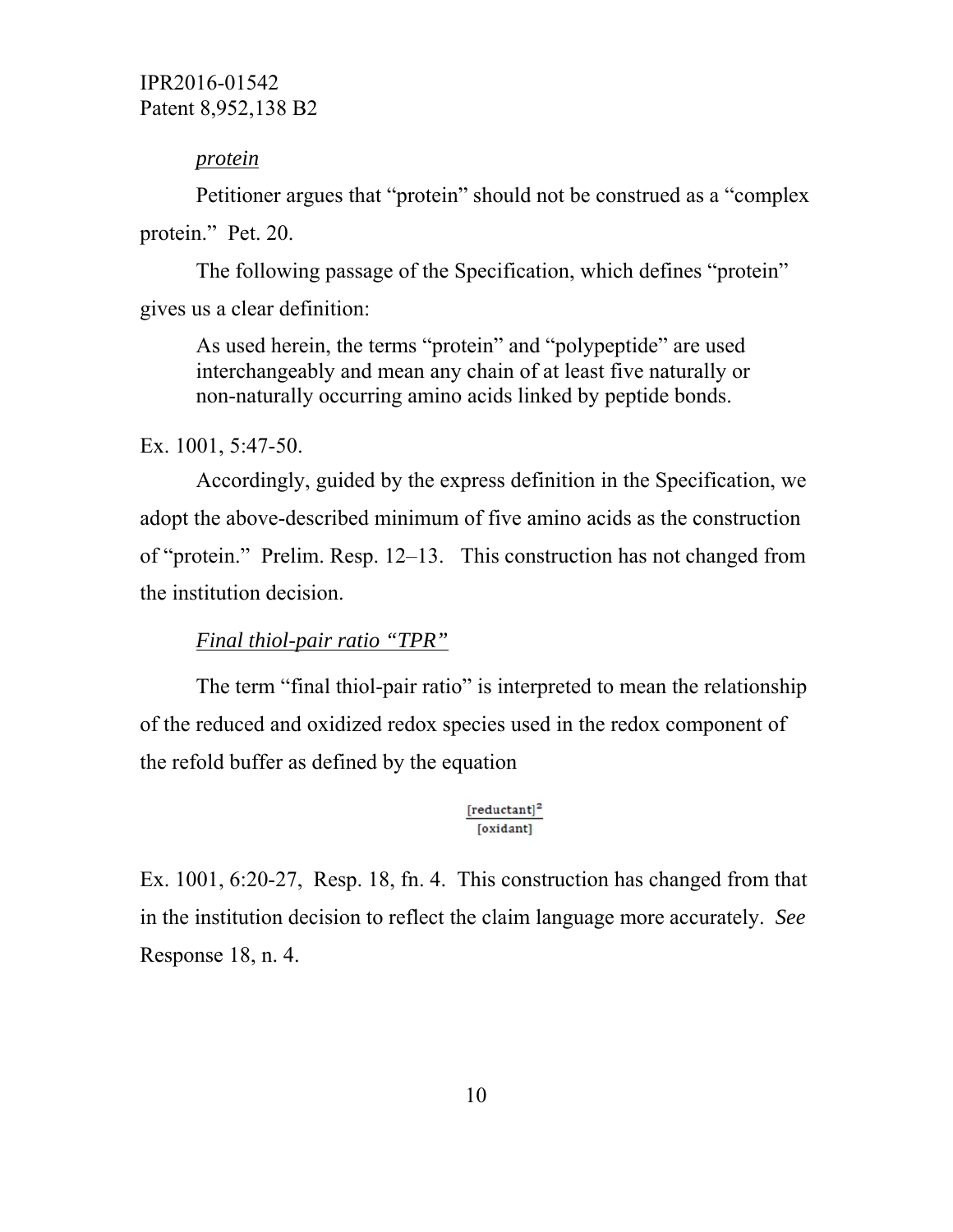# *Redox buffer strength "RBS"*

The term "Redox buffer strength" is interpreted to mean the following:

 $2[oxidant] + [reduction].$ 

Ex. 1001, 6:29-38. Resp. 20–21, fn. 5. This construction also has changed from that in the institution decision to reflect the claim language more accurately. *See* Response 18, n. 5.

# *refold mixture*

The broadest reasonable interpretation for "refold mixture" is "a mixture formed from contacting (1) the protein with (2) a refold buffer." Ex. 1001, 17:50–57. We find that the protein volume and refold volumes combine to form the refold mixture volume. Resp. 16.

# *complex protein*

Patent Owner argues that the specification defines complex protein.

Prelim. Resp. 16.

The protein can be a complex protein, i.e., a protein that (a) is larger than 20,000 MW, or comprises greater than 250 amino acid residues, and (b) comprises two or more disulfide bonds in its native form

Ex. 1001, 12:58-61. A similar statement is found at 5:64–69 as regards a "complex molecule."

We also observe that the specification also provides a slightly different description in a different location.

The method can be applied to any type of protein, including simple proteins and complex proteins (e.g., proteins comprising 2-23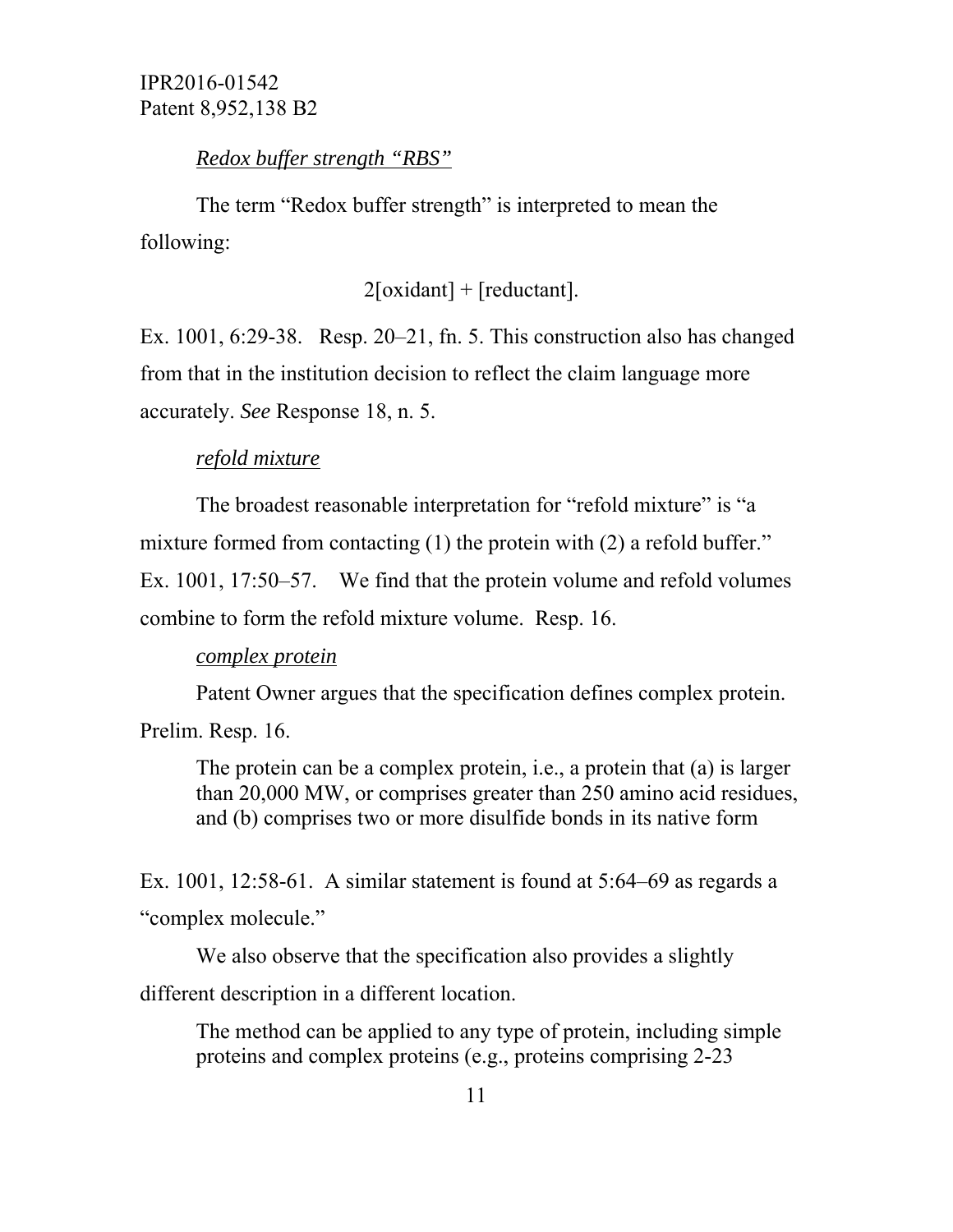> disulfide bonds *or* greater than 250 amino acid residues, *or* having a MW of greater than 20,000 daltons)

Ex. 1001, 4:23–27 (emphases added). There was discussion at the oral argument as to which of these descriptions was the broadest reasonable definition. Paper 59, 13–14 and 31–35. Dr. Robinson testifies that the single use of the broader description is correct. Ex. 1056, ¶¶ 5–7. Patent Owner urges otherwise. Resp. 17, citing Ex. 2020 ¶ 9.

We agree with Patent Owner that the evidence of record in the specification is more persuasive. The specification has set forth a definition multiple times, and that it is the definition is evidenced by the use of "i.e." (*id est*, or "that is"). In contrast, "e.g." (*exempli gratia*, or "for example") does not indicate a definition. We also observe that the use of the "e.g." appears intended to exemplify both the simple protein and complex protein antecedents expansively defining how the method may be applied. Ex. 1001, 4:23–27.

We need not expressly interpret any additional terms.

### *C. Obviousness Grounds – The Prior Art*

 Petitioner asserted, and we instituted trial upon, two obviousness grounds of unpatentability that rely on Schlegl, combined with two other discrete references. A short summary of these references, Dr. Robinson's testimony, and our analysis of these grounds follow.

#### *(1) Schlegl (Exhibit 1003)*

 Schlegl, U.S. Patent Application Publication 2007/0238860 A1, is a publication of application 11/695,950, filed April 3, 2007 and published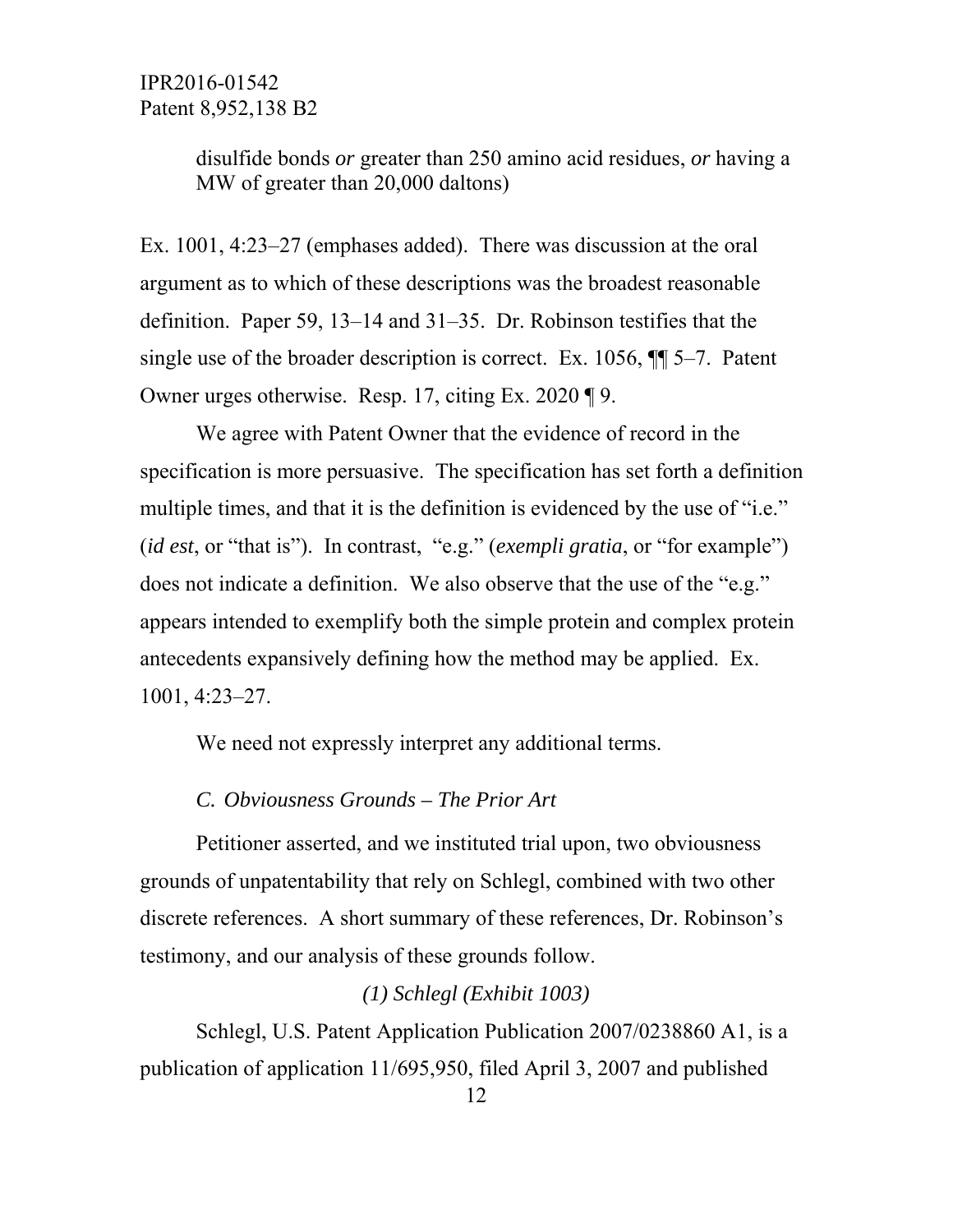October 11, 2007, and entitled "Method for Refolding a Protein." Ex. 1003 (10), (21), (22), (43), (54). Based on its publication date, Schlegl is prior art.

Schlegl describes methods for protein refolding, including the refolding and production of recombinant proteins. Ex.1003 at Abstract, ¶ 4. Schlegl utilizes a dilution method of protein refolding that results in a protein concentration up to 10 mg/ml. *Id*. ¶¶ 4–8, 16.

Schlegl delineates a continuous process that optimizes flow rate by keeping the concentration of unfolded proteins low and adding the protein solution at a flow rate that gives the unfolded protein time to properly fold. *Id.* **[1]** 33–61. Before mixing, Schlegl starts with a high concentration of unfolded protein. *Id*. at ¶ 40.

Schlegl further describes a refolding buffer with a redox system having a defined thiol-pair ratio and redox buffer strength. *Id.* ¶¶ 36, 41, 75. The refolding buffer also contains a denaturant, an aggregation suppressor, and/or a protein stabilizer. *Id.* ¶¶36, 41, 74-75.

#### *(2) Hevehan (Ex. 1004)*

Hevehan is prior art to the '138 Patent. Ex. 1004

 Hevehan describes refolding proteins from inclusion bodies at high concentrations. Using multiple dilution profiles, Hevehan created an experimental matrix to investigate different effects and the relationship between variables to optimize yields at higher concentrations, arriving at concentrations higher than 2 g/L. *Id.* at 5–6, Figure 4.

By varying the concentrations of reducing agent dithiothreitol ("DTT") and oxidizing agent oxidized glutathionone ("GSSG") in the redox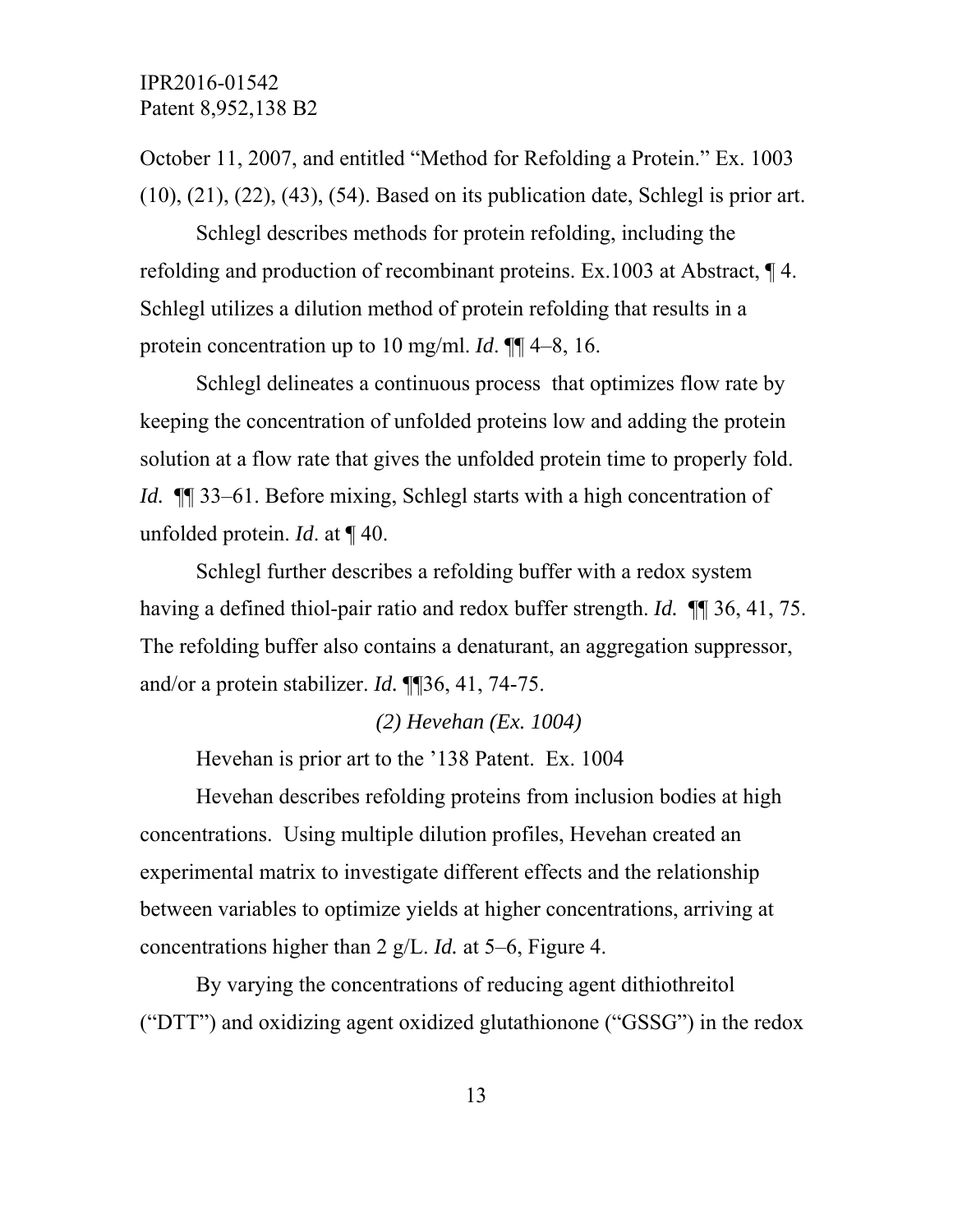mixture, the *Hevehan* authors observed that renaturation yields were "strongly dependent on thiol concentrations in the renaturation buffer." *Id.* at 5.

The refold buffer used in *Hevehan* also included two folding aids, GdmCl (a denaturant) and L-arginine (a protein stabilizer and aggregation suppressor). *Id.* at Abstract. The authors found that such folding aids present in low concentrations during refolding can limit aggregation resulting in reactivation yields as high as 95%. *Id.* Finally, the authors of *Hevehan*  incubated the refold mixture. *Id.* at 3.

#### *(3) Hakim (Ex. 1006)*

Hakim was published online on May 1, 2009. Ex. 1006, 1. Thus, Hakim is prior art to the '138 Patent under 35 U.S.C. § 102(a). Patent Owner attempts to antedate Hakim, which is discussed in more detail *infra*.

Hakim describes the production of fusion proteins. *Id.* at 4. Specifically, it describes the production of "PE38" fusions of the heavy chain or the light chain. *Id*. The bacterial expression system developed by Hakim allowed the production of antibodies in 8-9 days, instead of the eight weeks required when expressed in mammalian cells. *Id.* Hakim is pertinent to the proposed ground involving claim 12.

#### *(4) Dr. Robinson's Initial Testimony Concerning the Combination*

Dr. Robinson testifies that Hevehan explains the viewpoint of one of skill in the art looking to tackle the known problems of refolding proteins in 2009. Ex. 1002, ¶ 112. According to Dr. Robinson, Hevehan shows the systematic approach that those skilled in the art would take to refold a protein of interest. *Id.*, citing Ex. 1004 at 1–2. Specifically, Dr. Robinson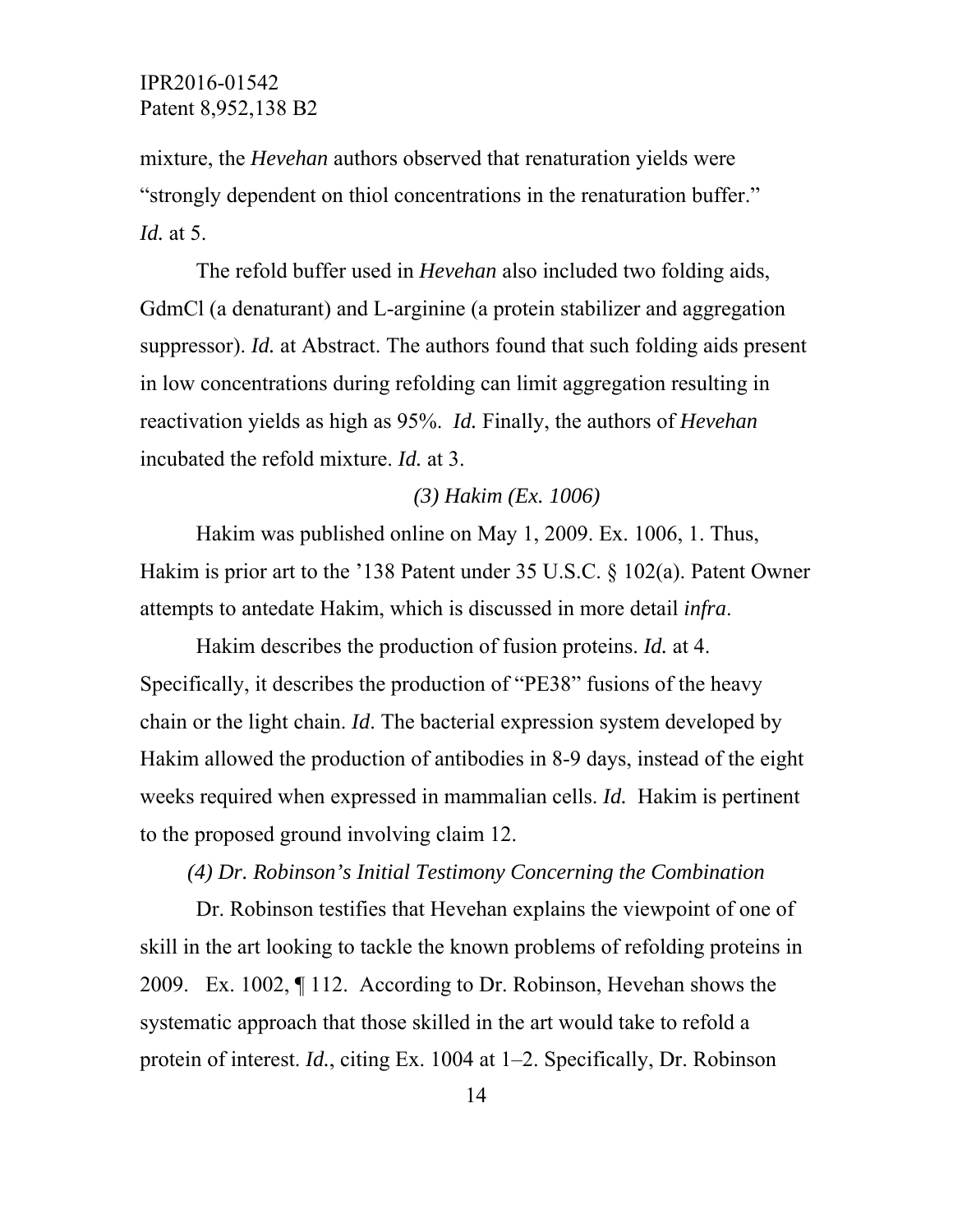testifies that Hevehan considered conditions known to successfully refold proteins at low concentrations, minimizing aggregation, and applied those techniques to higher concentrations. Ex. 1002, ¶ 112, citing Ex. 1004 at 2.

Dr. Robinson further testifies that Hevehan authors found optimal refolding of proteins expressed in a non-mammalian expression system at higher concentrations is related to the thiol-pair ratio and redox buffer strength. Ex. 1002, ¶ 113, citing Ex. 1004 at 5. Hevehan concluded that yields are "strongly dependent" on thiol concentrations in the renaturation buffer. Ex. 1004 at 5. The optimum thiol-pair ratio was between 0.57 and 2.3 (DTT/GSSG). Ex. 1004 at Fig. 4 and ¶ 67, fn 5.

According to Dr. Robinson, one of ordinary skill would also be motivated to use the teachings of Schlegl and Hevehan to refold a "complex" protein, and would have a reasonable expectation of success in doing so. This is said to be so because both references teach the refolding of "complex" proteins by a dilution refolding method. Ex. 1002, ¶ 117.

#### *(5) Analysis*

*a. Obviousness of Claims 1-11 and 13–24 in View of Schlegl and Hevehan* 

#### *(i) Overview – Motivation to Combine*

 Petitioner asserts that one of ordinary skill in the art would have been motivated to combine Schlegl and Hevehan and would have had a reasonable expectation of success in doing so. Pet. 38. Specifically, Petitioner urges that the authors of Hevehan considered conditions already known to successfully refold proteins at low concentrations, minimizing aggregation. Pet. 39, citing Ex. 1004 at 2; Ex. 1002 at  $\P$  112.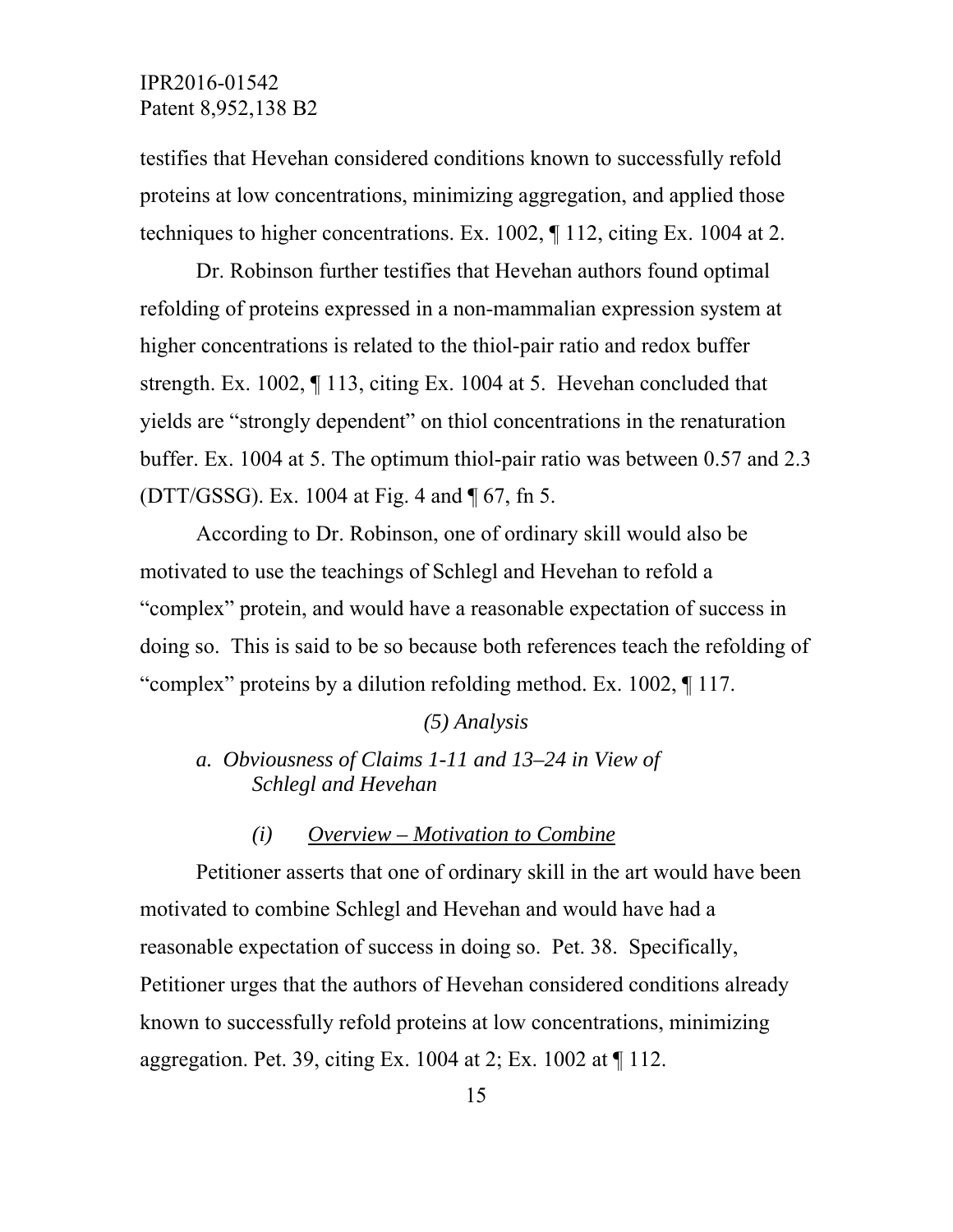This position is supported by the testimony of Dr. Robinson, as noted above. We find Dr. Robinson is qualified to testify to the subject matter of this proceeding. Ex. 1002  $\P$  3–11; Ex. 1049. She testifies that one of ordinary skill in the art would look to Hevehan to solve the problem of refolding proteins at higher concentrations, and would have known the methods of Hevehan could apply to the dilution refolding methods of Schlegl. Ex. 1002, ¶ 115.

Petitioner is of the view that a person of ordinary skill in the art would have known that the refolding methods of Hevehan and Schlegl would be just as applicable to the refolding of proteins in inclusion bodies as to the proteins in denatured native proteins. Pet. 40.

Patent Owner, on the other hand, assert that Schlegl and Hevehan are fundamentally different and incompatible approaches to protein refolding. Resp. 2–3. Schlegl's method is said to be a "mechanical approach" to achieve protein refolding at dilute protein concentrations. *Id*.

 We are provided with the declaration testimony of Richard C. Willson, Ph. D. ("Dr. Willson") as Exhibits 2001 and 2020. We find Dr. Willson qualified to testify to the subject matter of this proceeding. Ex. 2001, ¶¶ 7–14, Ex. 2002. His testimony is the basis for Patent Owner's contrary assertions.

According to Patent Owner, Hevehan's method is a different approach – a chemical approach (focused on denaturant and oxidant, but not reductant, in the refold buffer) to achieve protein refolding at high protein concentrations. Ex. 2001, ¶111. In Schlegl, protein aggregation is avoided by physically separating the protein molecules by dilution. *Id*. ¶112. In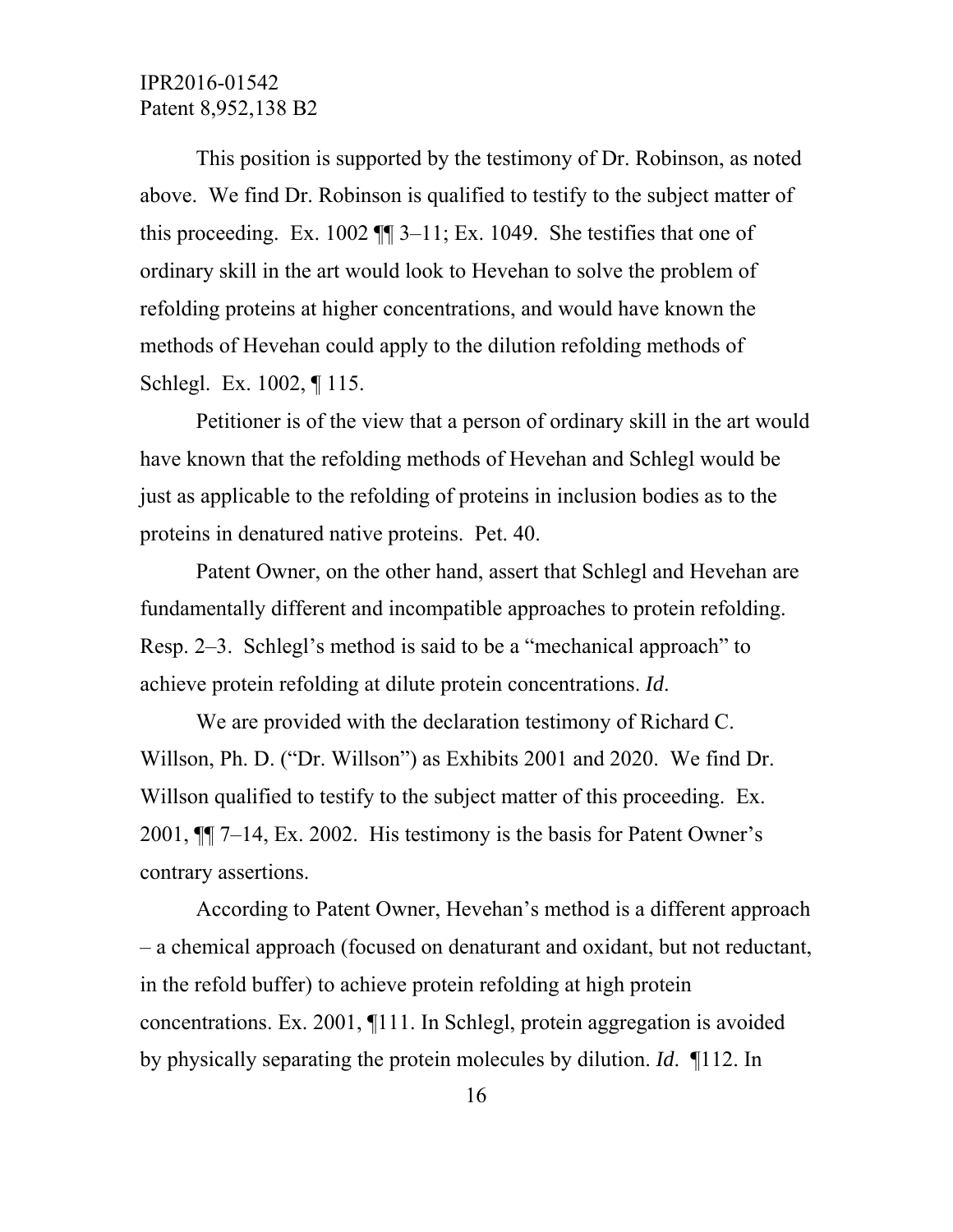Hevehan, refolding proteins at high concentrations necessarily reduces or eliminates such physical separation; chemicals are necessary to avoid aggregation and to achieve proper refolding. *Id*.

Dr. Willson further testifies that the equations involving the reactants (thiol pair ratio and redox buffer strength) are significant – reflecting the indiscovery that the refold efficiency is mostly impacted by the redox state of the refold system. Ex. 2001, ¶ 58.

Dr. Robinson responded to these positions in her second declaration. Ex. 1056. According to her testimony, the two approaches of protein refolding in Schlegl and Hevehan's refolding complement each other and Hevehan optimizes the refolding conditions. Ex. 1056, ¶ 18. She testifies that "Hevehan considered conditions known to successfully refold proteins at low concentrations, and applied those conditions to refolding of proteins expressed in a non-mammalian expression system at higher concentrations." *Id.* (citingEx.1004, 2). "Hevehan found that optimal refolding of proteins expressed in a non-mammalian expression system at higher concentrations is related to the thiol-pair ratio and redox buffer strength." *Id.* (citing Ex.1004, 5). "By varying the conditions of a reductant (DTT) and an oxidant (GSSG) and recording the outcomes, Hevehan concluded that yields are "strongly dependent" on thiol concentrations in the renaturation buffer." *Id.* (citing Ex.1004, 2.) *Id.*

Dr. Robinson also testifies that Schlegl has a clear indication of the use of redox chemistry. Ex. 1056, ¶ 22. She points to Schlegl claim 9 in her testimony, which recites "wherein the protein solution obtained after mixing is collected in a tank and incubated until the protein is completely present in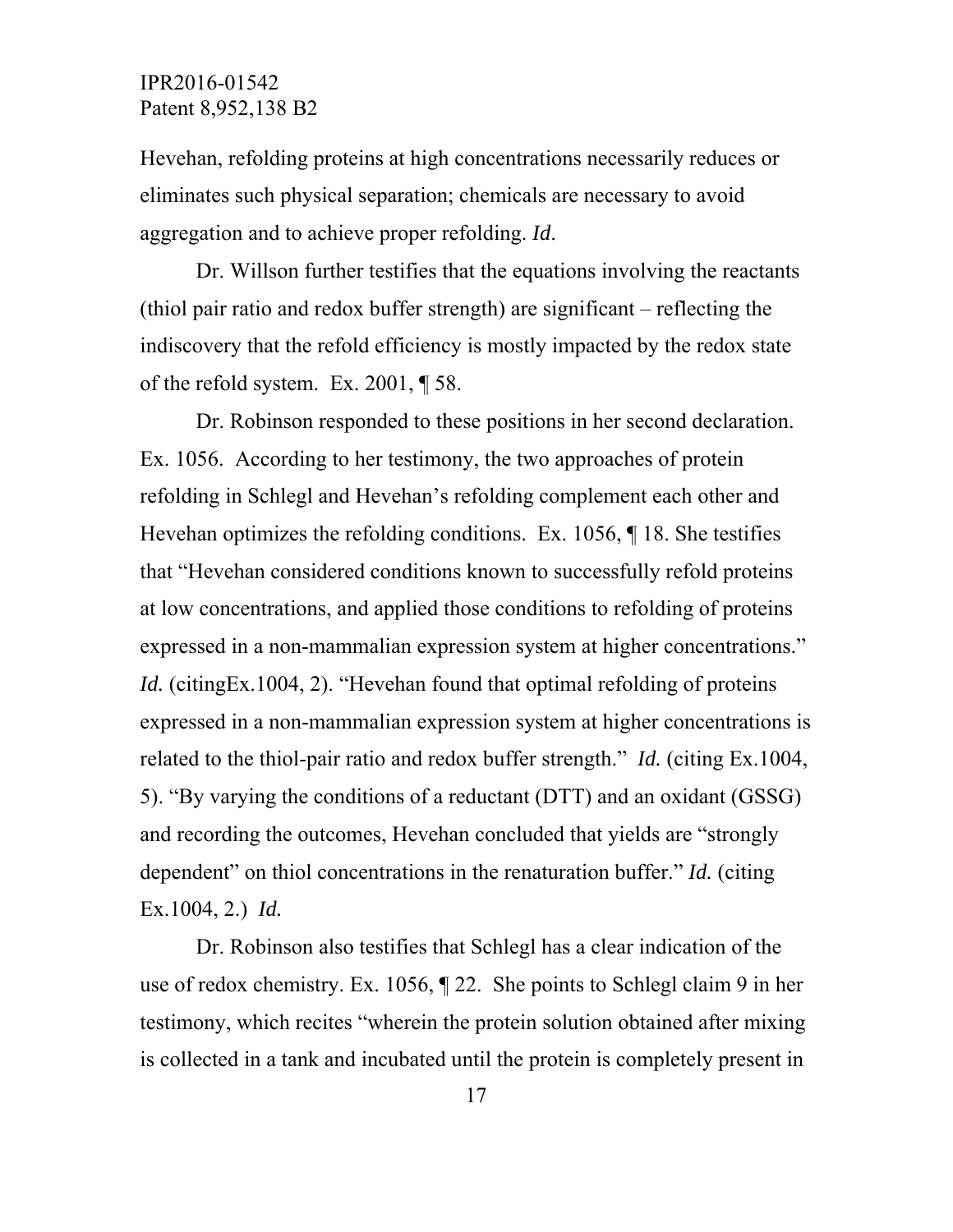its biologically active form." Ex. 1056 ¶24 (citing Ex. 1003, 13). She testifies that it is her view that "the method of claim 9 of Schlegl cannot be practiced without redox chemistry for proteins with disulfide bonds in the native state. If one is working with a protein with disulfide bonds, it is unlikely that one can obtain a biologically active form without the use of redox components." Ex. 1056, ¶ 24.

Dr. Willson testified in his second declaration that Schlegl and Hevehan, alone or in combination, do not teach elements of claim 1; a person of ordinary skill in the art would not combine the references; and the art does not render the claims obvious. Ex. 2020*, passim*.

Dr. Robinson was cross-examined on May 8, 2017, in Washington, DC. A transcript of that deposition testimony is in the record as Exhibit 2019. Dr. Willson likewise was cross-examined, on August 9, 2017, in New York, NY. A transcript of that deposition testimony is in the record as Exhibit 1055. Subsequent to her second declaration, Dr. Robinson was again cross-examined on September 26, 2017, and a transcript of that crossexamination is in the record as Exhibit 2059. We have carefully reviewed the testimony provided by both witnesses.

We credit the testimony of Dr. Robinson on this point over that of Dr. Willson. We are especially persuaded by the fact that simply diluting the protein concentration will not necessarily result in refolding. Reply, 5. Dr. Robinson also makes a compelling point that using a dilution technique to contact a protein-containing volume with a refold buffer does not exclude the use of redox agents. Ex. 1056, ¶ 15.

18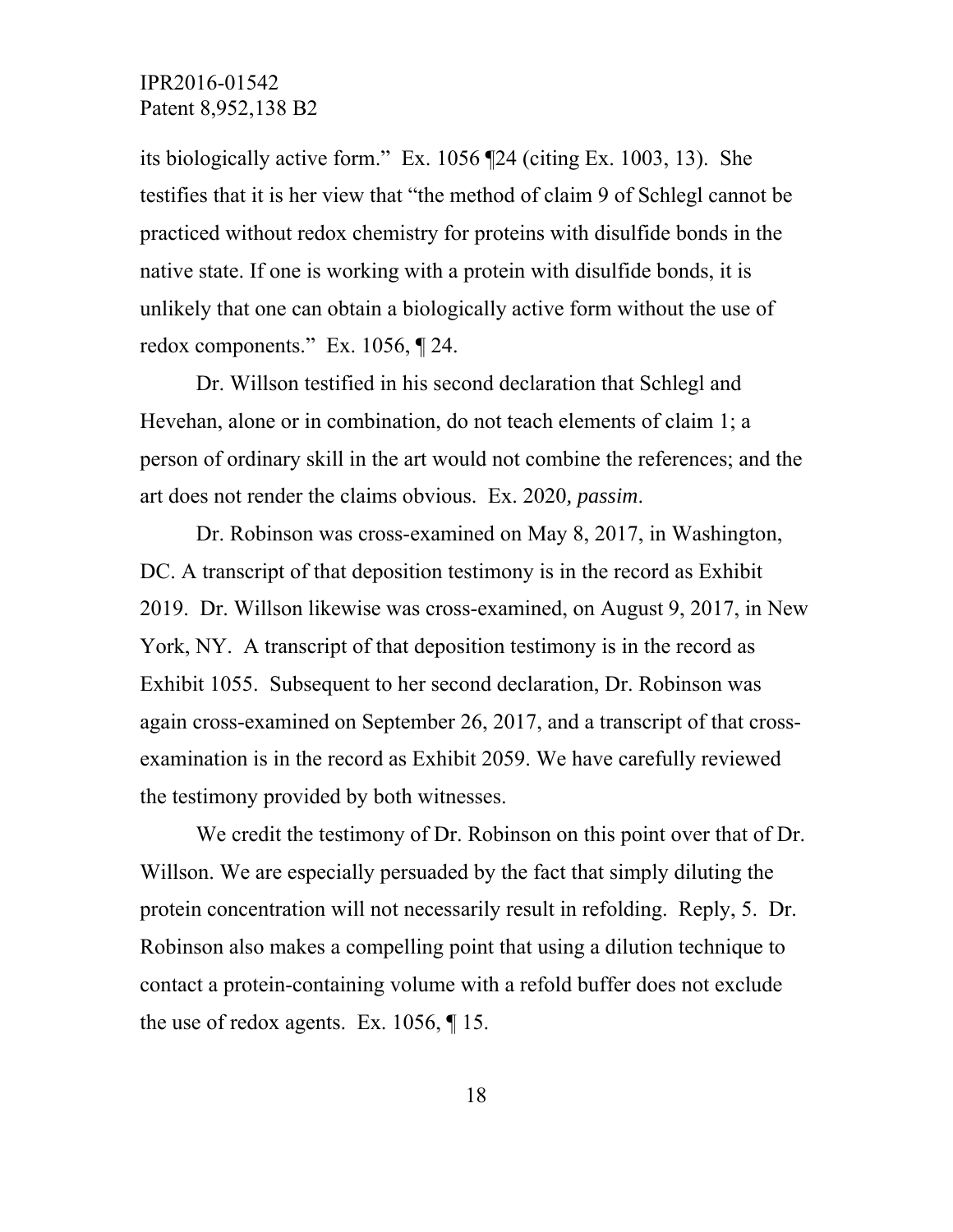She further testifies that Schlegl teaches the use of redox chemistry and a customized refold buffer. *Id.* at

¶ 17, citing Ex. 1003, ¶ 36. Paragraph 36 is reproduced below:

 The refolding buffer used for a given protein of interest is customized to the refolding requirements/kinetics of that protein. Refolding buffers are known in the art and commercially available; typical buffer components are guadinium chloride, dithiothreitol (DTT) and optionally a redox system (e.g. reduced glutathione GSH/oxidized glutathione GSSG), EDTA, detergents, salts, and refolding additives like L-arginine.

Ex. 1003, ¶ 36. It appears to us that glutathione discussed in Schlegl is also listed as an exemplary redox component in the optimized refold buffer of the '138 patent. Ex. 1001, 10:53–54.

Dr. Willson, on the other hand states that Schlegl "does not focus on" the use of redox chemicals. Ex. 2001, ¶ 93. The Response then asserts that because Schlegl's example was a well-known model protein and easy to refold, that "redox chemicals do not play a role in Schlegl's refolding method." Resp. 36. Focusing on the sole example, the Response notes that protein was simple to refold and uses calcium. *Id.* 

This testimony of Dr. Willson, while literally true, cannot in our view be reconciled with Schlegl's express teaching of a customizable refolding buffer with a redox buffer option. We further find that the discussion in Schlegl does not support the Patent Owner's assertion that these references are "incompatible." Resp. 23.

Patent Owner also asserts that redox systems used for refolding at low protein concentrations "are inappropriate" when refolding at high protein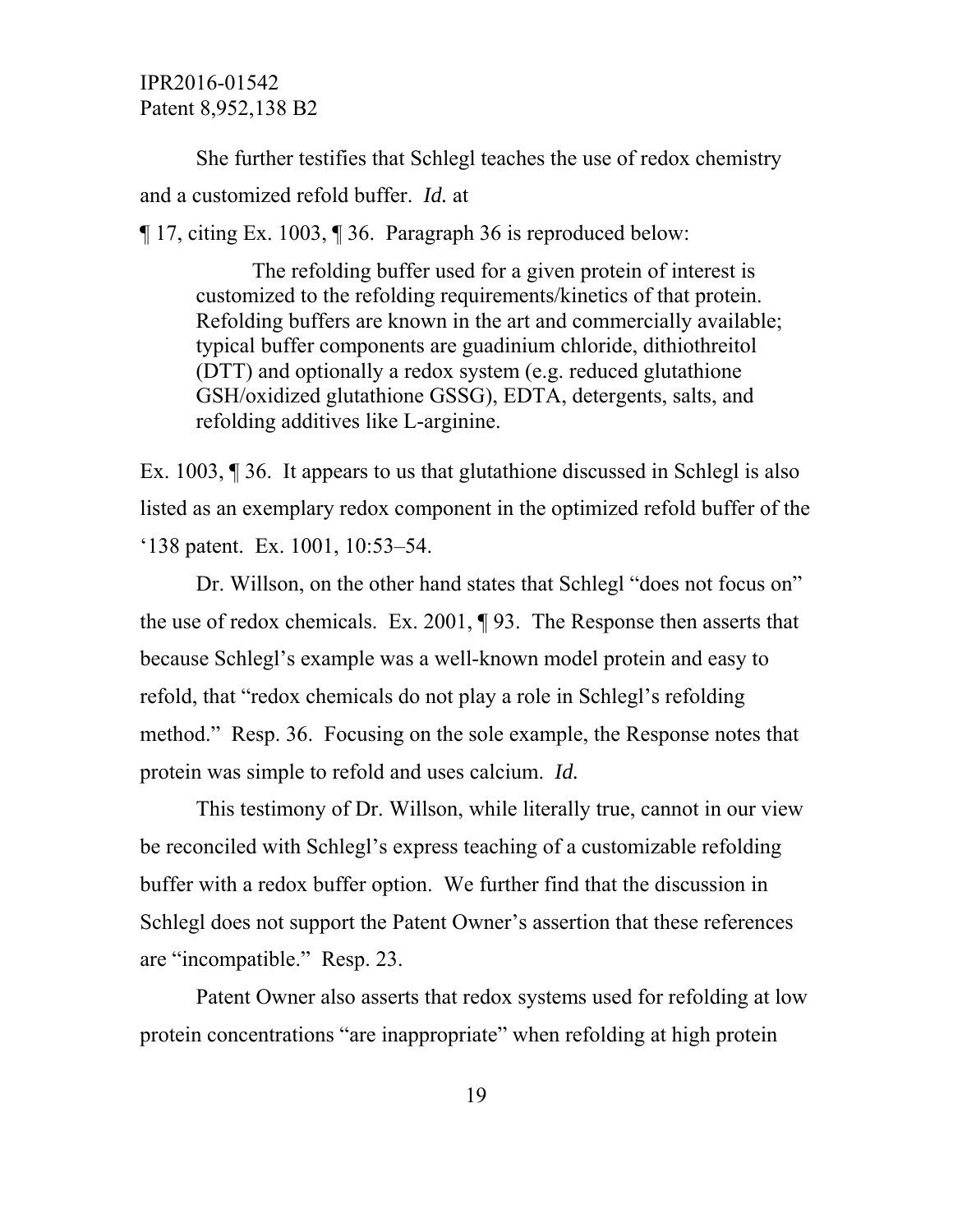concentrations. *Id.* at 26(citing Dr. Willson's second declaration, Ex. 2020, ¶ 22). Dr. Willson makes the statement that "[a]cknowledging that what worked at low protein concentrations 'might not be appropriate when folding a protein at 1 mg/mL or higher concentrations,' *Hevehan* reports the use of a trial-and-error matrix approach to find appropriate conditions." Ex. 2020(citing Ex. 1004, 5).

The problem with this analysis is that, like that with respect to Schlegl above, it strays by incremental degrees from the original evidence of record, and it goes too far. According to Hevehan:

The above thiol concentrations were optimized for oxidative renaturations at low protein concentrations (0.01–0.1 mg/mL) and might not be appropriate when folding a protein at 1 mg/mL or higher concentrations.

Ex. 1004, 5.

 We read this paragraph, contained in a section headed *Thiol Concentration Dependence on Renaturation,* and sandwiched between a discussion of the prior art thiol concentrations in the renaturation buffer and empirical studies of different ranges as suggesting quite the opposite – as teaching that one of ordinary skill in the art could find workable ranges by routine experimentation.

 Patent Owner also asserts that host-cell contaminants would lead one of ordinary skill in the art not to have an expectation of success as model proteins are not predictive of or applicable to recombinant proteins expressed in mammalian expression systems. Resp. 2–3 and 27–32. The evidence relied upon for this proposition is a publication originating from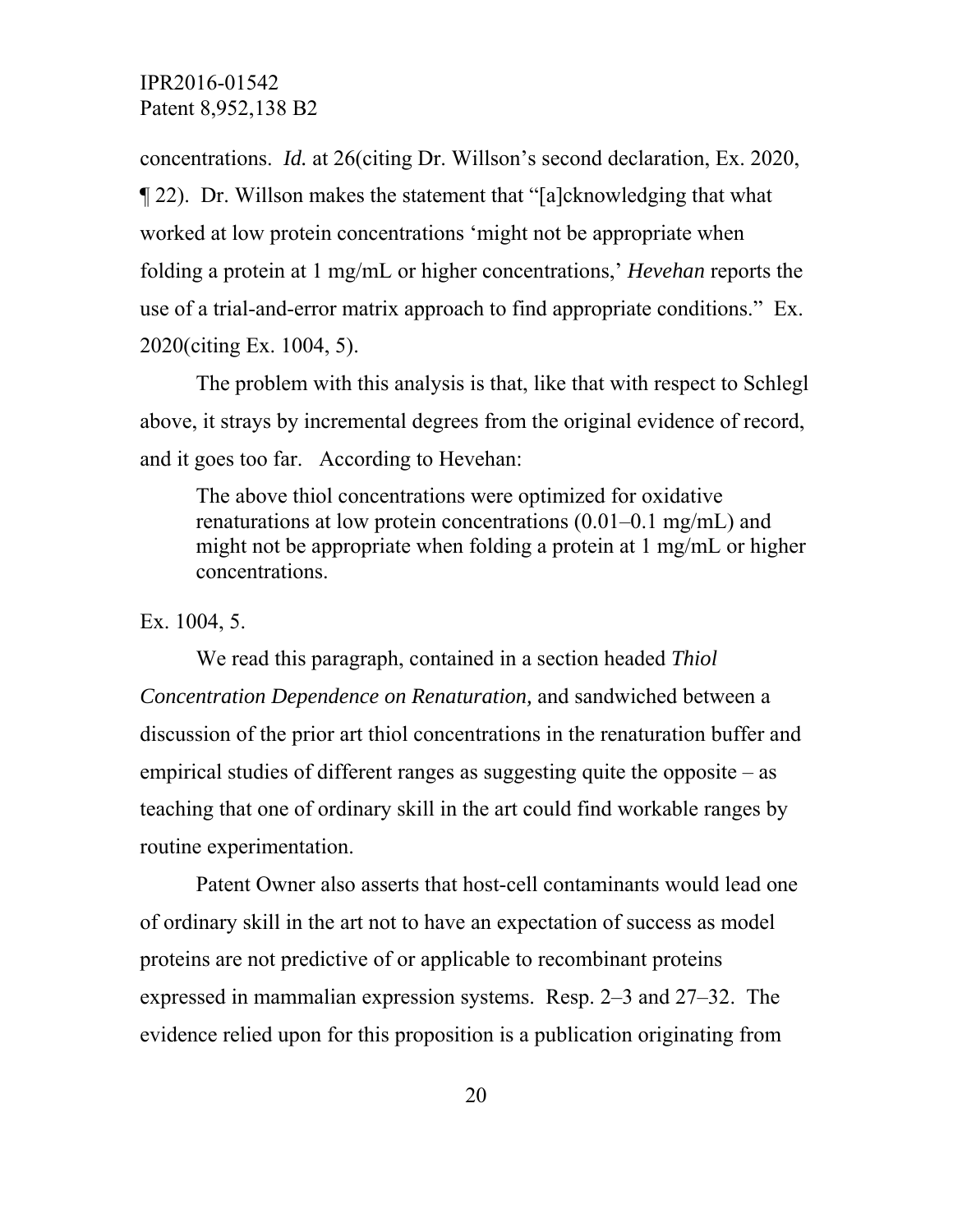the same laboratory that the authors of Hevehan occupied. *Id.* (citing Ex. 2033).

 Again, the weakness in this position is that the authors of the relied upon exhibit(*i.e.* Ex. 2033) came to no such conclusion themselves. Patent Owner selectively relies upon a single example to state: "It decreased by 40% to 50%." Resp. 30. While this again may be literally true, and Patent Owner includes a chart referencing what appears to be the single worst example in the reference, we reproduce the abstract of the reference below to provide additional context:

The effect of typical contaminants in inclusion body preparations such as DNA, ribosomal RNA, phospholipids, lipopolysaccharides, and other proteins on renaturation rate and yield of hen egg white lysozyme was investigated. Separate experiments were conducted in which known amounts of individual contaminants were added to test their effect on renaturation kinetics. **On the basis of a simplified model for the kinetic competition between folding and aggregation, it was found that none of the above contaminants had an effect on the rate of the folding reaction, but some of them significantly affected the rate of the aggregation reaction and, thus, the overall renaturation yield**. **While ribosomal RNA did not seem to affect the aggregation reaction, plasmid DNA and lipopolysaccharides increased the aggregation rate, resulting in a decrease of about 10% in the overall renaturation yield. Phospholipids were found to improve refolding yields by about 15% by decreasing the overall rate of the aggregation reaction without affecting the rate of the folding reaction.** Proteinaceous contaminants which aggregate upon folding, such as β-galactosidase and bovine serum albumin, were found to significantly decrease renaturation yields by promoting aggregation. The effect was strongly dependent on the concentration of the proteinaceous impurity. **On the other hand, the presence of refolding ribonuclease A, which does**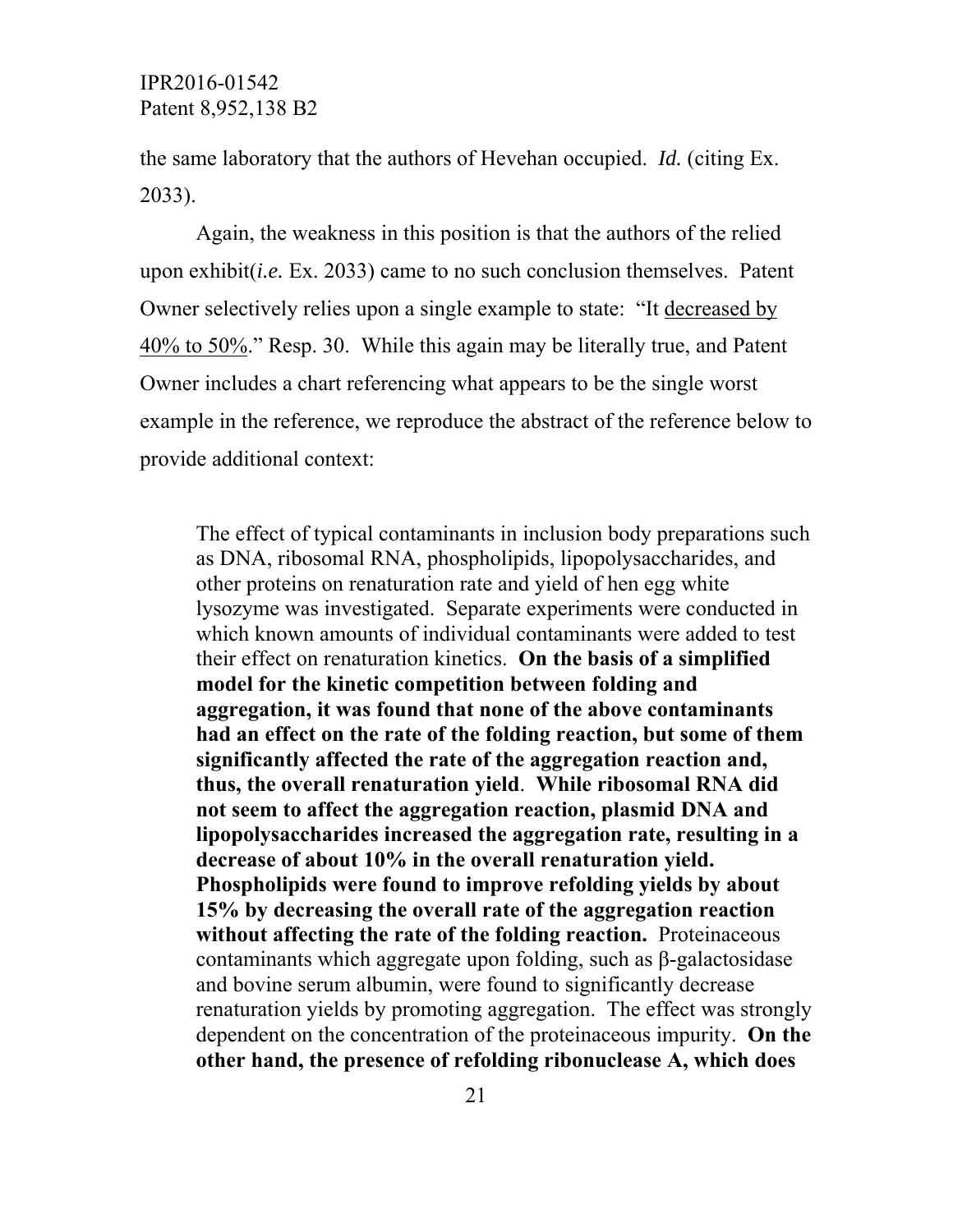# **not significantly aggregate upon folding under the conditions tested in this work, did not affect the renaturation kinetics of lysozyme, even at concentrations as high as 0.7 mg/ml.**

#### Ex. 2033, Abstract. (Emphases added).

Dr. Willson does not address adequately any of the content we have emphasized in the exhibit's Abstract, which observations either cause lesser overall losses or, in one case, increase yield. While we have no doubt contamination can result in some reduction, none of the highlighted portions, which would appear to somewhat undercut the testimony, are sufficiently acknowledged by or appear to be adequately discussed or countered in the testimony. Ex. 2020, ¶ 43.

Dr. Willson cites to additional references Georgiou (Ex. 2034, at 2) and Darby (Ex. 2035, at  $1-2$ ) as further support. Ex. 2020,  $\P$  42–43. As above, the cited references do not provide support sufficient to establish that for which they are cited. For example, while Georgiou does state that the efficiency of refolding is inversely proportional to the level of contamination (Ex. 2034, 2), Georgiou also states "[n]onetheless, as was shown with βlactamase, it is often possible to modify the expression conditions to reduce the amount of extraneous material incorporated within the inclusion bodies" (*Id.* at 4). (footnotes omitted). Likewise, Darby (a letter to the Editor of Nature Magazine) mentions losses but then also concludes with "[n]evertheless, awareness of the possible presence of complexes should suggest ways of resolving them as well as the stage in the purification process at which refolding of the protein should be attempted." Ex. 2035, 2.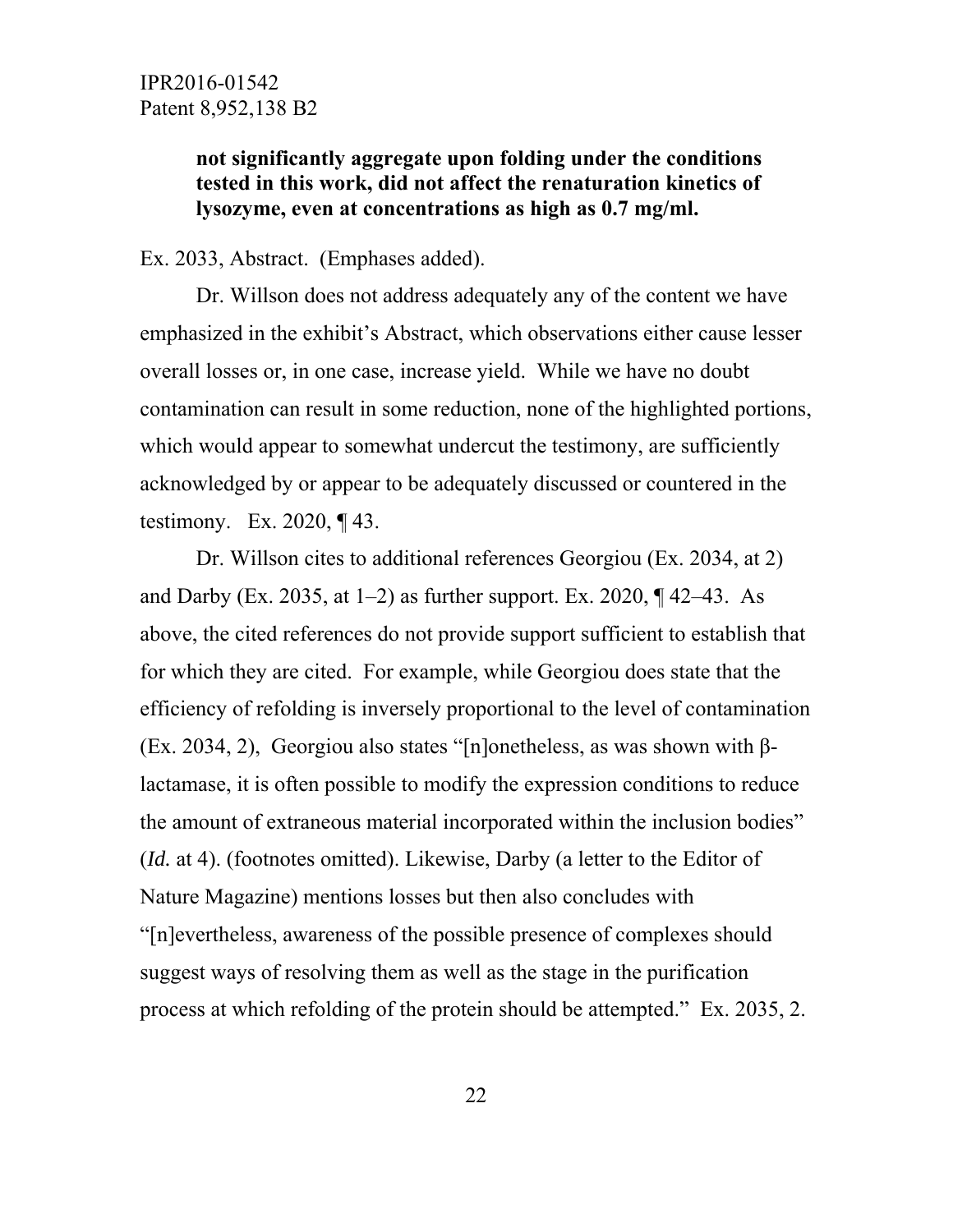We also are further persuaded of the appropriateness of the combination by Dr. Robinson's observation that Schlegl describes quenching of oxidative refolding, and her view that claim 9 could not be practiced without redox chemistry. Ex. 1056, ¶¶ 23 and 24.

Patent Owner, on the other hand, through the testimony of Dr. Willson, asserts that one of ordinary skill in the art would not expect success for myriad reasons including Hevehan's kinetic model being inaccurate because: (1) the model incorrectly assumes that each step is irreversible and proceeds in only one direction (Ex. 2020, ¶74 citing Ex. 1004, 8, Figure 7); (2) the assumption in the model that the aggregation pathway follows thirdorder kinetics does not apply to all protein aggregation pathways(*id.* at ¶ 73 citing Ex. 2043, *passim*); (3) the model incorrectly assumes that only proteins in the intermediate state (between folded and unfolded) aggregate (*id.* at ¶ 74 citing Ex. 2046, 1, Ex. 2047, 1 6, and Fig. 7, and Ex. 2042 ("Buswell") at 1); and (4) the model incorrectly assumes that there is a single pathway for converting one protein state to another (*id.* at ¶75 citing Ex. 1004 at 8, Figure 7).

Relying on the above testimony and evidence, Patent Owner urges that it was known prior to Schlegl that Hevehan does not accurately predict refolding of its own model protein and therefore a person of ordinary skill in the art would not have applied Hevehan's teachings to refolding any other proteins. Resp. 39–42.

Petitioner asserts in reply that Patent Owner has misapplied Buswell, which teaches that Hevehan's model does not work at low-protein concentrations (defined therein as 0.01-0.02 mg/L), which are not the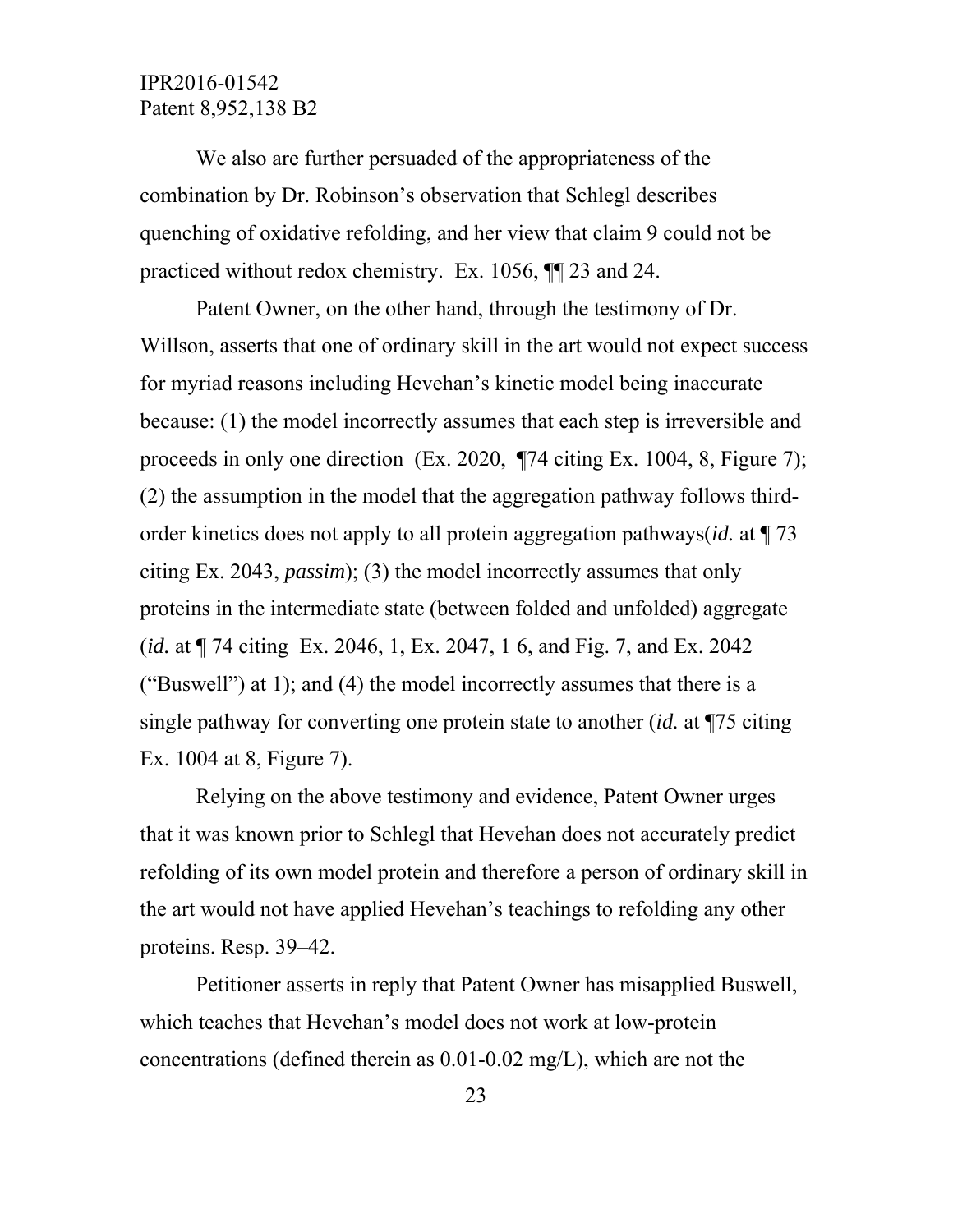conditions Hevehan was using for its measurements. Reply, 10. Petitioner also observes that Buswell's theory has been discredited. *Id.* (citing Ex. 1056 ¶¶34-35, Ex. 1057, 91, 95).

We note that Ex. 1057 does expressly negate a principal conclusion of Buswell:

Buswell and Middelberg (2003) reported that the presence of native lysozyme significantly decreased the effective refolding yield. This was because that native lysozyme was able to polymerize with aggregates (Buswell and Middelberg, 2002). We checked this possibility by adding pure native sGFPmut3.1 in our refolding buffer before refolding.

In contrast to decrease in yields in the presence of native lysozyme (Buswell and Middelberg, 2003), refolding yields remained unaffected in the presence of pure native sGFPmut3.1 (Fig. 3).

Ex. 1057, 5.

Accordingly, while it is a close call with competing evidence, we find that a person of ordinary skill in the art would look to Hevehan to solve the problem of refolding proteins at higher concentrations, and would have known the methods of Hevehan could apply to the dilution refolding methods of Schlegl. We also find that a person of ordinary skill in the art (who would have been highly skilled as discussed above) would have had a reasonable expectation of success in combining Schlegl and Hevehan.

We next turn to comparison of the claimed subject matter against the prior art.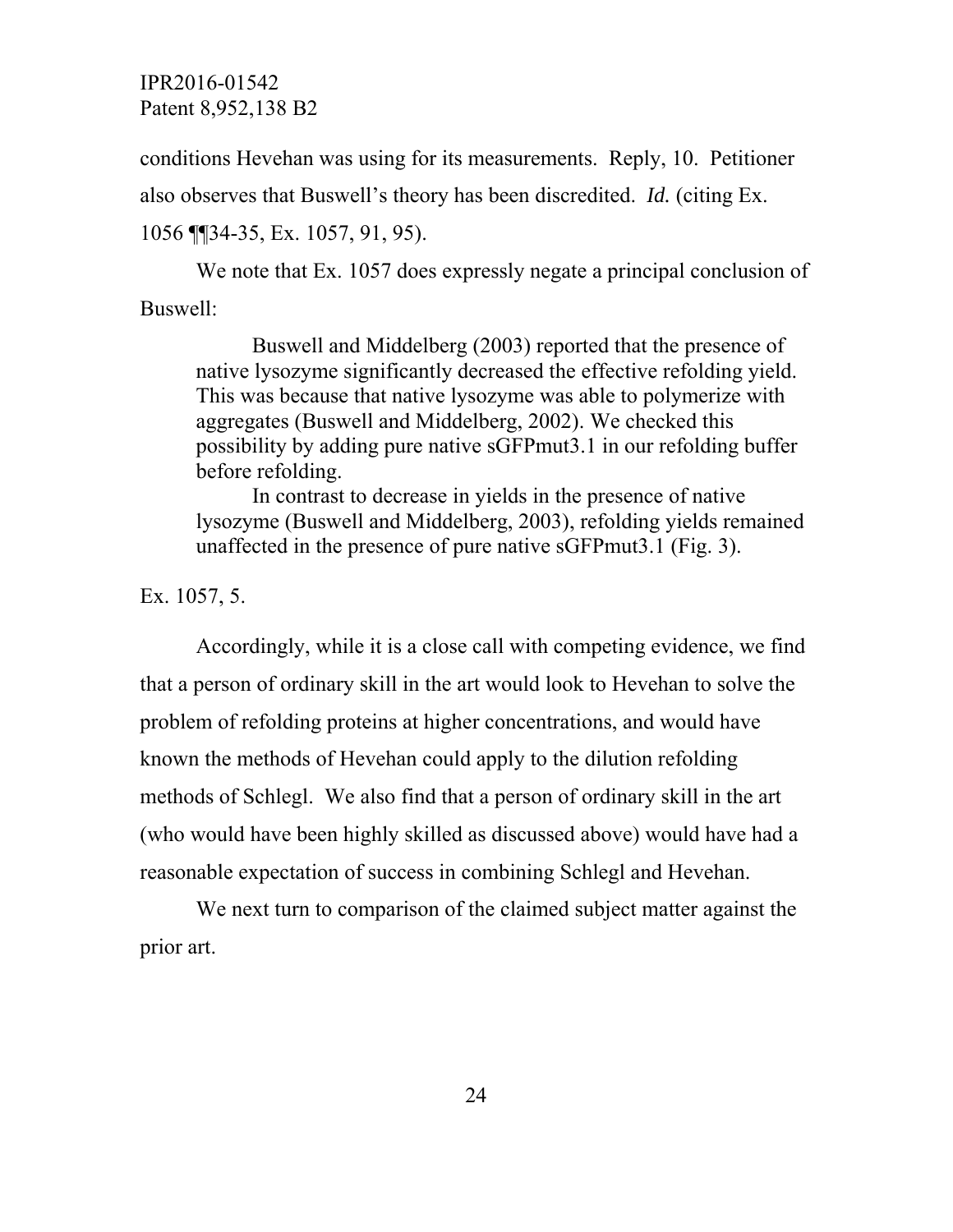*The Claimed Subject Matter vs. the Prior Art* 

*Claim 1* 

*1. A method of refolding a protein expressed in a nonmammalian expression system and present in a volume at a concentration of 2.0 g/L or greater comprising:* 

Petitioner asserts that Schlegl describes refolding of recombinant proteins expressed using nonmammalian expression systems such as bacterial and yeast expression systems. Pet. 43. (citing Ex. 1003 ¶ 4). We find that Schlegl describes expression vectors including microorganisms such as bacteria. *Id.* 

Schlegl is also said to describe protein present at a volume of 16.5 mg/mL (16.5 g/L) before being diluted by the refold buffer. Ex. 1003 at  $\P$ 75.

We find that Schlegl describes that denatured and reduced protein aliquots of 16.5 mg/ml are batch-diluted into a renaturation buffer. *Id.*  While we observe that the end dilution is lower than 2.0  $g/L$ , the protein is contained in a volume at an initial concentration greater than 2.0 g/L.

*(a) contacting the protein with a refold buffer comprising a redox component comprising a final thiol-pair ratio having a range of 0.001 to 100 and a redox buffer strength of 2 mM or greater and one or more of:* 

*(i) a denaturant; (ii) an aggregation suppressor; and* 

*(iii) a protein stabilizer;* 

*to form a refold mixture;* 

Ex. 1001, 17:47–59.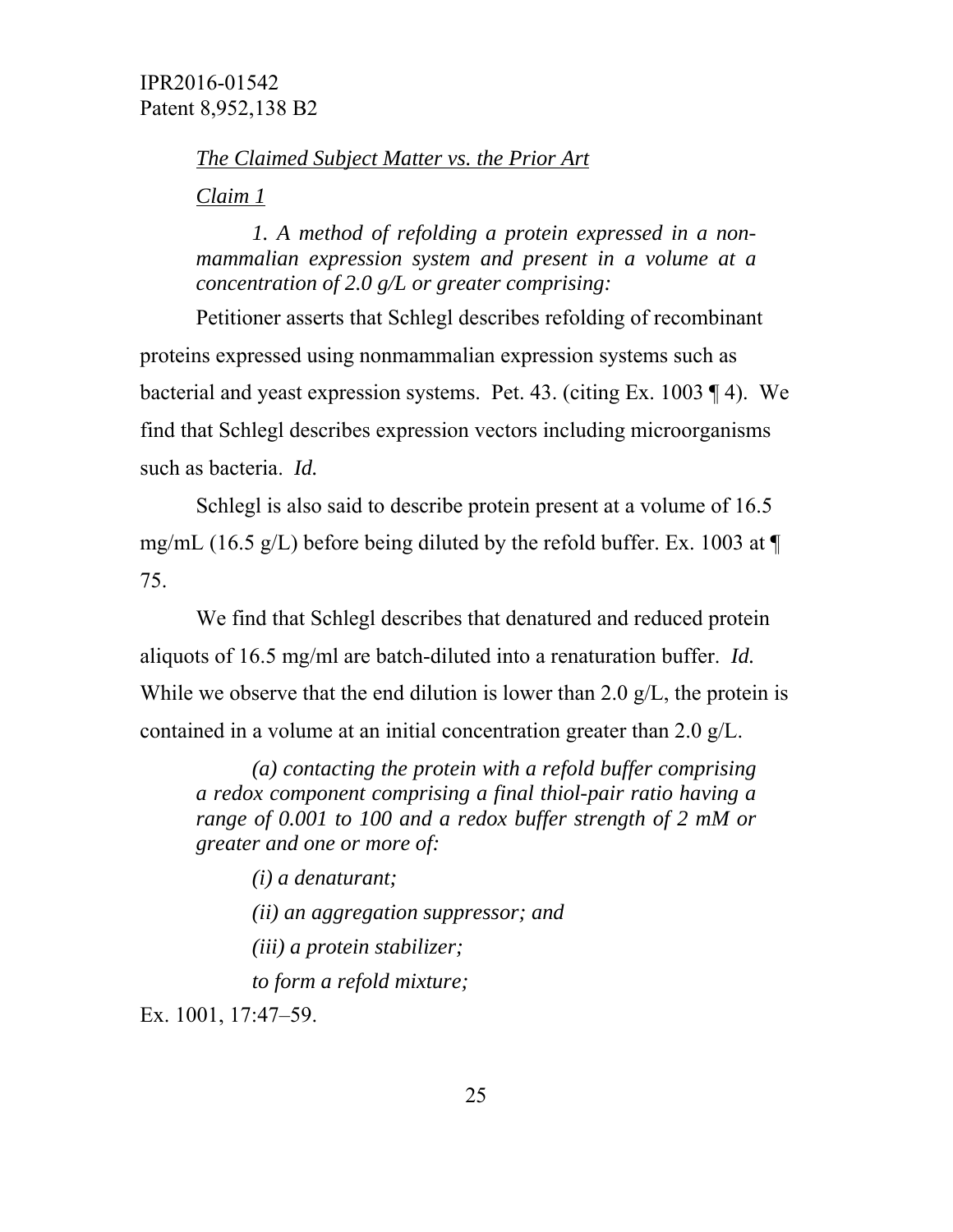Petitioner asserts that the example in Schlegl discloses contacting bovine α-lactalbumin (a denatured model protein) with a refold buffer comprising a redox component as part of the dilution refold method of Schlegl to form a refold mixture. Pet. 44–45 (citing Ex. 1003 ¶ 75).

We find that, in the example, the protein is denatured and reduced in what Schlegl calls a refold buffer. Ex. 1003 ¶ 74. The Schlegl 'refold buffer' contains 0.1 M Tris-HCL, pH 8.0, 6 M GdmHCl, 1 mM EDTA and 20 mM DTT. *Id.*

We also find that the protein is rapidly diluted into a renaturation buffer containing 100 mM Tris-HCl, 5 mM CaCl<sub>2</sub>, 2 mM cystine and 2 mM cysteine, pH 8.5. *Id.* ¶ 75.

Petitioner asserts that a person of ordinary skill in the art would understand that the addition of cystine and cysteine here serve as the redox system or redox component for bovine α-lactalbumin. Pet. 45 (citing Ex. 1002 at ¶ 124). We find this testimony to be credible. See also Ex. 2001, ¶ 53. (Dr. Willson testifying that cystine is the oxidant and cysteine is the reductant).

Petitioner asserts that this redox component has a thiol-pair ratio of 2 and a redox buffer strength of 6 mM. Pet. 45 (citing Ex. 1003 at ¶¶ 36, 0075). Dr. Robinson testifies to this fact. Ex. 1002 ¶ 124. She calculates the ratio at footnote 3 of paragraph 59 of her declaration (Ex. 1002). She states:

Based upon the '138 patent, the thiol pair ratio (TPR) is defined by the equation  $TPR = [reduction]^{2}/[oxidant]$ , where the TPR is calculated in the redox component. Since these ratios will be the same in the refolding buffer, in this case, the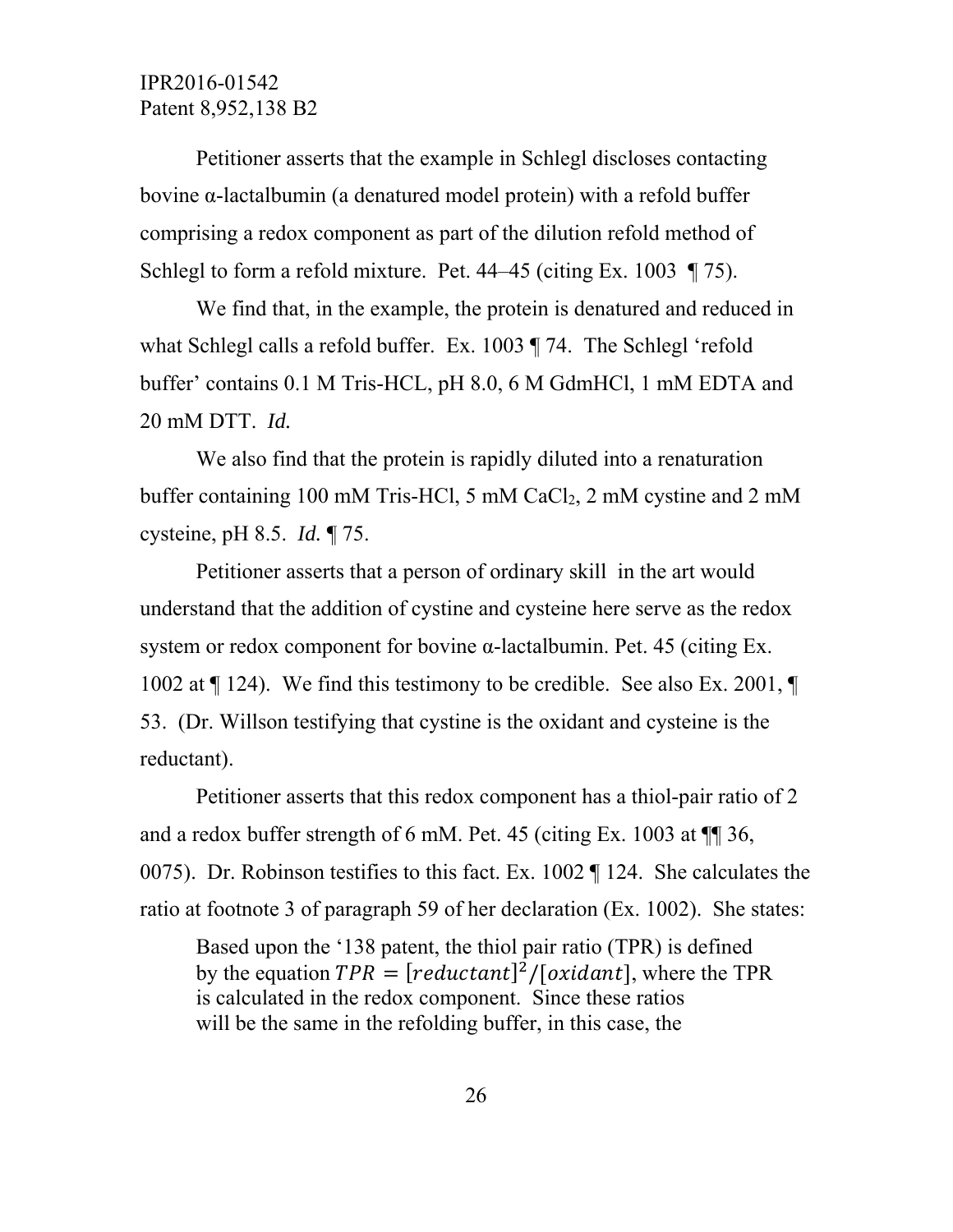$$
TPR = \frac{[cysteine]^2}{[cystine]} = \frac{[2 \, mM]^2}{[2 \, mM]} = 2 \, mM
$$

Ex. 1002, fn3.

Two is within the claimed ratio range of 0.001-100.

Dr. Robinson calculates the redox buffer strength as well:

Based on the '138 patent, the redox buffer strength (BS) is defined by the equation, [R]BS=*2oxidant* + [*reductant*]. In this case,  $[R]BS=2[cysteine]+[cysteine]=6.6$ 

Ex. 1002, fn4.

-

Six is within the claimed range of "greater than two."

Petitioner further asserts that Hevehan describes contacting a hen egg white lysozyme with a refold buffer comprising a redox component to form a refold mixture. Pet. 45 (citing Ex. 1004 at 6). Petitioner urges that the redox component "has a thiol-pair ratio of between 0.3 and 9 and a redox buffer strength of 5 mM to 19 mM, the optimum being between 10-16 mM." Pet. 45, citing Ex. 1003 at 5; Ex. 1002 ¶ 124.

Patent Owner urges that the above two assertions are incorrect.

Patent Owner has provided an illuminating diagrammatic representation of the claim to illustrate their point, which is reproduced below. The red box is said to indicate the "contacting" step.

<sup>&</sup>lt;sup>6</sup> We observe that Dr. Robinson did not show all of her work; however, it is readily apparent to us that RBS=2[2 mM]+2 mM =  $4+2 = 6$  mM.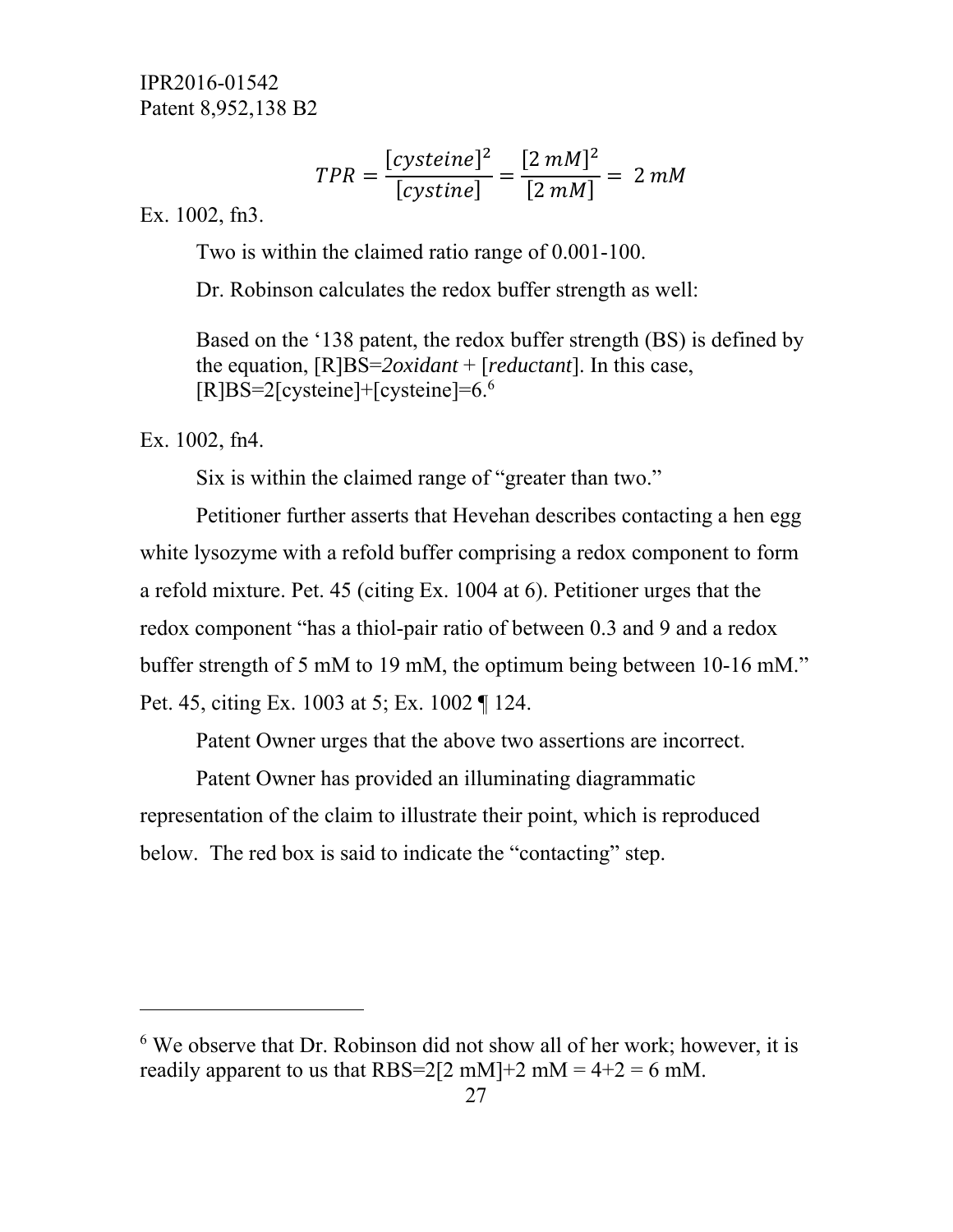

Resp. 15.

 Patent Owner's first argument is that neither Schlegl or Hevehan describe the TPR and RBS equations. *Id.* at 22. According to Patent Owner, Dr. Robinson utilized the equations from the '138 Patent which is hindsight. *Id.* at 23.

While an interesting argument, we are not persuaded of its legal correctness. The TPR and RBS equations define ratios and concentrations of oxidant and reductant. In order to discern whether the claims are obvious, we of necessity must determine whether the prior art ratios and concentrations render the claimed range obvious. Petitioner is correct in observing that "where the general conditions of a claim are disclosed in the prior art, it is not inventive to discover the optimum or workable ranges by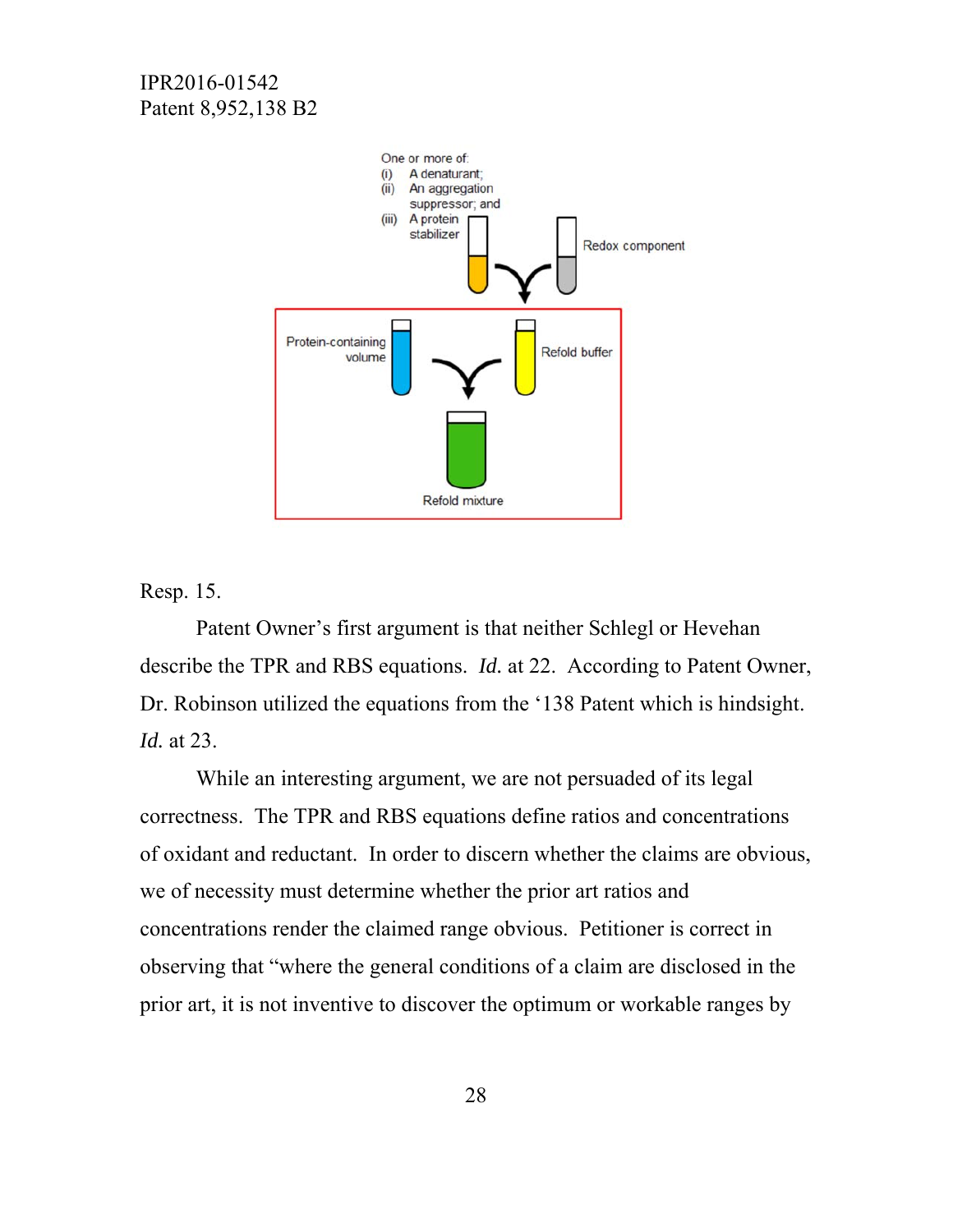routine experimentation." Reply 3 (citing *In re Aller*, 220 F.2d. 454, 456 (CCPA 1955)).

To hold otherwise would eviscerate long-standing legal precedent and simply allow for the patenting of inventions whose only contribution was to quantify into a previously unwritten equation relationships that were discernible to one of ordinary skill in the art from the prior art. For example, if we were to follow Patent Owner's logic to its conclusion, and if another inventor calculated the TPS using a third order relationship, creating an even broader claim, we might be compelled to conclude that the new, broader claim was unobvious simply because the formula was not known. See., e.g. *Brown & Williamson Tobacco Corp. v. Philip Morris Inc*., 229 F. 3d. 1120 (Fed. Cir. 2000)(affirming judgment that patent claiming a reduced circumference cigarette was invalid as obvious over prior art cigarettes also with a different reduced circumference, despite argument that tobacco utilization efficiency "TUE" recited in the claim, defined by the formula TUE= amount of tobacco consumed/puff, was an unobvious advance and not known in the prior art).

Patent Owner's second argument, that one of ordinary skill would not combine Schlegl and Hevehan, has been addressed above and found to be unpersuasive. Resp. 23–31.

Patent Owner's third argument is that the combination of Schlegl and Hevehan does not teach the claimed TPR limitation. Resp. 32. More specifically, Patent Owner urges that the TPR of the combination of Schlegl and Hevehan is zero, and falls outside the claimed range. *Id.*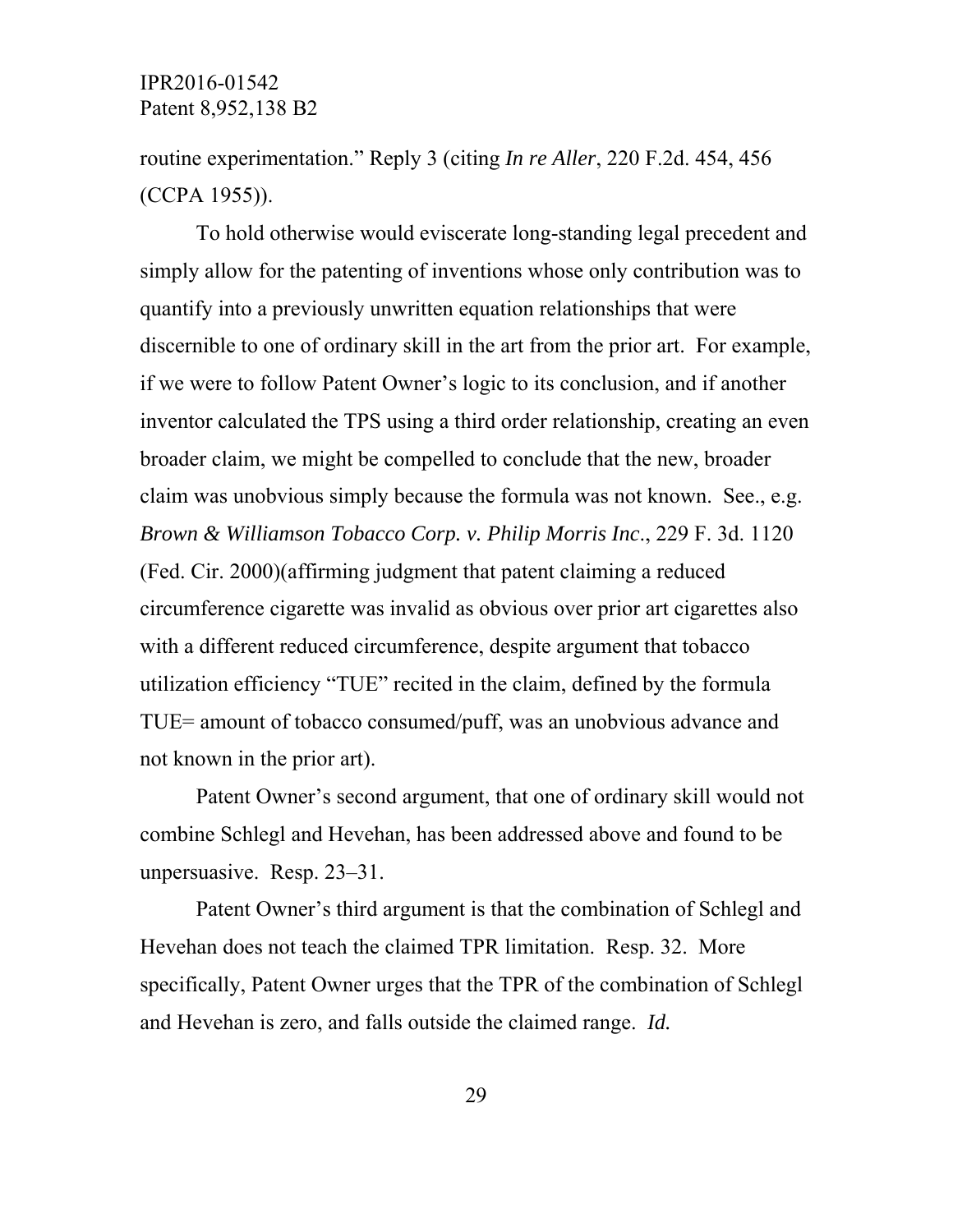This argument was initially raised in passing in the Preliminary Response, page 26, citing to testimony of Dr. Willson that the addition of a reductant was not necessary. Ex. 2001, ¶ 109.

This argument was further developed in the Response, 32–35. More specifically Patent Owner amplifies:

> But *Hevehan* explicitly teaches that there is no reductant in the refold buffer. EX2020 at ¶54. *Hevehan* teaches two volumes: a protein-containing volume and a refold buffer (called the renaturation media). EX2019 at 74:20-75:3; EX2020 at ¶55; EX1004 at 2-3. *Hevehan*'s protein-containing volume contains, in relevant part, HEWL (the protein) and DTT (which Dr. Robinson identifies as the reductant). EX1004 at 2; EX1002 at ¶68, fn. 5; EX2020 at ¶55. *Hevehan*'s refold buffer contains Tris-HCl, EDTA, GSSG (the oxidant), and possibly some GdmCl and L-arginine—none of which are reductants. EX1004 at 2-3; EX2019 at 75:4-25 (GdmCl and L-arginine are not redox chemicals); EX2020 at ¶55 (Tris-HCl and EDTA are not redox chemicals).

Critically, *Hevehan* explicitly teaches that the reductant is not necessary in the refold (renaturation) buffer:

Addition of GSSG's reducing partner, GSH, to the renaturation system was not necessary due to the DTT carried over from the denatured [protein] solution.

EX1004 at 3; EX2019 at 77:8-16. And Dr. Robinson admitted at deposition that there is no DTT reductant in the refold buffer. EX2019 at 76:1-5; EX2020 at ¶56.

Response 33.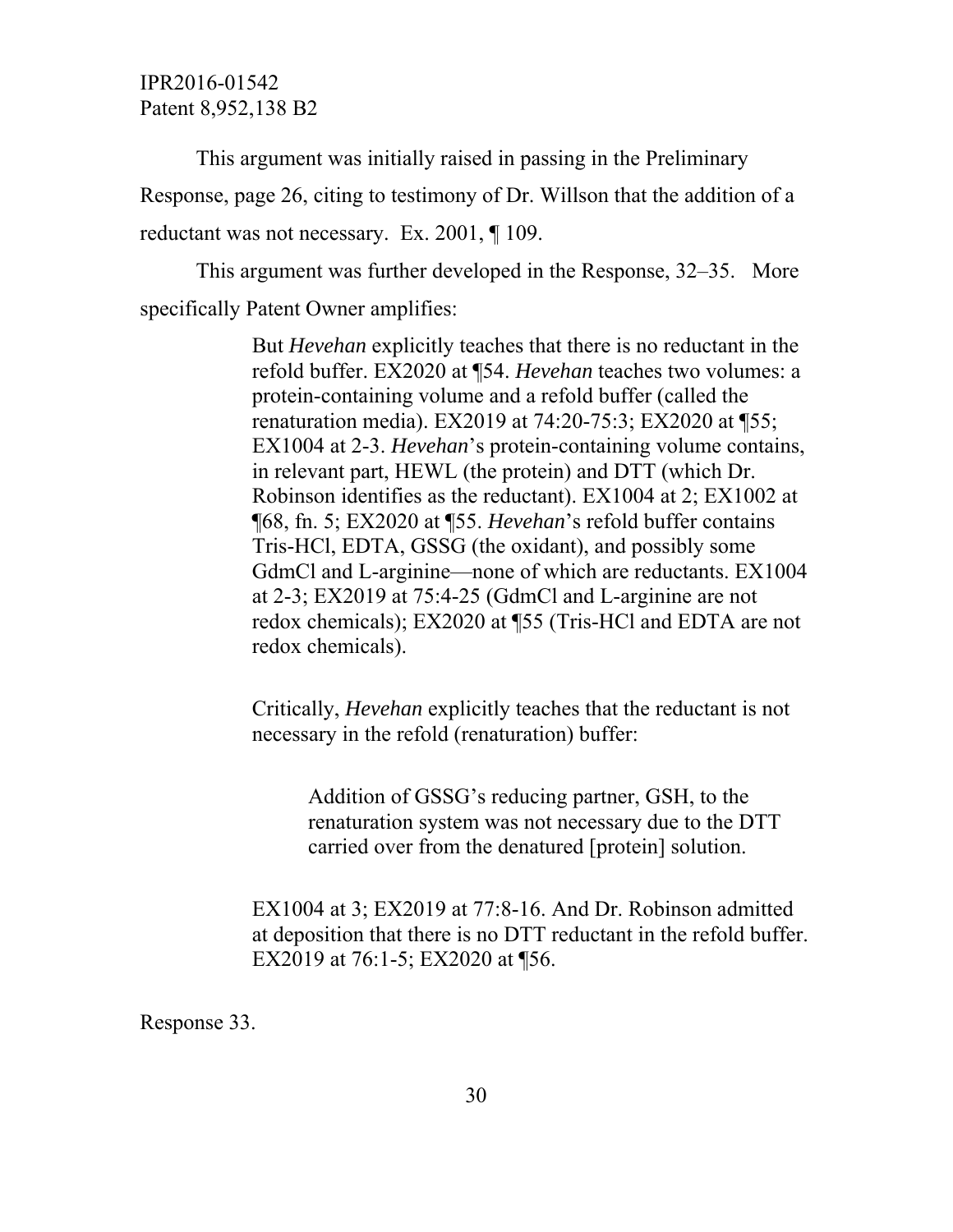Were there a teaching of no reductant in the refold buffers in Hevehan, then it appears to us that the Patent Owner would prevail. However, Petitioner correctly observes that the very next sentence in Hevehan states:

In a typical experiment, the refolding solution contained 5 mM GSSG and 2 mM DTT, resulting in a glutathione ratio [GSH]/[GSSG] of 1.33/1.

Reply 8 (citing Ex. 1004, 3).

Petitioner also observes that the TPR in Hevehan cannot be zero, as Hevehan states that protein yields are "strongly dependent" on thiol concentrations in the renaturation buffer. Reply 9 (citing Ex. 1004, 5). Petitioner asserts that this conclusion would not be possible if Hevehan were teaching a TPR of zero. Petitioner observes that Hevehan discloses that the optimum thiol-pair ratio is between 0.57 and 2.3 (DTT/GSSG). Ex. 1004, Fig. 4; Ex. 1002, ¶68; Ex. 1056, ¶¶31–33.

We find Petitioner's evidence more credible and compelling. Patent Owner appears to rely upon an isolated portion of evidence without considering the overall teachings of the Hevehan reference. The combination of Schlegl and Hevehan does not teach a TPR of zero; to the contrary, we find it teaches additional points within the broad range of claim 1.

#### *(b) incubating the refold mixture; and*

Petitioner asserts that Schlegl describes "[c]omplete refolding, including formation of disulfide bonds, proline isomerization and domain pairing may take hours and up to several days" of further incubation in the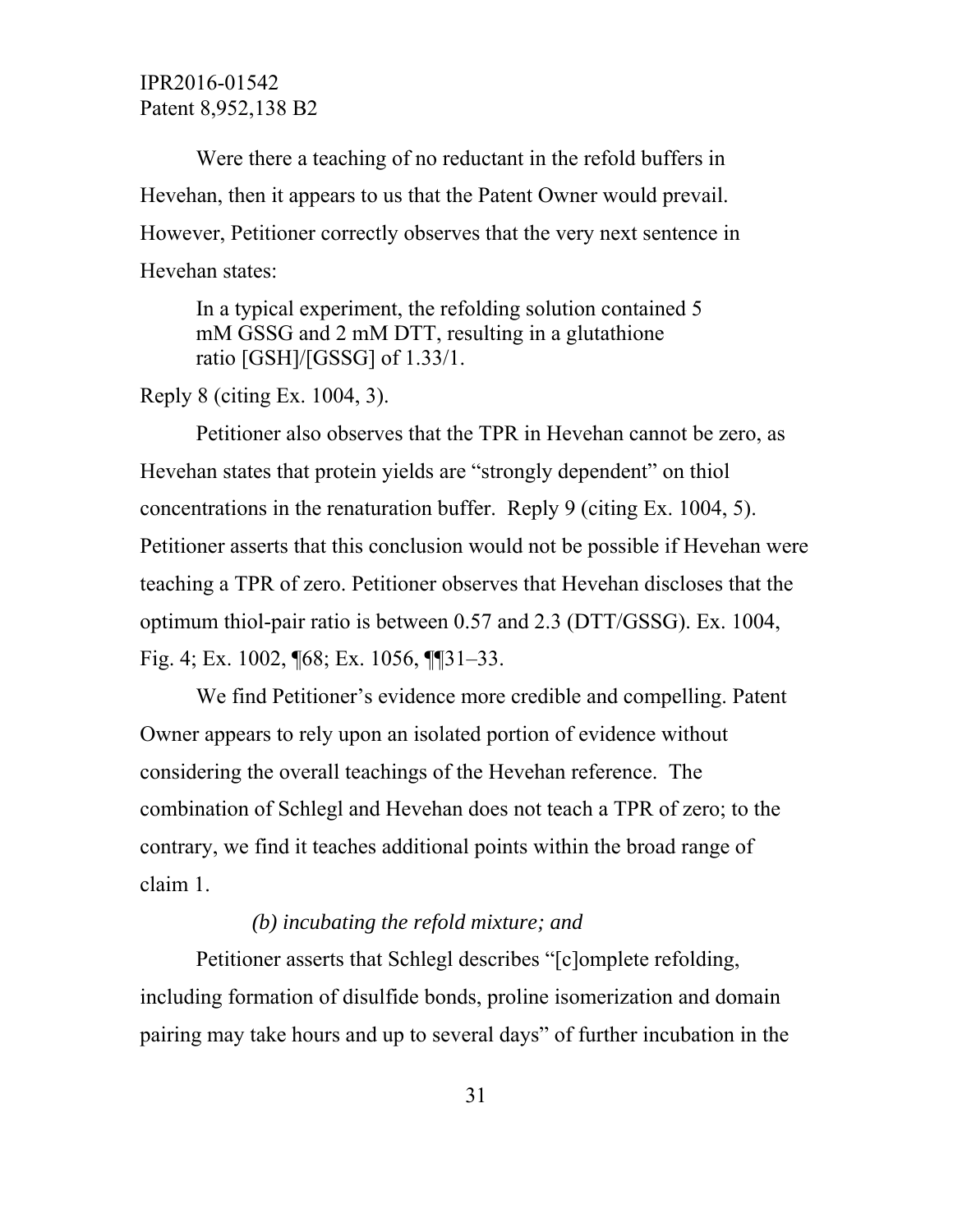refolding tank to allow complete refolding of the protein. Pet. 48 (citing Ex. 1003 ¶¶ 16, 60). Patent Owner does not significantly dispute this teaching.

# *(c) isolating the protein from the refold mixture.*

Lastly, Petitioner asserts that Schlegl discloses isolation of the protein from the refold mixture as a final step in the disclosed refold method, including via dialysis, filtration, extraction, precipitation and chromatography. Pet. 48 (citing Ex. 1003 ¶¶ 39, 65). Patent Owner does not significantly dispute this teaching.

On consideration of the evidence presented at trial, including Patent Owner's evidence to the contrary, we find Petitioner to have met its burden of proof. We conclude that claim 1 is unpatentable as obvious over Schlegl and Hevehan.

#### *Claim 2*

Claim 2 depends from claim 1, and further recites that the final thiolpair ratio is selected from the group consisting of 0.05 to 50, 0.1 to 50, 0.25 to 50, 0.5 to 50, 0.75 to 40, 1.0 to 50 and 1.5 to 50, 2 to 50, 5 to 50, 10 to 50, 15 to 50, 20 to 50, 30 to 50 or 40 to 50. Ex. 1001, 17:60–18:2.

Petitioner asserts that Schlegl describes contacting the protein with a refold buffer with a thiol-pair ratio of 2. Pet. 49 (citing Ex. 1003 at ¶ 75). Hevehan is said to describe a thiol pair ratio of 0.3 to 9. *Id.* (citing Ex. 1004, 5). Patent Owner does not separately argue claim 2.

As the evidence shows that the final TPR in Schlegl and Hevehan fall within several of the claimed ranges of claim 2, we are persuaded that Petitioner has demonstrated that challenged claim 2 is unpatentable as obvious over Schlegl and Hevehan.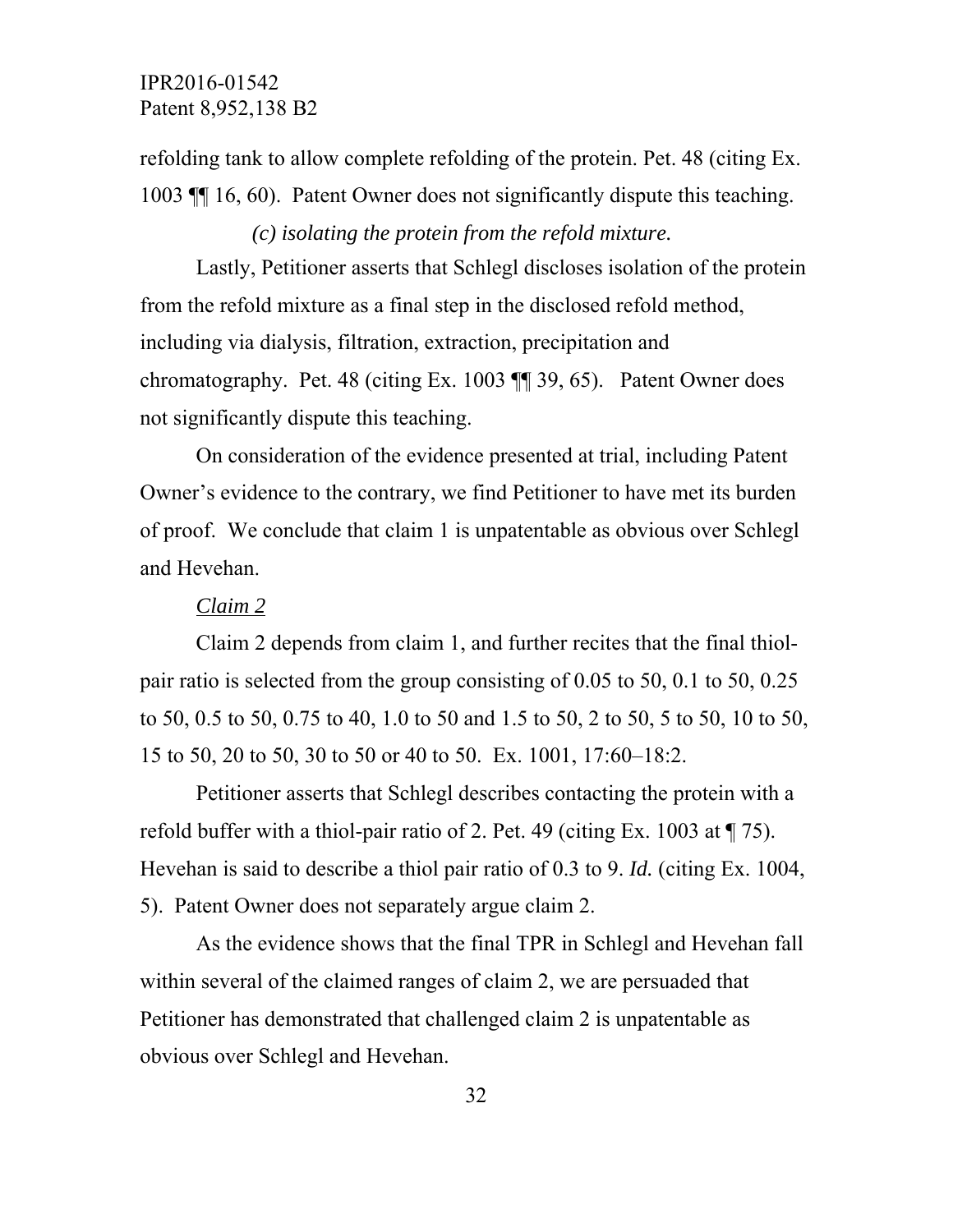# *Claim 3*

Claim 3 depends from claim 1 and further recites that the thiol-pair buffer strength is selected from the group consisting of greater than or equal to 2.25 mM, 2.5 mM, 2.75 mM, 3 mM, 5 mM, 7.5 mM, 10 mM and 15mM. Ex. 1001, 18:3–6.

Petitioner asserts that the example in Schlegl describes a redox buffer strength of 6 mM. Pet. 49 (citing Ex. 1003 ¶ 75). Hevehan is also said to describe a redox buffer strength of 5 to 19 mM, with an optimum 10 to 16 mM. *Id.* (citing Ex. 1004, 5). Both disclosures are urged to fall within the scope of claim 3. Patent Owner does not separately argue claim 3.

As the final RBS in Schlegl and Hevehan appear to fall within the claimed range of claim 3, we are persuaded that Petitioner has demonstrated that challenged claim 3 is unpatentable as obvious over Schlegl and Hevehan.

#### *Claims 4 and 5*

Claim 4 depends from claim 1, and further recites that the protein is present in the volume in a non-native limited solubility form. Ex. 1001, 18:7–8. Claim 5 depends from claim 4, and further recites that the form is an inclusion body. *Id.* 18:9–10.

Petitioner asserts that Schlegl discloses that the protein is deposited in the cells in a paracrystalline form, in so-called "inclusion bodies," also termed "refractile bodies." Pet. 52–53 (citing Ex. 1003 ¶ 6). Hevehan is said to describe that the "[a]ctive protein can be recovered by solubilization of inclusion bodies followed by renaturation of the solubilized (unfolded)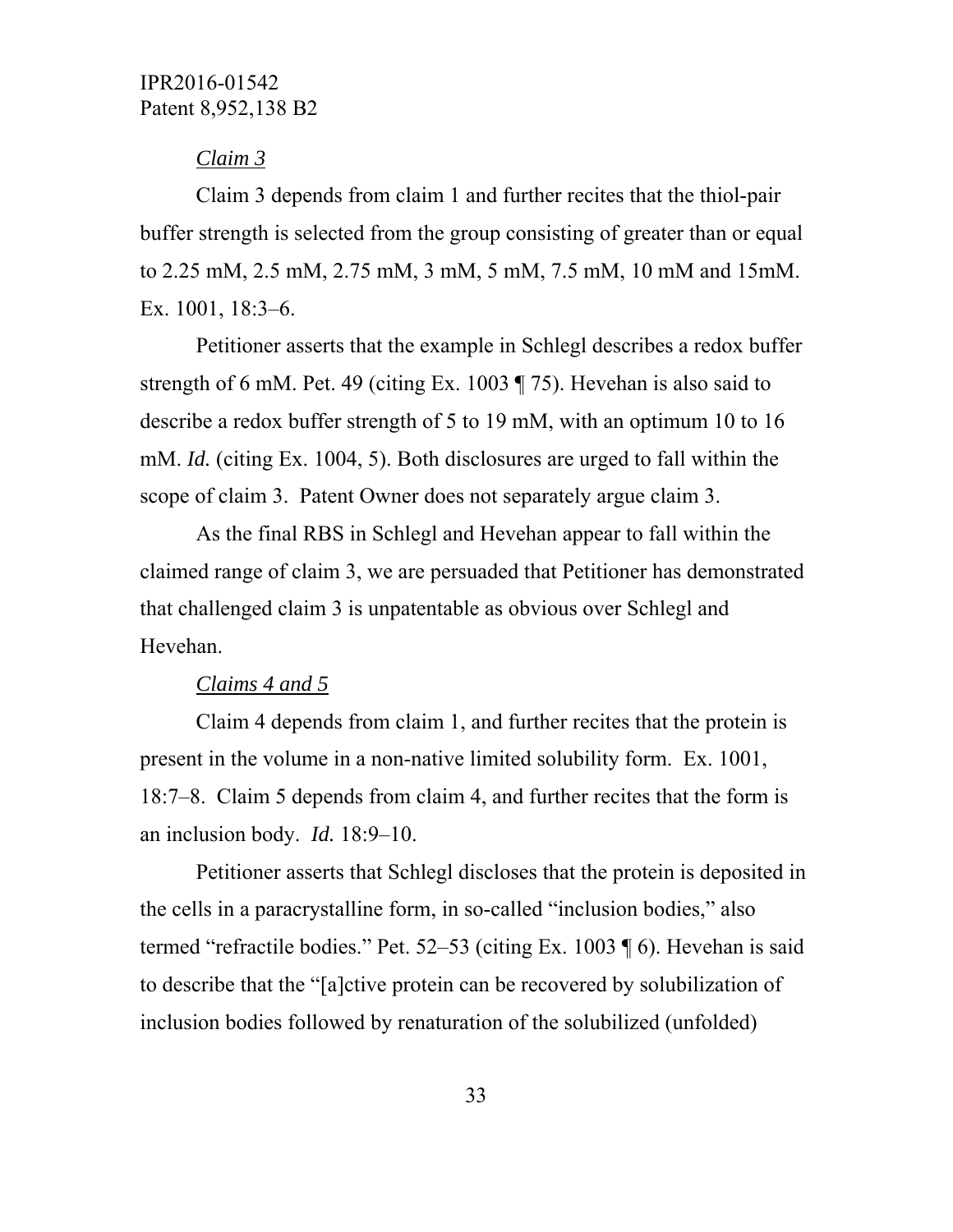protein." *Id.* (citing Ex. 1004, Abstract). Patent Owner does not separately argue claims 4 or 5.

As the evidence of record establishes that the final inclusion bodies in Schlegl and Hevehan fall within the non-native limited solubility form of claim 4, and the inclusion body of claim 5, we are persuaded that Petitioner has demonstrated that challenged claims 4 and 5 are unpatentable as obvious over Schlegl and Hevehan.

#### *Claim 6*

Claim 6 depends from claim 1, and recites that the protein is present in the volume in a soluble form. Ex. 1001, 18:11–12.

Petitioner asserts that Schlegl describes a method of refolding a protein, where that protein before refolding is dissolved as a protein solution. Pet. 53 (citing Ex. 1003 ¶¶ 16, 63). Patent Owner does not significantly argue claim 6.

As the evidence of record establishes that the protein solution in Schlegl falls within the soluble form of claim 6, we are persuaded that Petitioner has demonstrated challenged claim 6 is unpatentable as obvious over Schlegl and Hevehan.

#### *Claims 7-11*

Claim 7 depends from claim 1, and further recites that the protein is recombinant. Ex. 1001, 18:13–14. Claim 8 depends from claim 1 and further recites that the protein is an endogenous protein. *Id.* 18:15–16. Claim 9 depends from claim 1, and further recites that the protein is an antibody. *Id.* 18:17–18. Claim 10 depends from claim 1, and further recites that the protein is a complex protein. *Id.* 18:19–20. Claim 11 depends from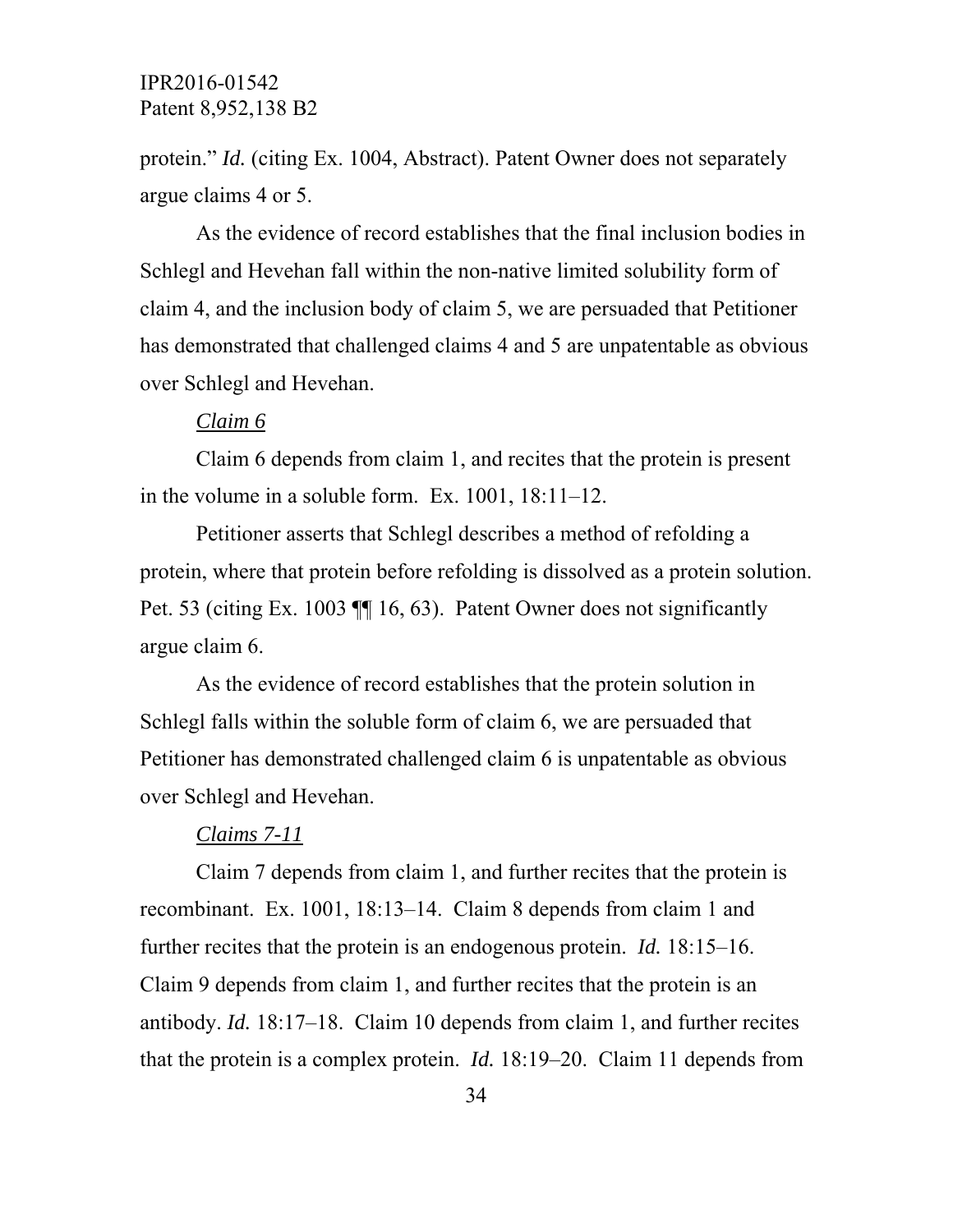claim 1, and further recites that the protein is a multimeric protein. *Id.*  18:21–22.

Petitioner asserts, alternatively, that Schlegl discloses a method of refolding the various proteins identified in claims 7-11, and that one of ordinary skill in the art would immediately recognize that the methods of Schlegl could be applied. Pet. 53–54. Petitioner points to Schlegl's description that the methods can be applied to "any protein, protein fragment or peptide that requires refolding upon recombinant expression in order to obtain such protein in its biologically active form" *Id.* (citing Ex. 1003 ¶ 31). Petitioner observes that Schlegl describes the refolding of bovine αlactalbumin, a protein containing 123 amino acid residues and four disulfide bonds, while Hevehan describes refolding hen egg white lysozyme having 129 amino acids and four disulfide bonds. Pet. 54 (citing Ex., 1003, 1004).

Dr. Robinson testifies that a person of skill in the art would immediately recognize that the methods taught by Schlegl could be applied to each of these types of proteins, and in particular multimeric proteins, such as antibodies. Ex. 1002, ¶ 145 (citing Ex. 1006 at 281).

Patent Owner does not separately argue claims 7 and 8. Patent Owner, however, provides contrary arguments for claims 9, 10, and 11.

Patent Owner urges that none of the refolded proteins of Schlegl and Hevehan are complex proteins as recited in claim 10. Resp. 42–44. More specifically, Patent Owner asserts that there is no empirical evidence that a person of ordinary skill in the art would have had a reasonable expectation of success of refolding complex proteins, antibodies, or multimeric proteins. Resp. 43. Dr. Willson testifies that neither Schlegl nor Hevehan "teach or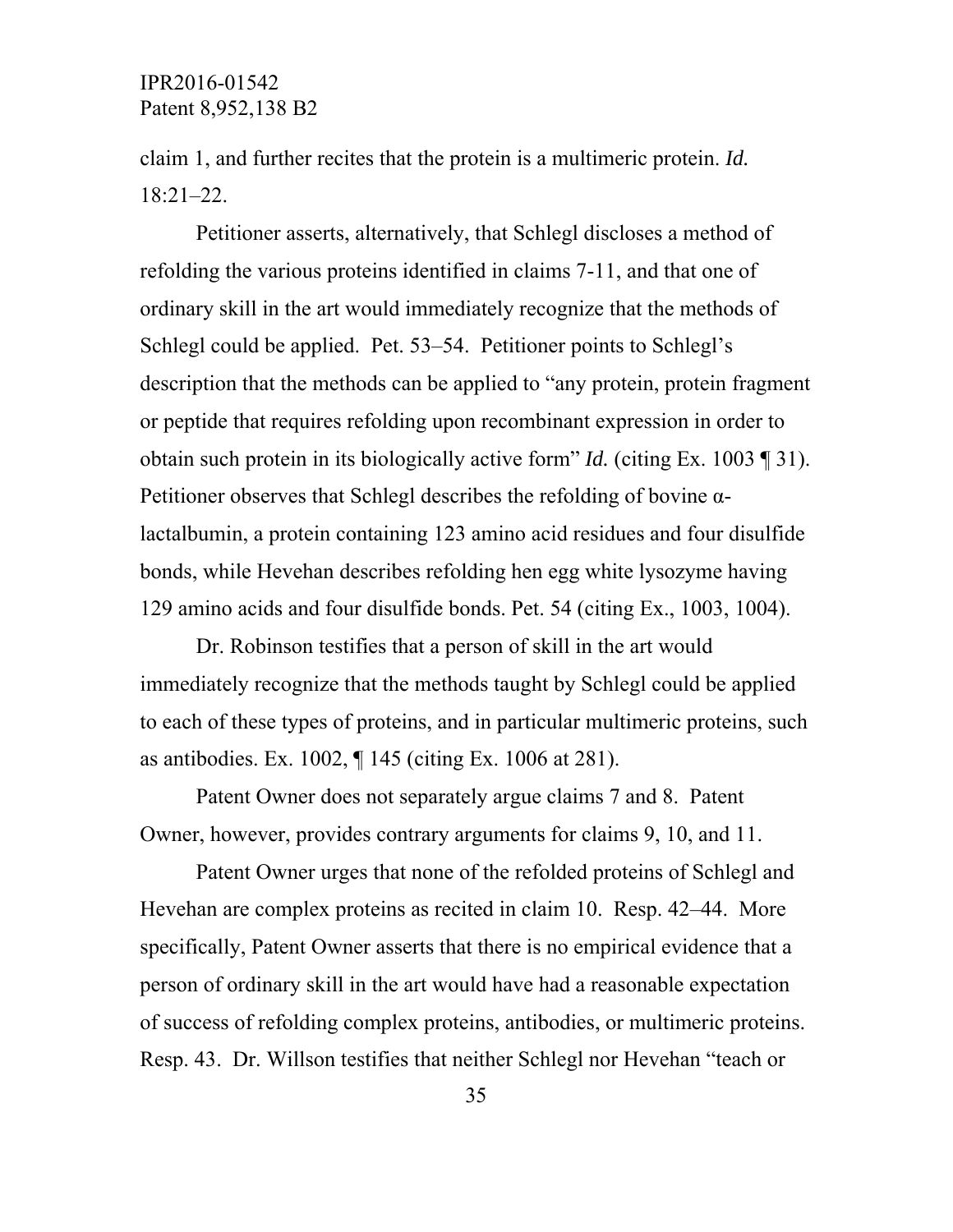-

suggest" the proteins required by claims 9, 10, and 11. Ex. 2020, ¶94. Dr. Willson concedes that Schlegl broadly states that its method can be used on "any protein, protein fragment or peptide that requires refolding upon recombinant expression in order to obtain such protein in its biologically active form." Ex. 1003, ¶ 31. However, he would require an experimental showing to support this assertion, not the model protein example actually conducted. Patent Owner also observes that refolding complex proteins can be "extremely difficult" and "challenging." Resp. 43.

We accept that refolding proteins is difficult and challenging. However, the person of ordinary skill in the art is highly skilled. The Petition asserts that one of ordinary skill in the art would immediately recognize that the methods of Schlegl could be applied to those types of molecules, and Dr. Robinson's testimony supports the statement made in Schlegl. Ex. 1002, ¶ 145.

Dr. Robinson relies in part on Ex. 1006, which is a publication from "mAbs" journal in 2009.<sup>7</sup> We also take into account her cross-examination testimony in which she stated:

<sup>&</sup>lt;sup>7</sup> Patent Owner asserts that Ex. 1006 is not prior art to their claims. They have provided the declaration testimony of Dr. Roger A. Hart (Ex. 2021), and internal Amgen presentations (Ex. 2022 and Ex. 2024) which are considered to be confidential and subject to protective order. Exhibits 2022 and 2024 discuss protein AMG 745 and Exhibits 2023 and 2025 indicate the documents were created in 2009 and 2008 However, other than the code names of the proteins, no real identification of the type of protein that designation reflects is made in the contemporaneous documents. Dr. Hart testifies that AMG 745 falls within the scope of, *e.g.,* claims 1, 7, 10, 11, and 12(Ex. 2021, ¶ 35) , identification would have been unnecessary on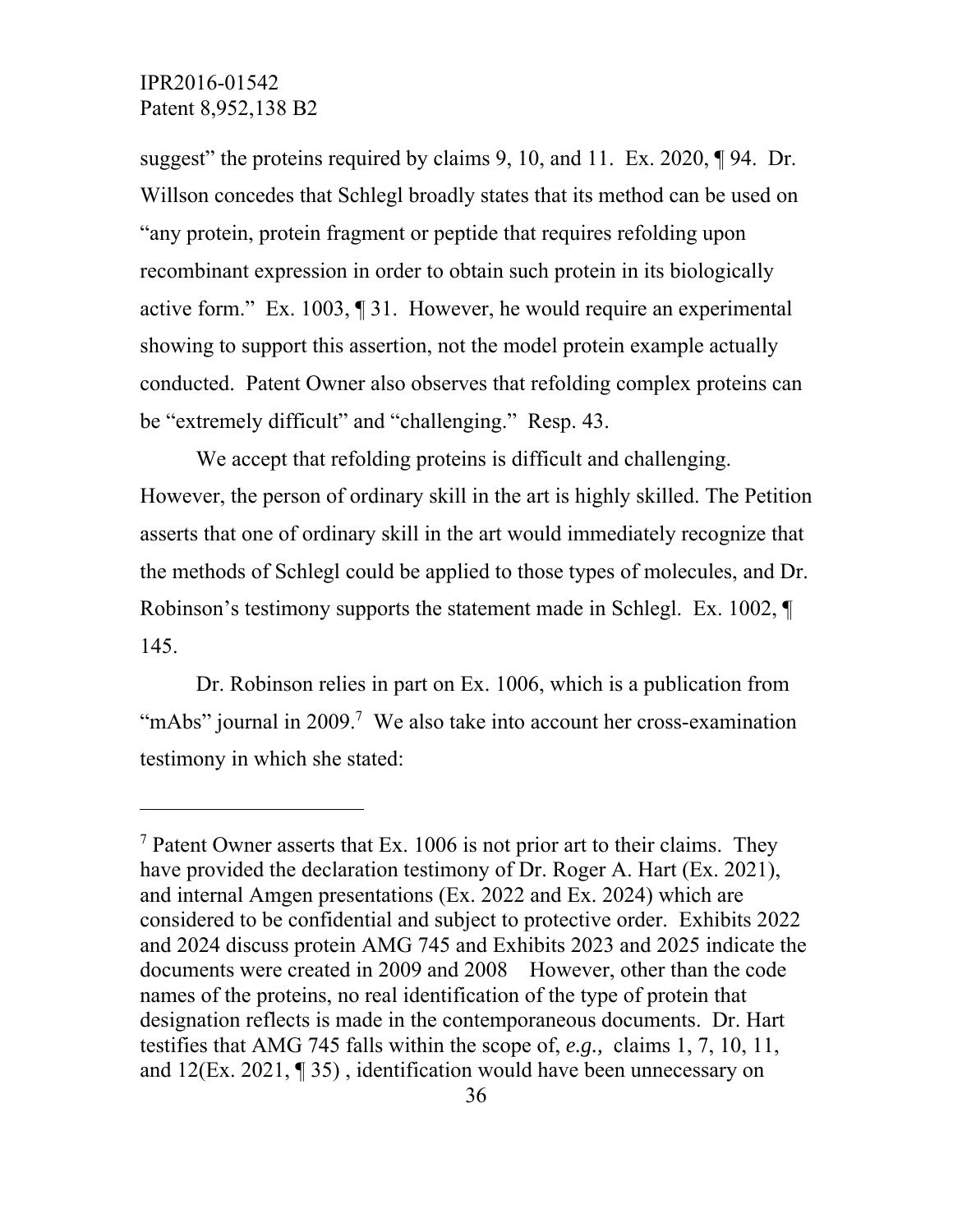> Q So let me ask the question this way: Generally speaking, would you expect the refolding of multimeric proteins, antibodies and FC-protein conjugates to be more complex than the refolding of hen egg white lysozyme?

A So again, I think it's protein-dependent. I think some complex proteins refold easily and some -- some multimeric proteins refold readily, I guess I should say, and some don't. So I don't think there's a hard and fast rule.

#### Ex. 2019, 61:21–25, 62:1–5.

 $\overline{a}$ 

 We accept her testimony such that, even not considering Ex. 1006, we find that one of ordinary skill would recognize that the methods of Schlegl could be applied to those and various types of protein molecules.

internal documents (Ex. 1054, 68:13–20; 95:12–17; and 102:11–103:3), and as such the invention was reduced to practice prior to the publication of Ex. 1006(Ex. 2021, 16). However, the documentation relied upon to identify AMG 745 with reasonable precision is from 2014, as discussed infra. Ex. 2026. Our careful review of the evidence leads us to observe that about the closest the contemporaneous documents come is an undescribed molecular schematic labeled AMG 745 (Ex. 2022, 16) which Patent Owner characterizes as "resembl[ing] an antibody." Resp. 52. We therefore agree with Petitioner that documents relied upon to teach a specific type of protein should, in this instance, give a more credible identification of what the protein is if the antedating effort is to be persuasive. Reply 24–25. Testimony from 2017 and a document by others from 2014 are fairly well removed from the events of 2008 and 2009, and not sufficiently persuasive.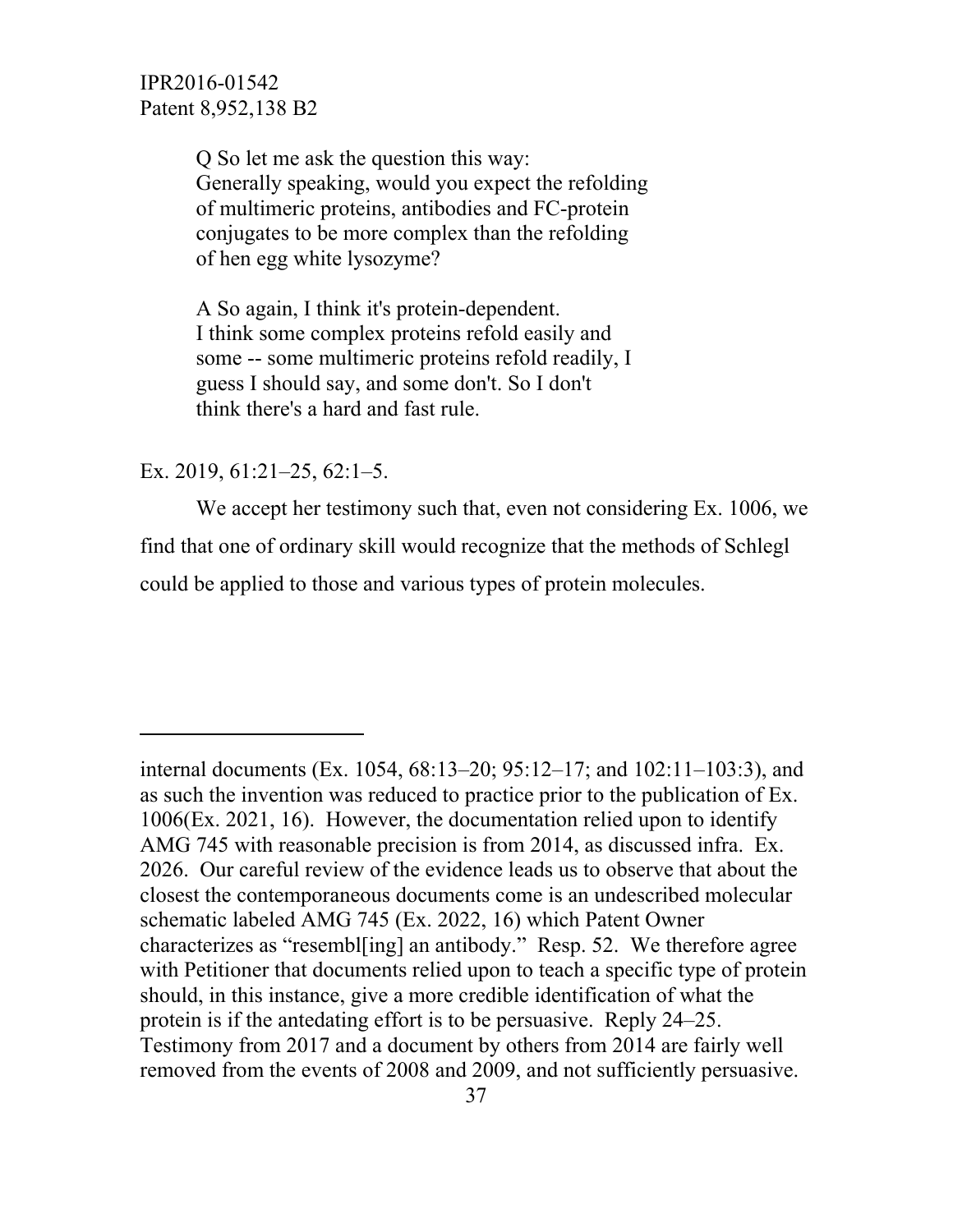Consequently, as the proteins described in Schlegl fall within the types recited by these claims, Petitioner has demonstrated that challenged claims 7–11 are unpatentable as obvious over Schlegl and Hevehan.

#### *Claim 13*

Claim 13 depends from claim 1, and recites that "the non-mammalian expression system is one of a bacterial expression system and a yeast expression system." Ex. 1001, 18:24–26.

Petitioner asserts that Schlegl describes microorganisms such as bacteria, yeast or fungi, or from animal or plant cells to produce a protein of interest. Pet. 54–55 (citing Ex. 1003 at ¶ 4). Patent Owner does not separately argue claim 13

We find that Schlegl describes various conventional non-mammalian systems. Ex. 1003, *passim.* 

Petitioner has demonstrated that challenged claim 13 is unpatentable as obvious over Schlegl and Hevehan.

#### *Claim 14*

Claim 14 depends from claim 1, and recites that "the denaturant is selected from the group consisting of urea, guanidinium salts, dimethyl urea, methylurea and ethylurea." Ex. 1001, 18:28–30.

Petitioner asserts, and we find, that Schlegl teaches the use of components that promote the solubilization of inclusion bodies, e.g. chaotropic agents such as urea, guanidinium chloride (GdmCl), sodium and/or potassium thiocyanate. Pet. 49 (citing Ex. 1003 ¶ 64). Patent Owner does not separately argue claim 14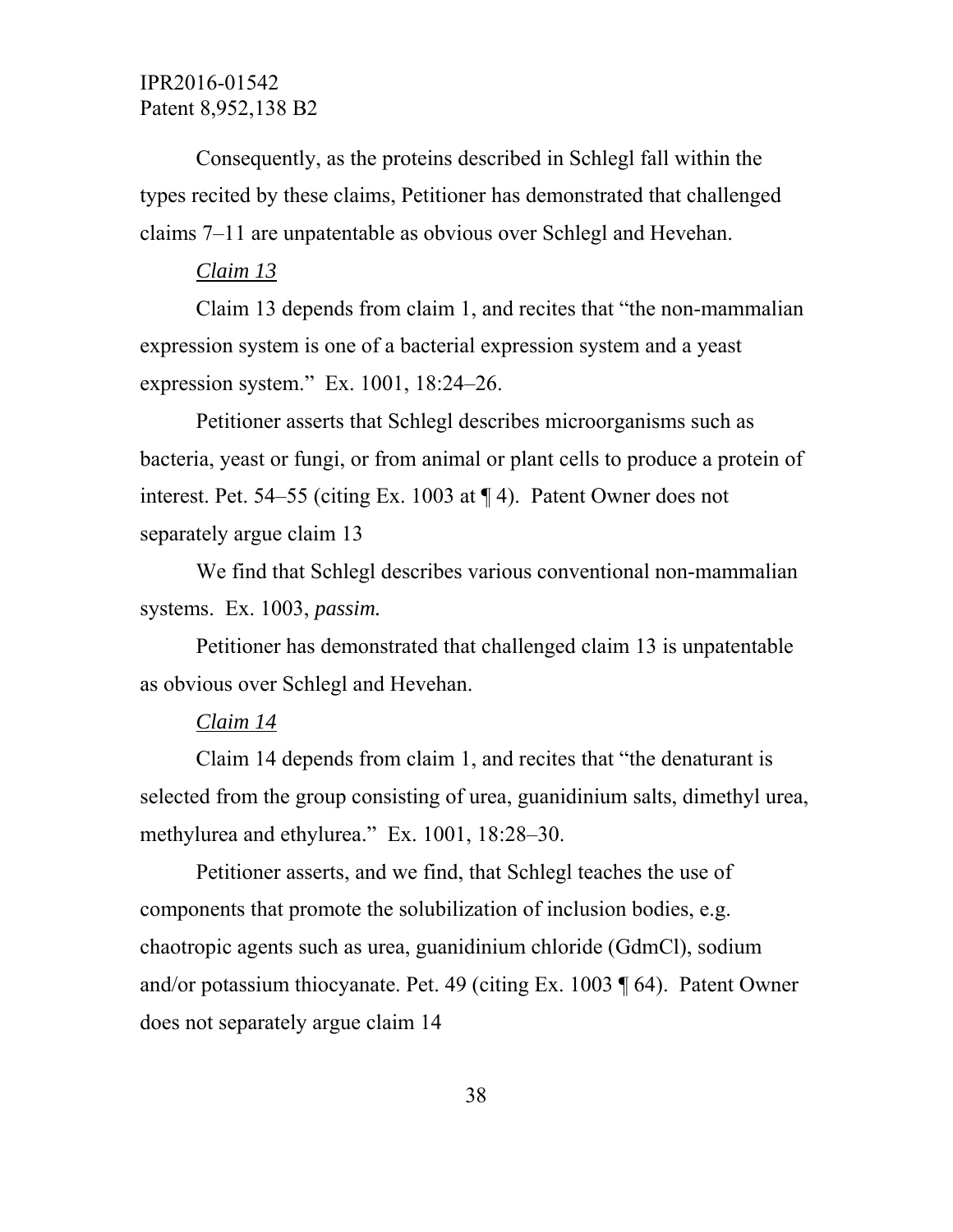Petitioner has demonstrated that challenged claim 14 is unpatentable as obvious over Schlegl and Hevehan.

#### *Claim 15*

Claim 15 depends from claim 1, and recites that "the protein stabilizer is selected from the group consisting of arginine, proline, polyethylene glycols, non-ionic surfactants, ionic surfactants, polyhydric alcohols, glycerol, sucrose, sorbitol, glucose, Tris, sodium sulfate, potassium sulfate and osmolytes." Ex. 1001, 18:31–35.

Petitioner asserts that Schlegl shows refolding buffers were known in the art and commercially available; typical buffer components are guadinium chloride, dithiothreitol (DTT) and optionally a redox system (e.g. reduced glutathione GSH/oxidized glutathione GSSG), EDTA, detergents, salts, and refolding additives like L-arginine. Pet. 50 (citing Ex. 1003 ¶¶ 36, 41). Patent Owner does not separately argue claim 15

As Schlegl describes arginine, which falls within the stabilizers recited by this claim, Petitioner has demonstrated that challenged claim 15 is unpatentable as obvious over Schlegl and Hevehan.

#### *Claim 16*

Claim 16 depends from claim 1, and further recites that "the aggregation suppressor is selected from the group consisting of arginine, proline, polyethylene glycols, nonionic surfactants, ionic surfactants, polyhydric alcohols, glycerol, sucrose, sorbitol, glucose, Tris, sodium sulfate, potassium sulfate and osmolytes." Ex. 1001, 18:36–41.

Petitioner asserts that Schlegl describes arginine. Pet. 50. Patent Owner has not separately challenged this.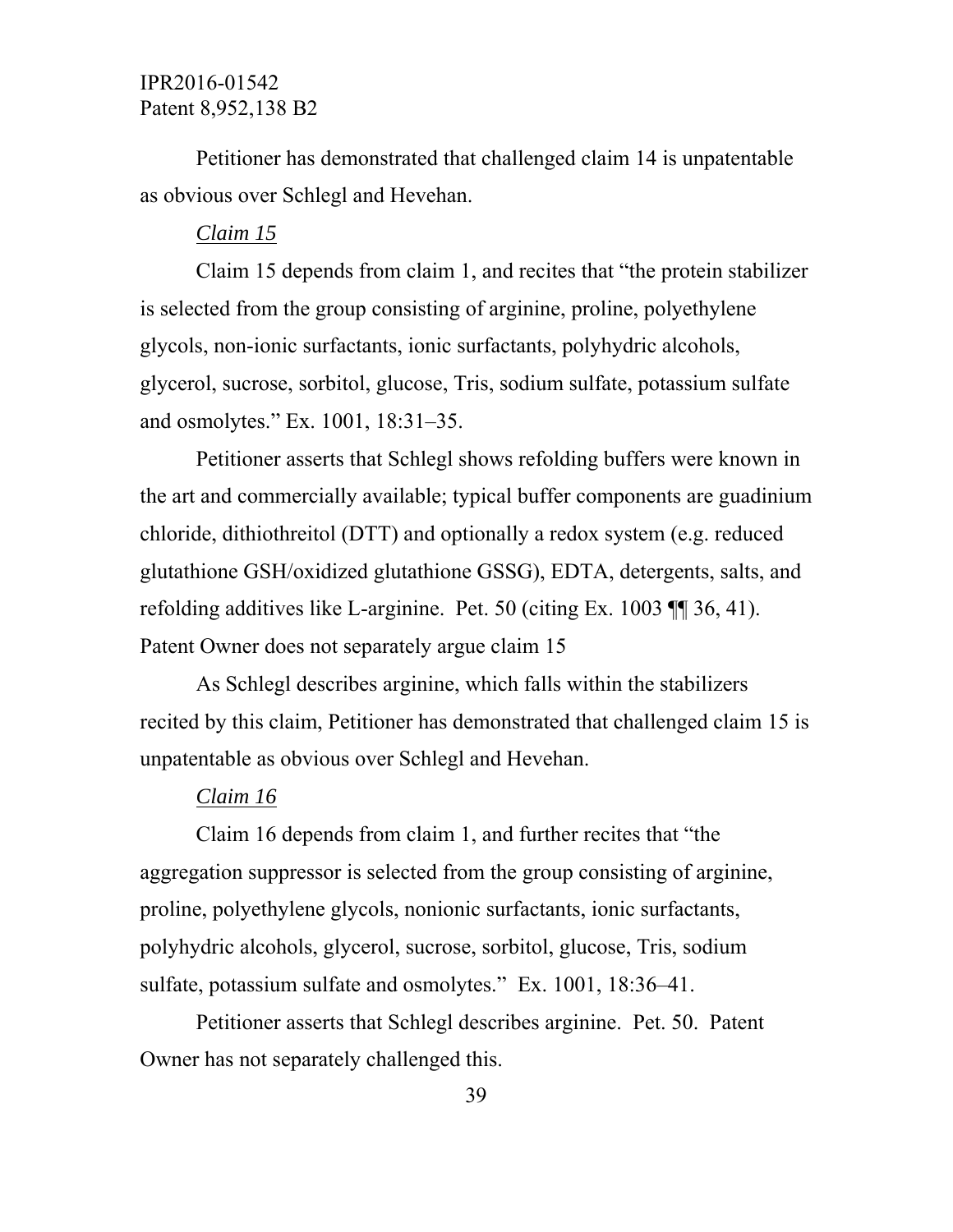As we find that Schlegl describes arginine, which falls within the aggregation suppressors recited by this claim, Petitioner has demonstrated that challenged claim 16 is unpatentable as obvious over Schlegl and Hevehan.

### *Claim 17*

Claim 17 depends from claim 1, and recites that the thiol-pairs comprise at least one component selected from the group consisting of glutathione-reduced, glutathione-oxidized, cysteine, cystine, cysteamine, cystamine and betamercaptoethanol. Ex. 1001, 18:42–45.

Petitioner asserts Schlegl describes the use of a refold buffer containing refolding additives including as examples L-arginine, Tris, detergents, redox systems like GSH/GSSG, ionic liquids like N'-alkyl and N'-(omega-hydroxy-alkyl)-N-methylimidazolium chlorides. Pet. 51–52, citing Ex. 1003 ¶ 41. Patent Owner does not separately argue claim 17.

As Schlegl describes GSH, which is glutathione-reduced and GSSG, which is glutathione-oxidized arginine, it discloses a thiol pair that falls within that recited by this claim, Petitioner has demonstrated that challenged claim 17 is unpatentable as obvious over Schlegl and Hevehan.

#### *Claim 18*

Claim 18 depends from claim 1, and recites that "the incubation is performed under non-aerobic conditions." Ex. 1001, 18:46–47.

Petitioner asserts that one of ordinary skill knew at the time of the invention that aerobic conditions could impact the redox chemistry of the refolding reaction, as testified to by Dr. Robinson. Pet. 55, citing Ex. 1002 ¶ 148. Petitioner also observes that Hevehan describes solutions of reduced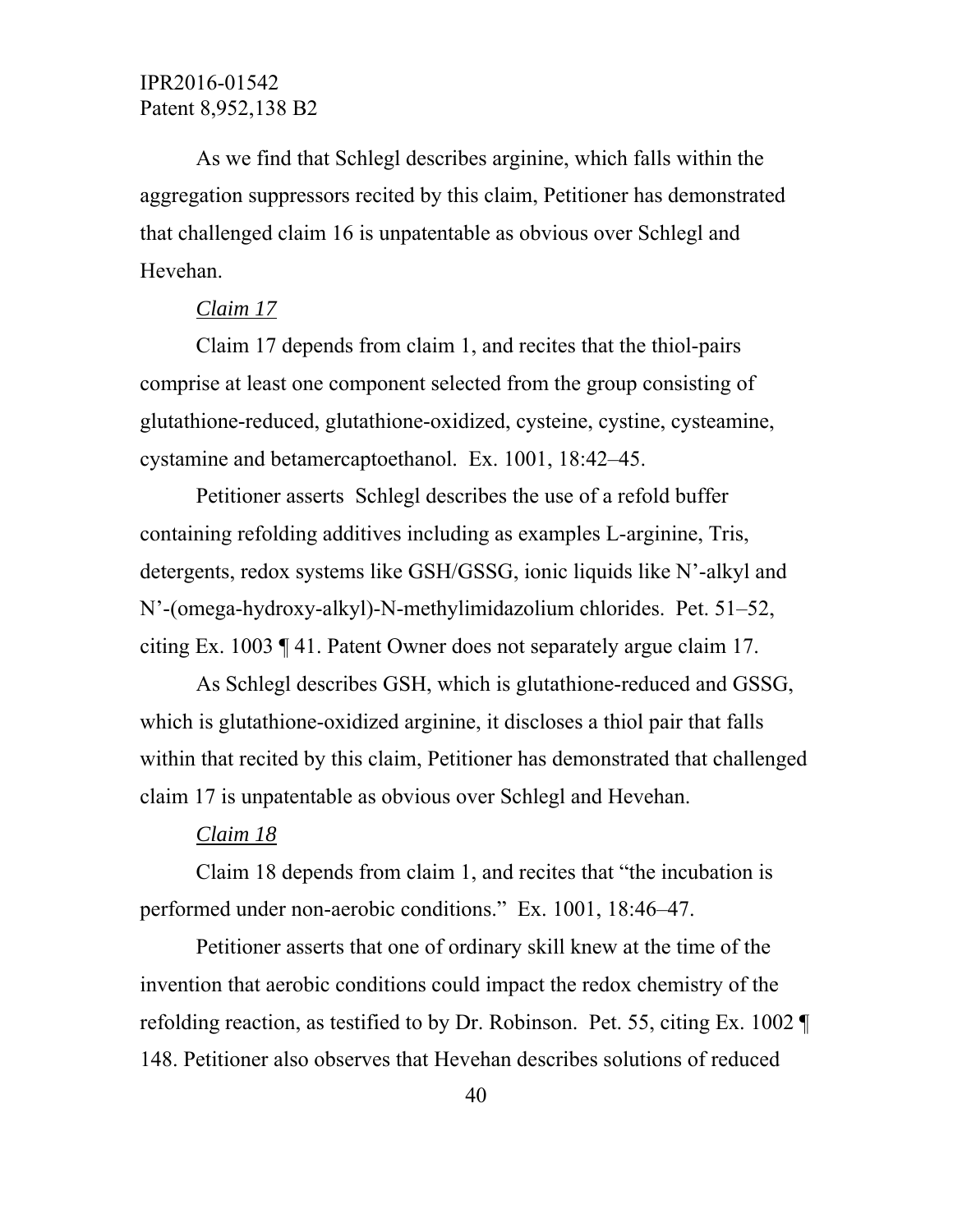DTT that were prepared immediately prior to each experiment to minimize air oxidation. Pet. 55 (citing Ex. 1004 at 2; Ex. 1028 (fermentation); Ex. 1020, 3 (also fermentation)).

Patent Owner urges that Petitioner incorrectly asserts that the combination of Schlegl and Hevehan teaches that "incubation is performed under non-aerobic conditions." Resp. 47. According to Patent Owner, Dr. Robinson testified during her deposition that Schlegl is "silent on the presence or absence of oxygen." *Id.* (citing Ex. 2019 at 54:20-55:2). Moreover, it is urged that Schlegl's figures make abundantly clear that the refolding tanks are open to air, i.e., under aerobic conditions. *Id.* (citing Ex. 1003 at Figures 1–3.

 As for Hevehan, Patent Owner urges that the minimization of oxidation of DTT, a reductant, does not indicate that the refolding of the protein occurred under anaerobic conditions. Reply 47–48 (citing Ex. 2019 at 82:17-20). We agree with Patent Owner, the evidence cited in the Petition does not support a finding that Schlegl or Hevehan describe anaerobic conditions. In its Reply, Petitioner asserts that as DTT oxidation should be minimized, a person of ordinary skill in the art would have been motivated to eliminate oxygen from the refolding reaction. Reply 17. Petitioner fails however to address the open-tank reactors of Hevehan and Schlegl, which substantially undercuts its position.

Consequently, as Hevehan and Schlegl fail to describe anaerobic conditions for folding, we are not persuaded that Petitioner has demonstrated that challenged claim 18 is unpatentable as obvious over Schlegl and Hevehan.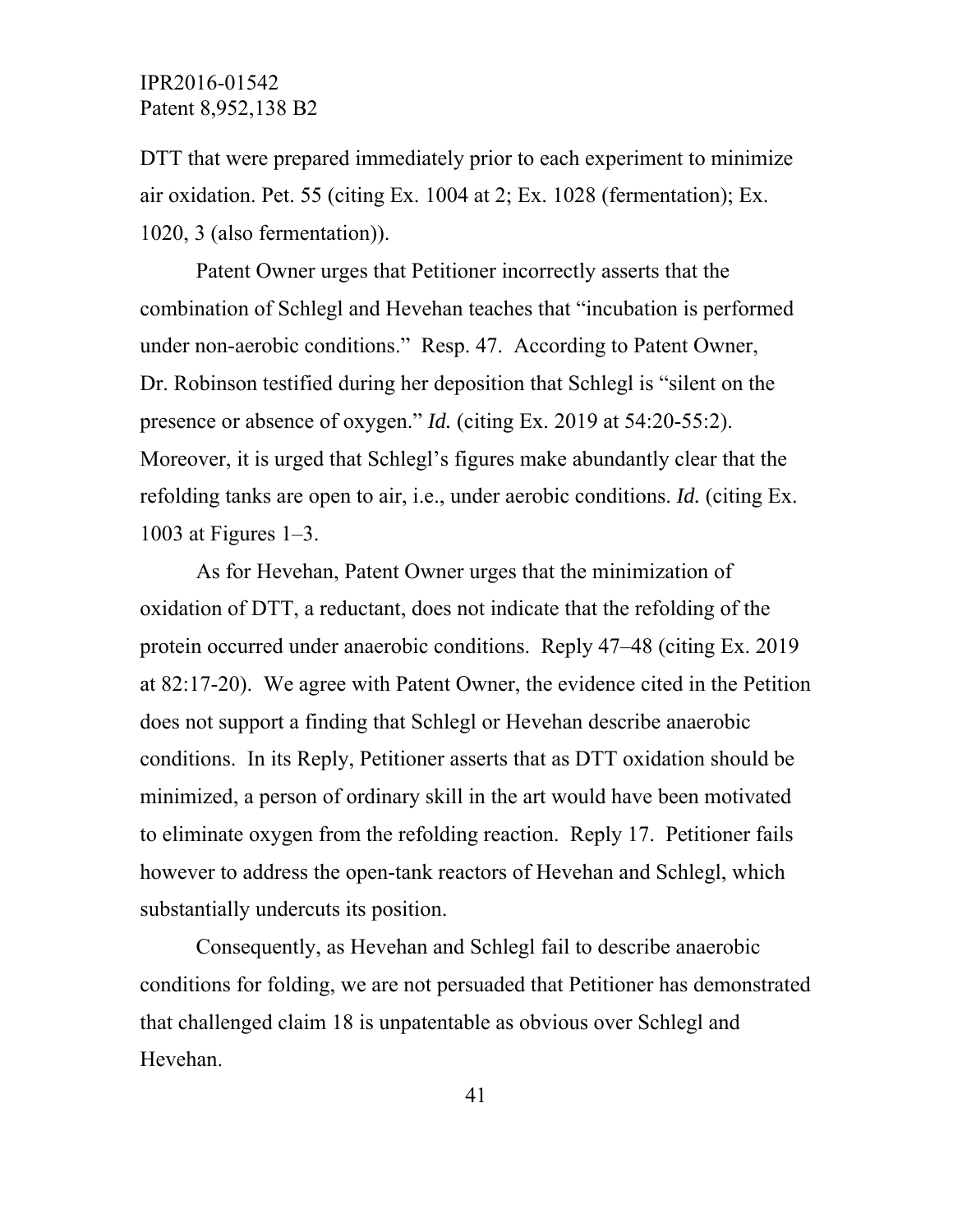#### *Claims 19–24*

Claim 19 depends from claim 1, and recites that the isolation comprises contacting the mixture with an affinity separation matrix. Ex. 1001, 18:48–49. Claim 20 depends from claim 19, and recites that the affinity separation matrix is a Protein A resin. Ex. 1001, 18:50–51. Claim 21 depends from claim 19, and further recites that the affinity resin is a mixed mode separation matrix. Ex. 1001, 18:52–53. Claim 22 depends from claim 1, and further recites that "the isolating comprises contacting the mixture with an ion exchange separation matrix." Ex. 1001, 18:54–56. Claim 23 depends from claim 1, and recites that "the isolating further comprises a filtration step." Ex. 1001, 18:57–58. Claim 24 depends from claim 23, and further recites that "the filtration step comprises depth filtration." Ex. 1001, 18:58–59.

Petitioner asserts that Claims 19–24 are directed to particular isolation methods, each of which were well known in the art at the time of the invention. . Pet. 55–56 (citing Ex. 1002 at  $\P$  149). Petitioner urges that these standard methods and their usage are the result of routine optimization, and thus are not patentably distinguishing claim elements. *Id.* Additionally, Petitioner observes that Schlegl describes that protein is separated and purified according to methods known in the art, including, but not limited to, dialysis, filtration, extraction, precipitation and chromatography techniques. Pet. 56 (citing Ex. 1003 ¶ 65). Patent Owner does not meaningfully separately argue claims 19–24.

As Schlegl describes customary known isolation methods, which fall within the methods recited by these claims, and Dr. Robinson has testified to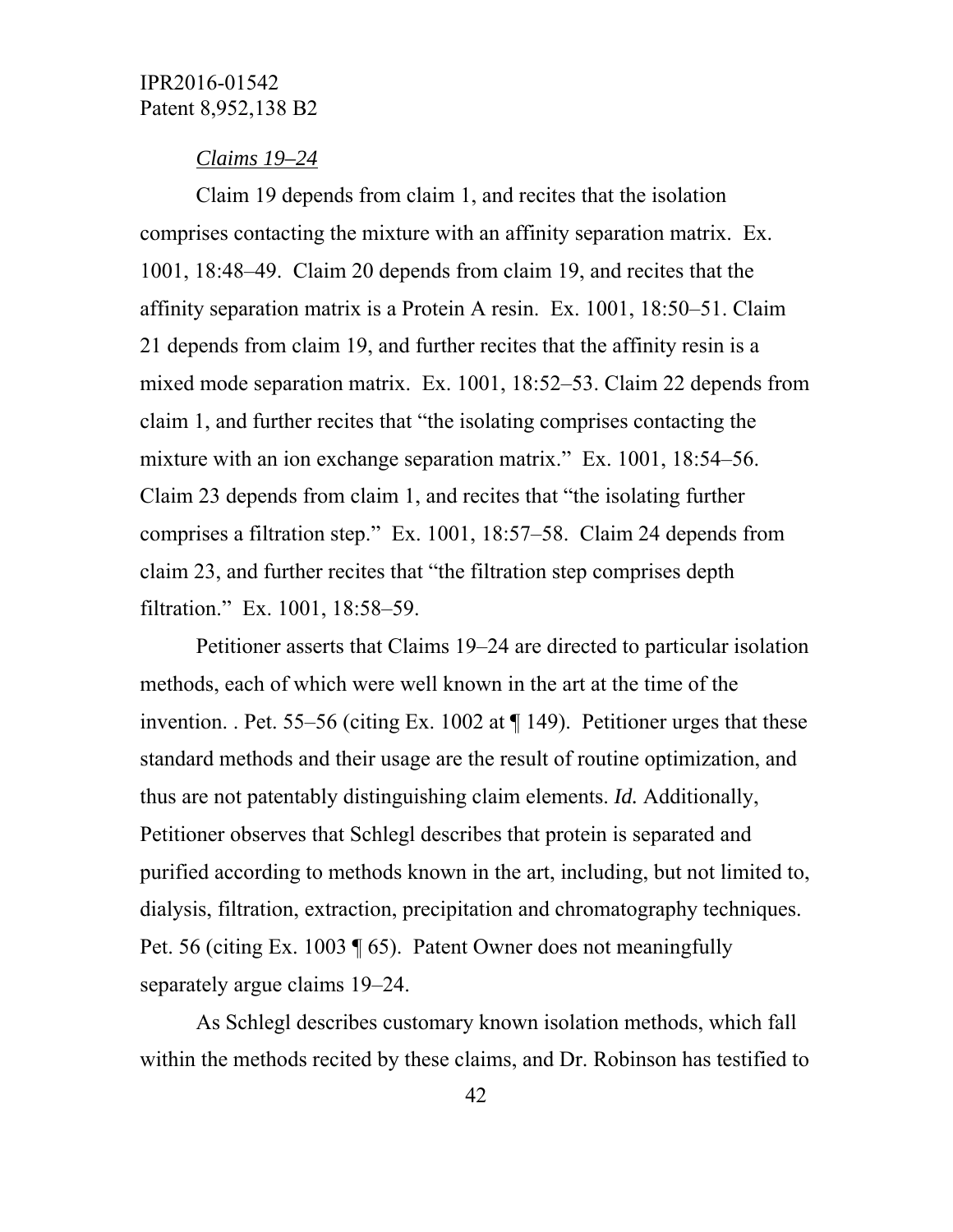these being known methods, we are persuaded that Petitioner has demonstrated that challenged claims 19–24 are unpatentable as obvious over Schlegl and Hevehan.

*b. Obviousness of Claim 12 in View of Schlegl, Hevehan, and Hakim*  Claim 12 depends from claim 1, and further recites that the protein is an Fc-protein conjugate. Ex. 1001, 18:23–24.

Petitioner asserts that a person of ordinary skill at the time the invention was made would have understood Hakim to teach that that the methods of Schlegl and Hevehan could be applied to an Fc-protein conjugate. Pet. 56–58, citing Dr. Robinson's testimony. Ex. 1002 ¶ 151.

Petitioner also observes that Hakim describes a method for producing a full-length antibody fusion protein using an E. coli expression system. Ex. 1006, Abstract.

Because Hakim was able to successfully obtain a full-length antibody fusion protein using an E. coli expression system, Petitioner concludes, based upon Dr. Robinson's testimony, that a person of ordinary skill in the art would have had a reasonable expectation of success in using the method described by Schlegl and Hevehan to produce a fusion protein with an antibody fragment because the Fc region is a smaller portion of a heavy chain, and an Fc-conjugate represents a polypeptide linkage between the Fc region and another protein. Pet. 57 (citing Ex. 1002 ¶ 152).

Patent Owner argues this ground separately. First, it urges that Patent Owner has antedated the Hakim reference. Resp. 50–60. Hakim is relied upon for the teaching of a fusion protein. Ex. 1006, Abstract. Thus, as Petitioner correctly observes, the Patent Owner's evidence of antedating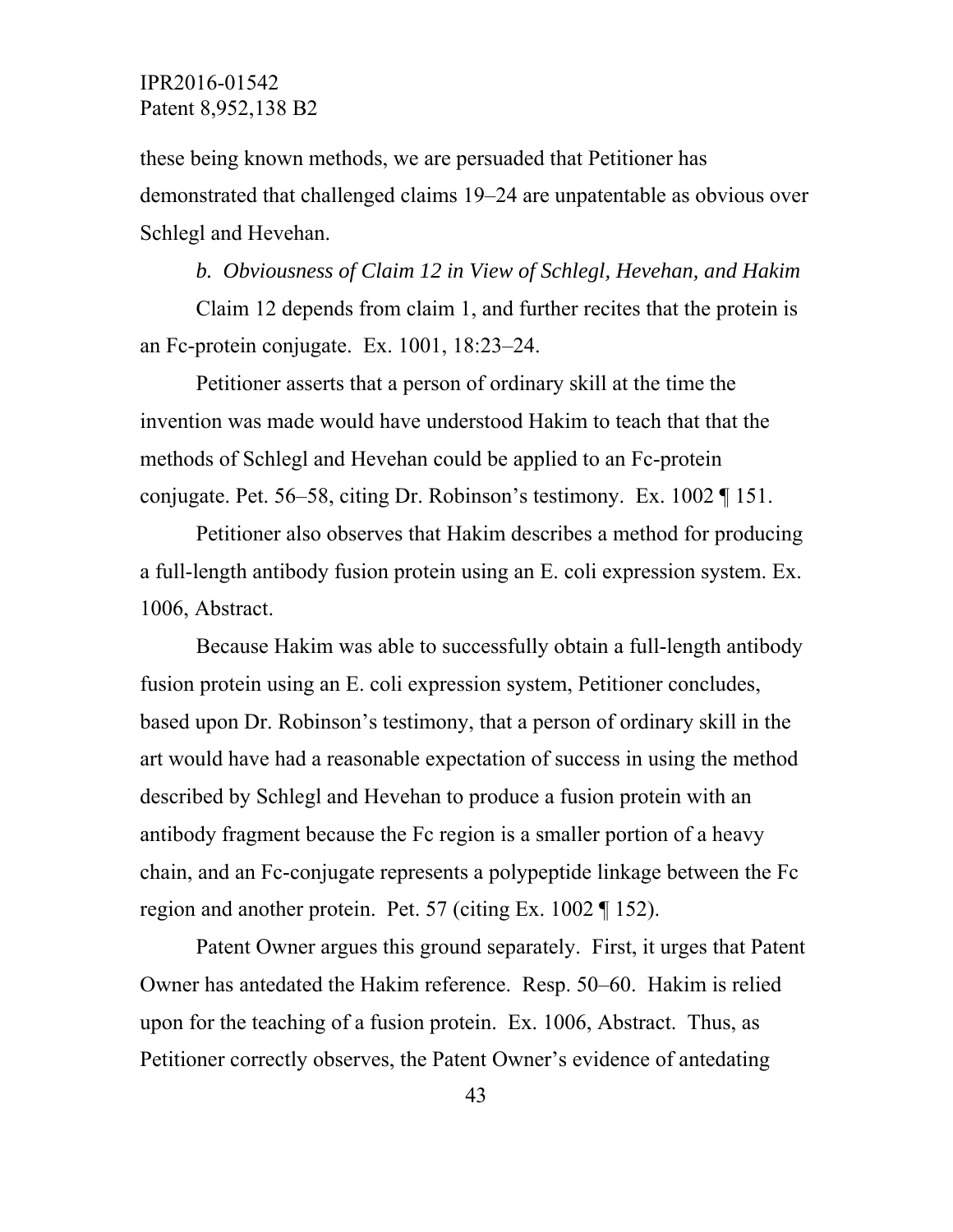must credibly establish that AMG 745 is a fusion protein. We are told, that AMG 745 is an Fc protein conjugate. Resp. 52. We are pointed to a passage in Ex. 2026:

Antimyostatin peptibody (AMG 745) is a novel antimyostatin peptibody. Structurally, it is a fusion protein with a human Fc at the N terminus and a myostatin-neutralizing bioactive peptide at the C terminus.

Ex. 2026, 2.

This description is contained in a 2014 journal article written by researchers who are not the listed inventors of the instant claimed invention. Dr. Hart also testifies that "the AMG 745 identified in the presentations is a protein (Claim 1) and is also a recombinant protein (Claim 7), a 'complex protein' (Claim 10), a multimeric protein (Claim 11), and an Fc-protein conjugate (Claim 12)." Ex. 2021  $\parallel$  35. He points us to Ex. 2024 at page 5 and Ex. 2022 at page 24. Neither of those exhibits appear to explain what AMG 745 actually is, and the origin and likely continuity of the nomenclature from 2008-2014. We have not been pointed to, nor found, persuasive testimony on this point. We have carefully reviewed the 2008 presentation (Ex. 2024) and are unable to discern sufficient description of AMG 745. Ex. 2022 is somewhat better, giving a model (Ex. 2022, 16) that resembles an antibody, but again no persuasive example of precisely what AMG 745 is.

We are cognizant of Dr. Hart's later testimony (Ex. 2021), and have carefully considered it in its entirety, including paragraphs 33 *et seq.* which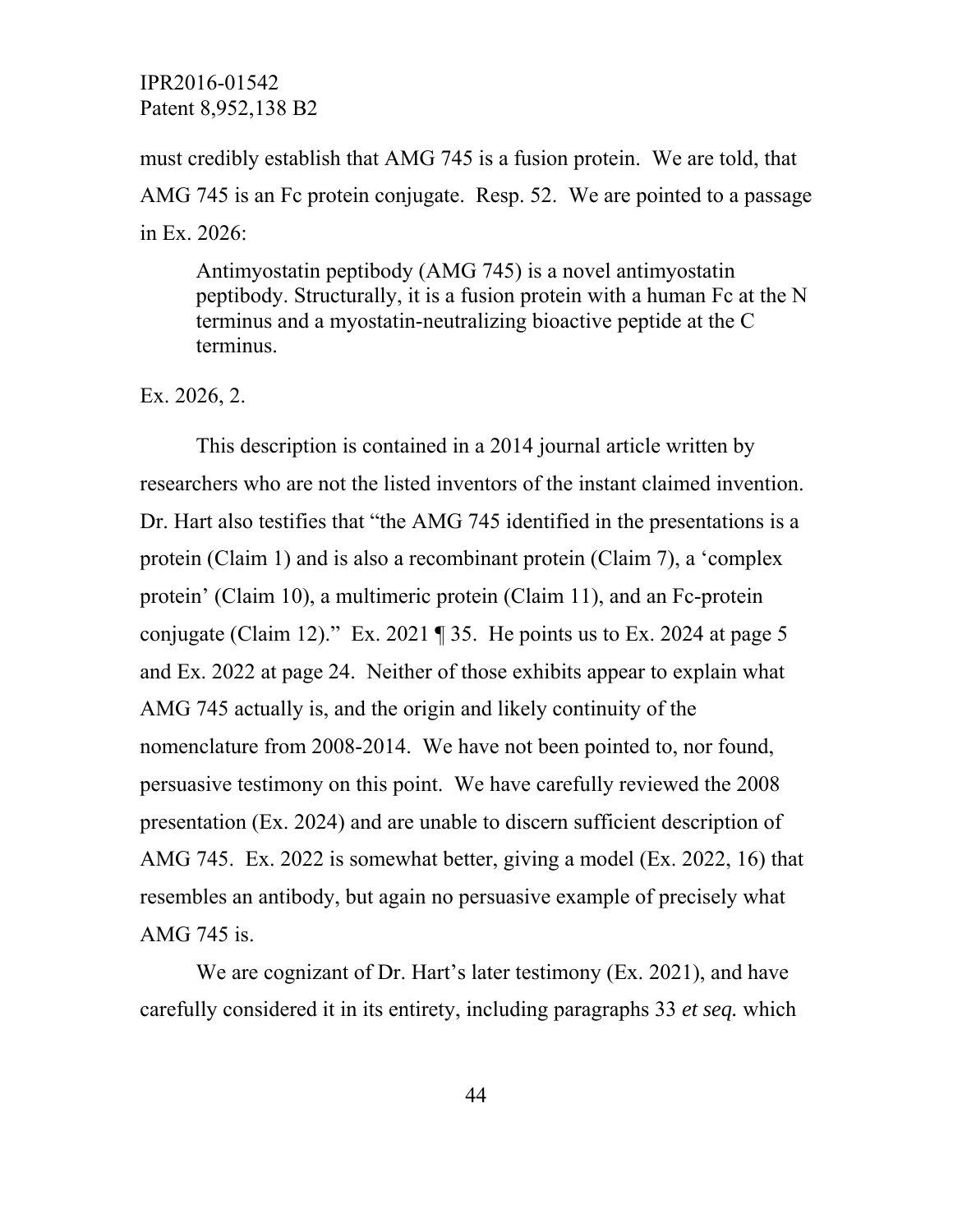attempt to fill in the gaps of the documentary evidence. However, his testimony is somewhat conclusory. See, *e.g*. paragraphs 35 and 36.

We therefore are unpersuaded that the description in a later publication is sufficient to establish what AMG 745 was in 2008-2009.

 In any event, we remain of the viewpoint that Dr. Robinson's testimony (e.g. Ex. 1002  $\P$  151; Ex. 2019, 61–62) is credible. Therefore, even if we do not consider Ex. 1006, we find one of ordinary skill would recognize that the methods of Schlegl could be applied to these types of protein molecules. Schlegl's own description that the methods can be applied to "any protein, protein fragment or peptide that requires refolding upon recombinant expression in order to obtain such protein in its biologically active form" Ex. 1003 ¶ 31 is very direct on this point and consequently very persuasive, despite Patent Owner's characterization of it as overbroad.

We therefore determine that Petitioner has demonstrated that claim 12 is unpatentable as obvious over Schlegl, Hevehan, and Hakim

#### IV. THE MOTIONS

 Paper 17, a joint motion for protective order, requests entry of a protective order slightly modified relative to the Board's protective order. We have reviewed the motion and modified protective order, and find that the modifications are reasonable. Accordingly, the joint motion is GRANTED.

 Paper 16 is Patent Owner's Motion to seal exhibits 2021, 2022, and 2024. Patent Owner asserts these are confidential business documents. We have reviewed the documents and, based upon Patent Owner's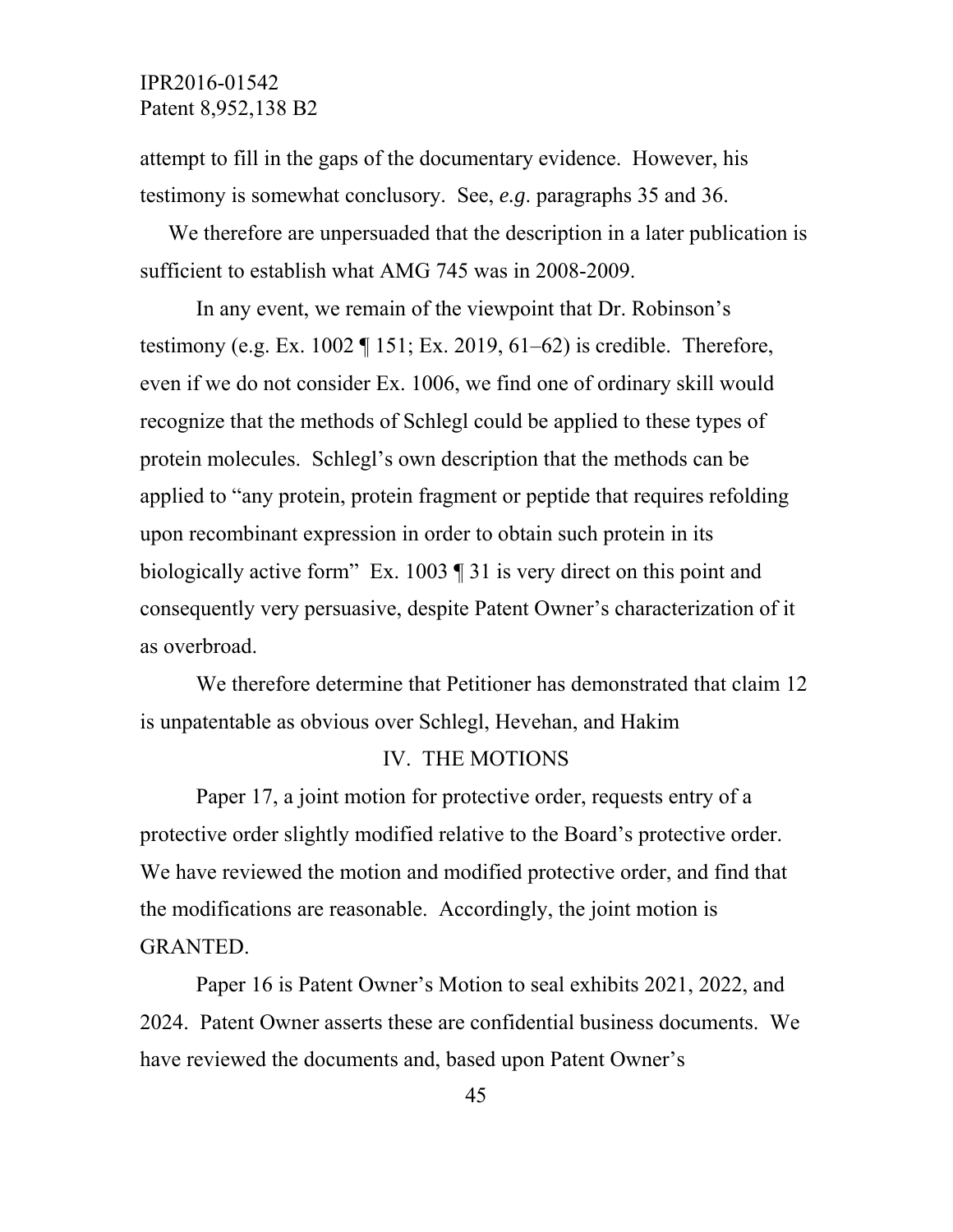representation, agree that their disclosure is not necessary. Accordingly, Patent Owner's Motion to Seal is GRANTED.

 Paper 27 is Petitioner's Motion to seal portions of Ex. 1054, which is Dr. Hart's deposition transcript, and portions of the Reply (Paper 26) which rely upon the transcript. We have reviewed the transcript, and based upon Patent Owner's representation, agree that portions asserted to contain confidential information are not necessary to be disclosed. Accordingly, Petitioner's Motion to Seal is GRANTED.

 Paper 31 is Patent Owner's Motion to Submit Supplemental Information. As the decision today does not rely upon the supplemental information, the motion is dismissed as moot. Paper 33, a motion to seal the supplemental information that would be submitted if Paper 31 were granted, is also DISMISSED as moot. The papers will remain in the file in confidential status until such time as the Board grants a request for expungement from Patent Owner, following the expiration of any appeal period.

 Additionally, we have considered Patent Owner's Motion to seal portions of Exhibit 2059, 2061 (Paper 40), Amgen's Motion for Observations (Papers 41/42) and Amgen's Motion to Exclude (Papers 43/44). We have reviewed these documents, and based on Patent Owner's representation, we agree that the asserted confidential information is not necessary to be disclosed. Accordingly, Patent Owner's Motion to Seal is GRANTED.

 Paper 50 is Patent Owner's Motion to Seal its Opposition to Petitioner's Motion to Exclude (Paper 51/52). We have reviewed these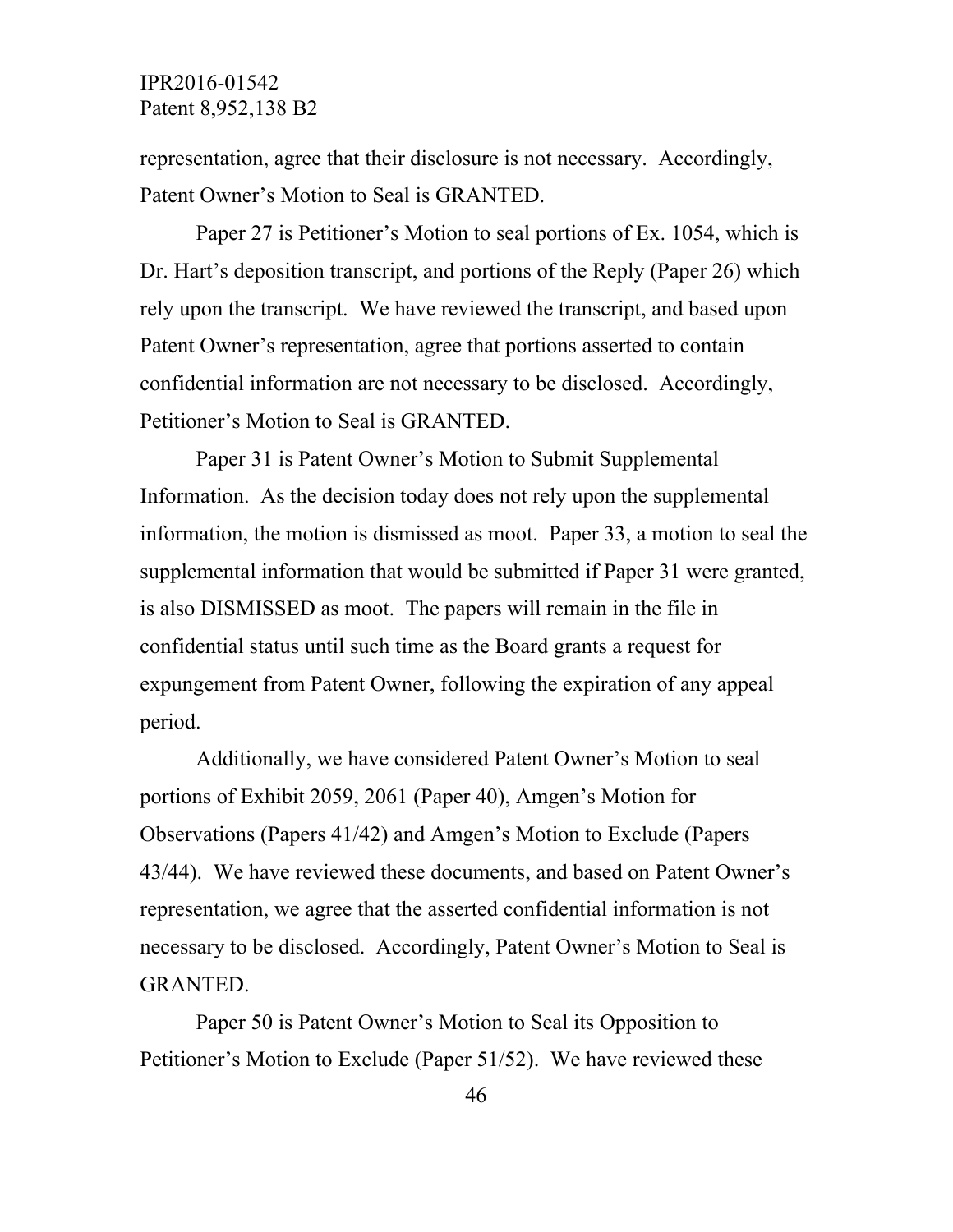documents and, based on Patent Owner's representation, we agree that the portions redacted in the public version (Paper 52) need not be disclosed. Accordingly, Patent Owner's Motion to Seal is GRANTED.

Paper 44 is Patent Owner's Motion to Exclude several items: (1) portions of Dr. Hart's deposition testimony concerning metadata. (Exhibit 1054) as irrelevant and prejudicial; (2) a construction of "non-aerobic conditions" after Petitioner's Reply as inadmissible; (3) arguments relating to human tissue-type plasminogen activator as new, irrelevant, and misleading; (4) Apotex's arguments and evidence regarding Hevehan's mention of HTTPA as new; (5) Apotex's reliance on Hevehan's mention of L-Arginine in relation to HTTPA as irrelevant, misleading, and confusing; and (6) Apotex's arguments as to the undesirability of oxygen during protein refolds in relation to Claim 18 as new. As we did not rely upon any of the foregoing in rendering this decision, this motion is DISMISSED as moot.

### V. CONCLUSION

For the foregoing reasons, we determine that Petitioner has demonstrated that challenged claims 1–17 and 19–24 are unpatentable Petitioner, however, has not demonstrated that challenged claim 18 is unpatentable.

#### V. ORDER

Accordingly, it is ORDERED that:

Claims 1-11, 13-17 and 19-24 under 35 U.S.C. § 103(a) are unpatentable over Schlegl and Hevehan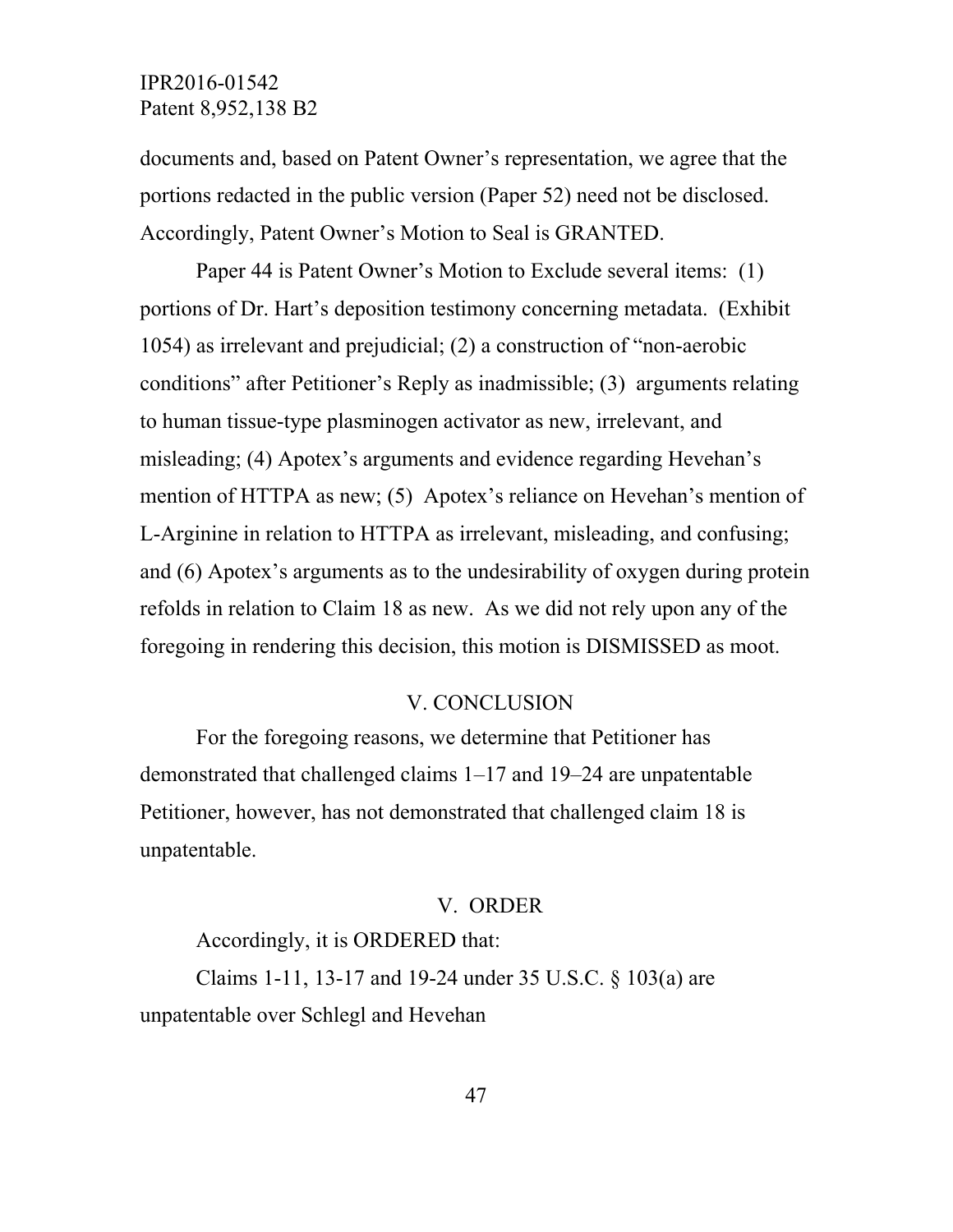Claim 12 under 35 U.S.C. § 103(a) is unpatentable over Schlegl, Hevehan, and Hakim.